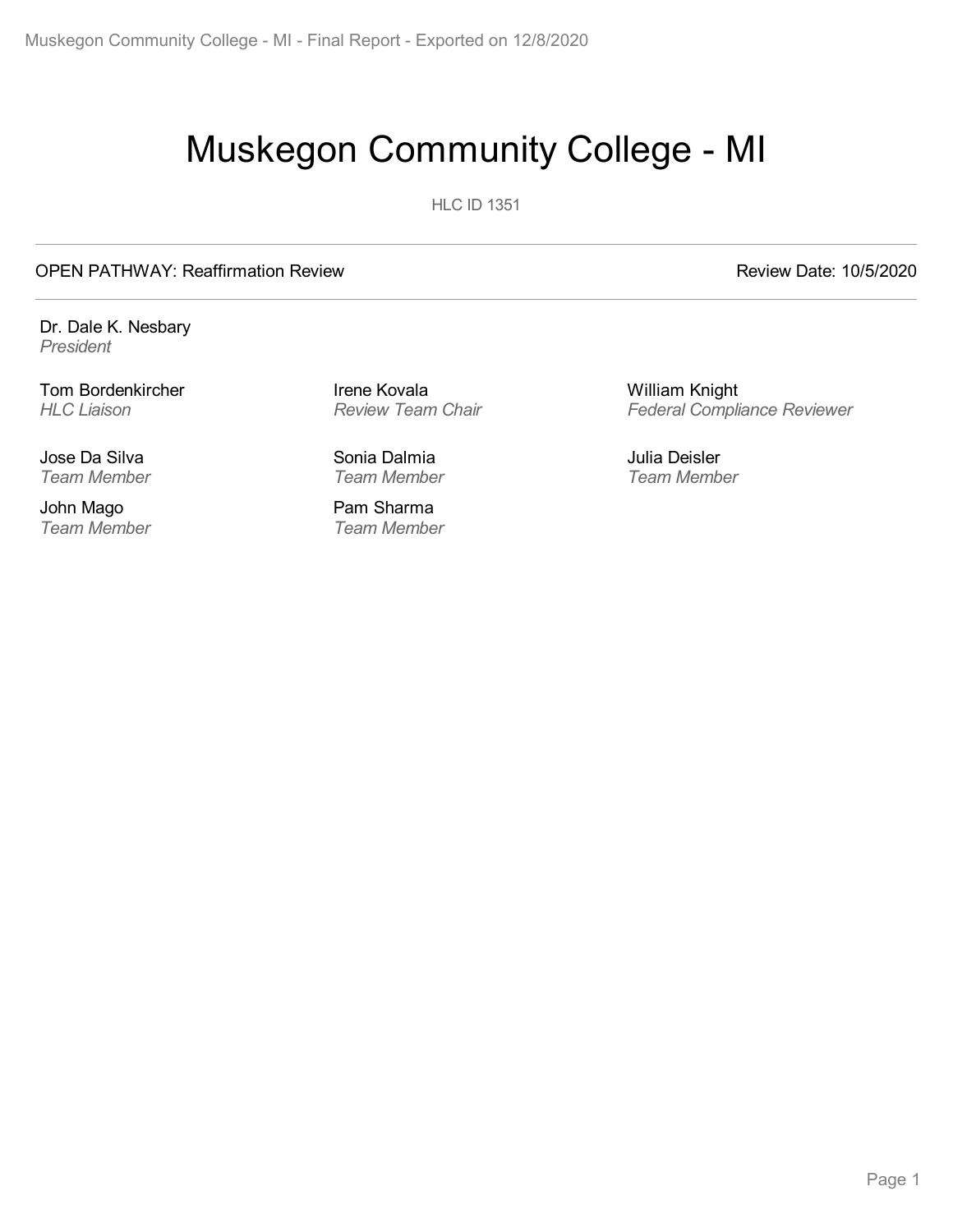## **Context and Nature of Review**

### **Review Date**

#### 10/5/2020 **Mid-Cycle Reviews include:**

- The Year 4 Review in the Open and Standard Pathways
- The Biennial Review for Applying institutions

#### **Reaffirmation Reviews include:**

- The Year 10 Review in the Open and Standard Pathways
- The Review for Initial Candidacy for Applying institutions
- The Review for Initial Accreditation for Applying institutions
- The Year 4 Review for Standard Pathway institutions that are in their first accreditation cycle after attaining initial accreditation

#### **Scope of Review**

- Reaffirmation Review
- Federal Compliance (if applicable)
- On-site Visit
- Multi-campus Visit (if applicable)
- COVID-19 Response Form

### **Institutional Context**

Muskegon Community College (MCC) opened its doors in 1926 and received its first accreditation by the North Central Association in 1929. Located in Muskegon County in Michigan, the College serves the needs of Muskegon, Ottawa and Newaygo counties through transfer, technical and continuing education programs that correspond to the definition of a comprehensive community college. In 1951 the college officially changed its name from Muskegon Junior College to Muskegon Community College and in 1965-67 moved to its current permanent location. MCC offers 46 associate degrees and 32 certificate programs. These programs are defined by a strong student services program that augments student instructional goals and success.

The 2019-2020 the enrollment was 3459 students marking the continuance of by 2-3% decline per year over the last four years with a 13% decline in 2019-2020 due to the Covid pandemic. The cause of this decline is multi-layered and includes a declining high school graduation population and until recently, a strong economy. Support from the state of Michigan had been steady at \$10 million each year as is the strength of the property tax revenue.

The college embarked on a Strategic Plan in 2016-17 which resulted in an integrated approach to planning, re defined the Mission statement, focused on five broad priorities, 25 student success focused goals and 123 Key Performance Indicators that map accomplishments over the five year period. Originally scheduled to sunset in June of 2022, the college leadership has signaled completing the current version of the plan in December 2021 with a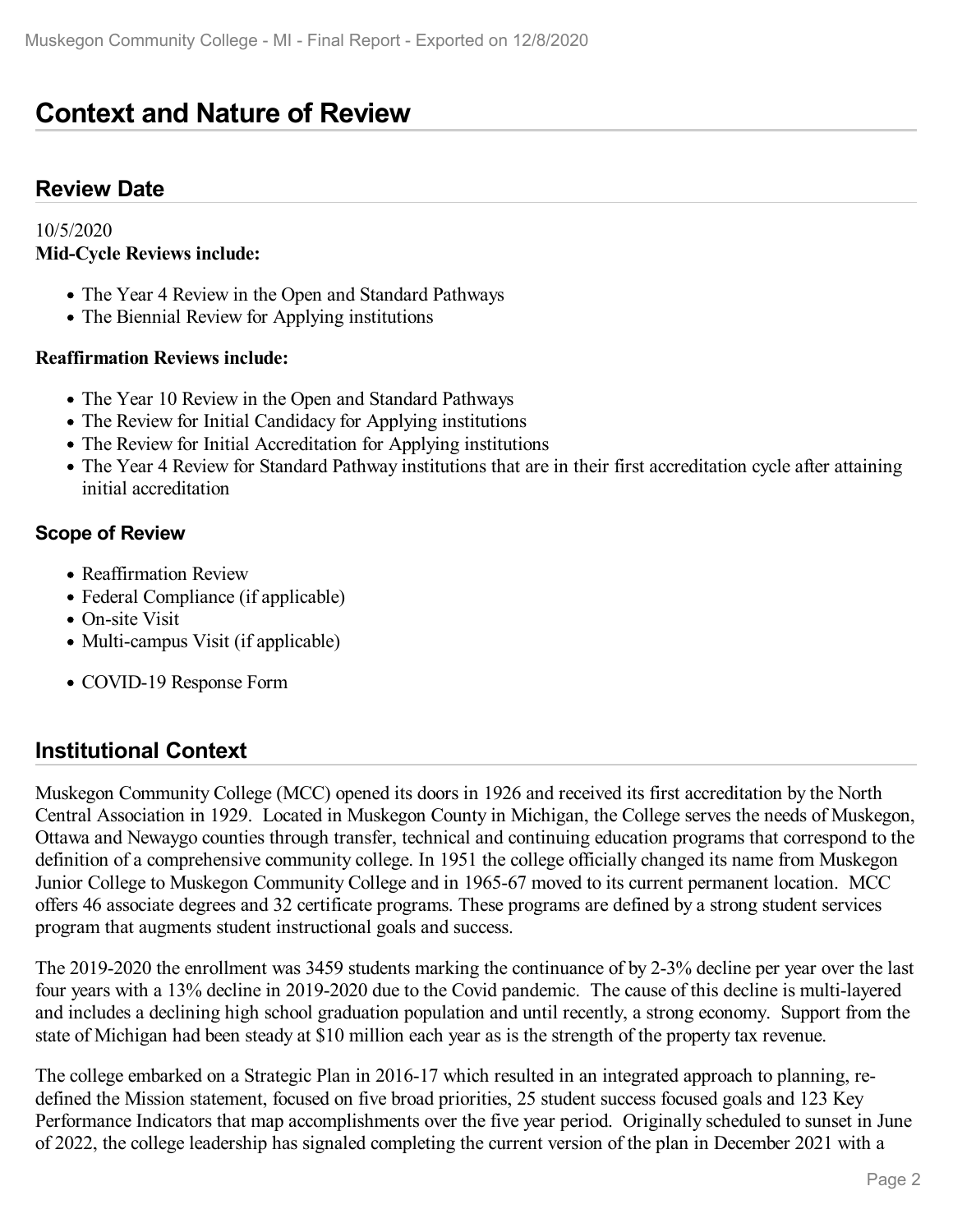new plan in place in January 2022.

The college's most recent Comprehensive Visit took place in fall 2010 and in 2013 MCC submitted reports to the Higher Learning Commission on topics of general education and student learning assessment as recommended by the visiting team. At the time this report was being prepared, the college was in the second semester of the COVID pandemic requiring holistic change to the operation, mode of delivery and services to the online environment. Among the many consequences of the pandemic 80% of instruction moved online with 20% face to face, student support services also went to the online environment including tutoring, counseling, financial aid appointments and admissions recruiting and the college instituted new policies/procedures including a self guided course placement process and expanded technology support to faculty and students with additional laptops, hot spots and training. The advent of the pandemic has been challenging but resulted in uninterrupted instruction and service to students.

### **Interactions with Constituencies**

President Vice President for Academic Affairs Vice President for Finance and Chief Advancement Officer Executive Director of Human Resources Director of Strategic Initiatives Director of Institutional Research and Grants Chief Information Officer Dean of College Services Interim Dean of Marketing and Communications Provost and Executive Vice President Dean of Instruction and Assessment Faculty Director of Compliance and Title IX Officer Faculty and Staff Council Leadership Department Chairs and Coordinators Assessment Committee Center for Teaching and Learning Staff Student Services and Student Support Staff Board of Trustees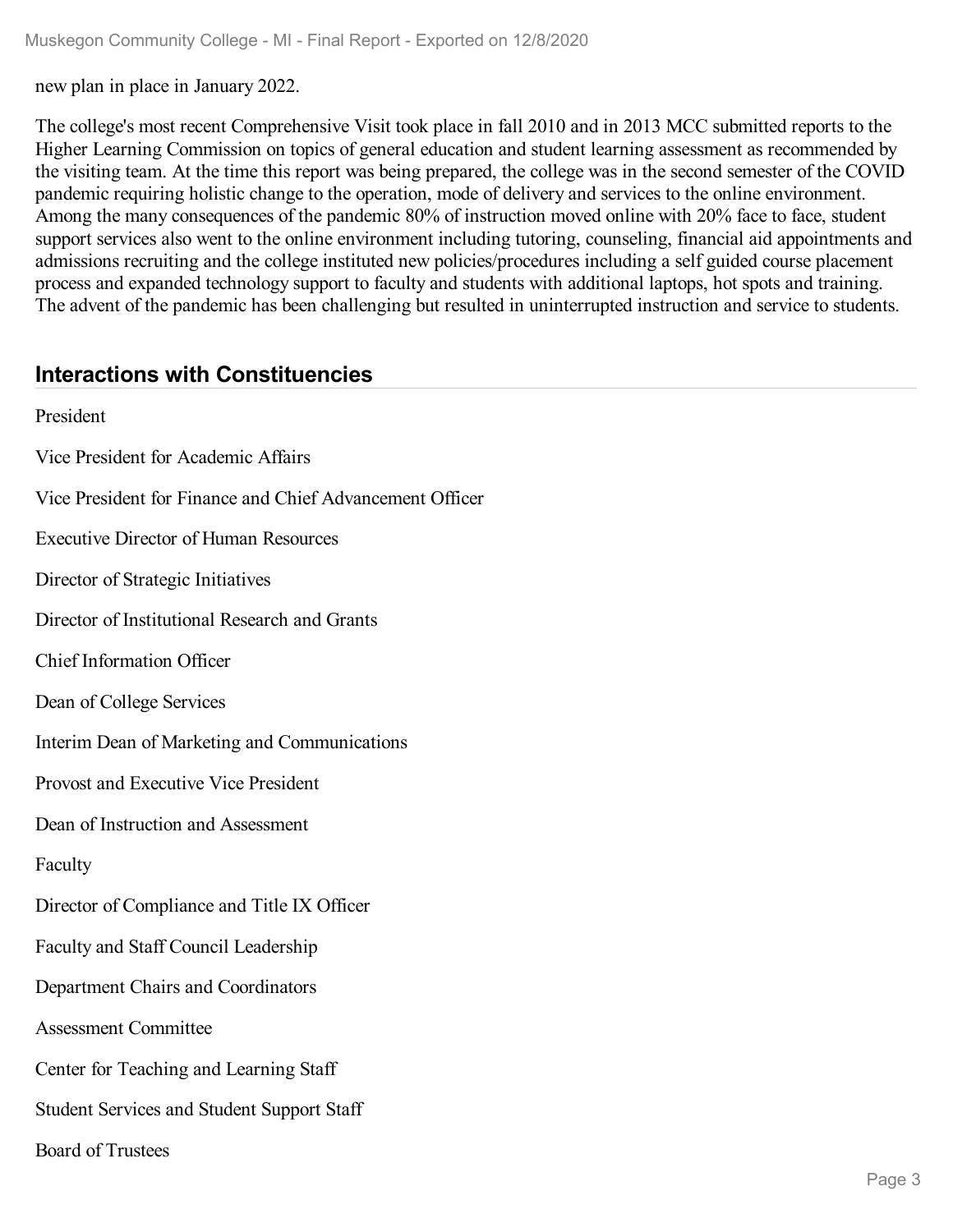Students

## **Additional Documents**

*There are no additional documents reviewed.*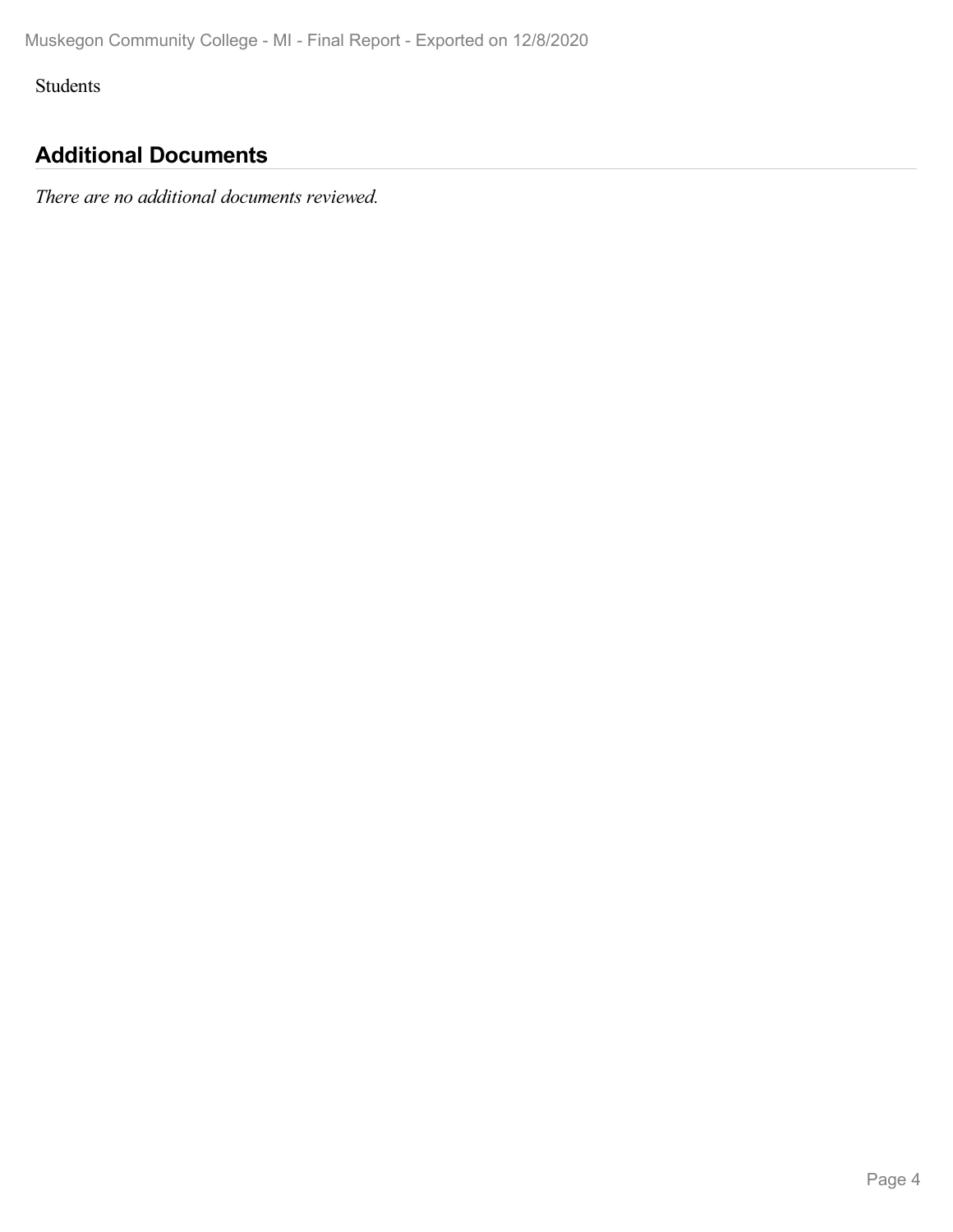# **1 -Mission**

The institution's mission is clear and articulated publicly; it guides the institution's operations.

## **1.A - Core Component 1.A**

The institution's mission is articulated publicly and operationalized throughout the institution.

- 1. The mission was developed through a process suited to the context of the institution.
- 2. The mission and related statements are current and reference the institution's emphasis on the various aspects of its mission, such as instruction, scholarship, research, application of research, creative works, clinical service, public service, economic development and religious or cultural purpose.
- 3. The mission and related statements identify the nature, scope and intended constituents of the higher education offerings and services the institution provides.
- 4. The institution's academic offerings, student support services and enrollment profile are consistent with its stated mission.
- 5. The institution clearly articulates its mission through public information, such as statements of purpose, vision, values, goals, plans or institutional priorities.

## **Rating**

Met

## **Rationale**

Muskegon Community College (MCC) operates under the Community College Act of 1966 (CCA), which sets the requirements for governance, control, and administration of community colleges in the State of Michigan. Under CCA Article 389.14 (reviewed), the College is governed by a seven member Board of Trustees (BOT) who are elected for six-year terms on an "at large" basis from throughout the district. Within this context and authority defined in Board Manual under the Board Governance Process 2.14.4, "the Board shall solicit the advice and counsel of citizens in planning and operating the college", the mission statement was updated with feedback from the internal and external stakeholders consisting of 180 members. A survey (30% response rate) and feedback from the listening tours were used to develop the new mission statement. During the virtual visit, it was clear that staff and community focused on the mission statement that is memorable, inspirational, and focused on student success. The Strategic Planning Committee and the President's Cabinet developed three mission statements and presented to the Board for approval. The Board suggested a fourth mission statement. The Board approved the fourth mission statement during the Board of Trustees meeting in January 2017 (Board Meeting Minutes reviewed). The actions stated above support that the College follows an appropriate process for developing and adopting the mission statement.

The College's mission and vision statements are current. The mission statement was updated in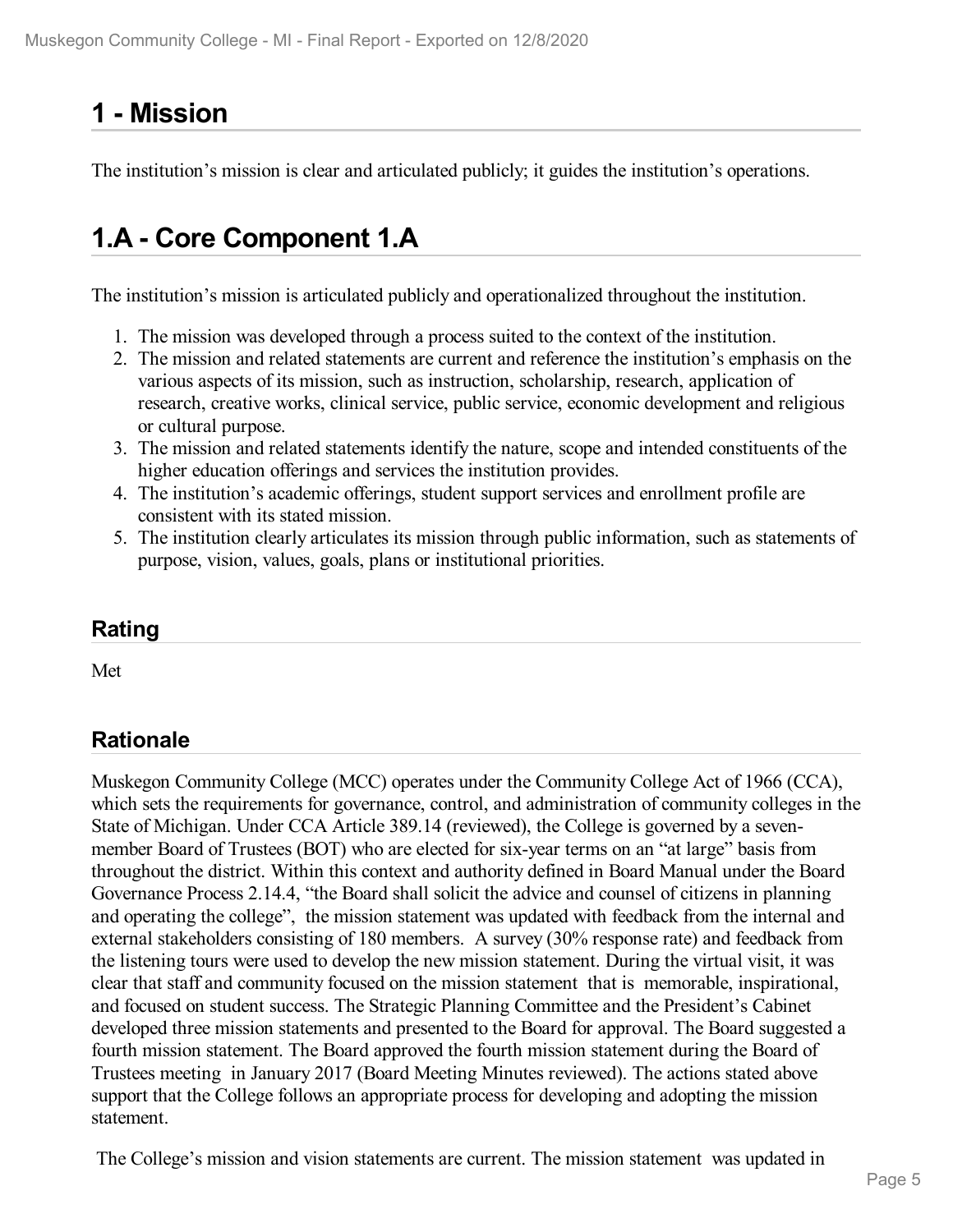2016 and approved in January 2017, and the vision statement was updated and approved in August 2019 during a regular BOT meeting. MCC's Strategic Priorities and related goals are consistent with MCC's mission and focus on five areas: Student Support, Academic Programs, Facilities and Infrastructure, Community Engagement, and Strengthening Culture of Inclusion, Equity, Safety, and Wellbeing. MCC supports shared governance through a council system that consists of six councils: Business Administrative, Information Technology, Instructional Affairs, Joint Sustainability, Student Services, and Coordinating Council. The Coordinating Council's role is evolving and serves as the final review board for the recommendations of the governing councils.

The mission and vision statements provide the nature and scope of education offerings and services. The College has identified Five Strategic Priorities with clearly defined goals and performance indicators for educational offerings and services consistent with the College's mission. The progress made towards the goals is published in Quarterly and Annual Reports that are shared with internal and external stakeholders. The annual reports outline the Goals, Objectives, and Significant Accomplishments for each strategic initiative that includes education offerings, services, and collaboration/engagement with the community at large. The College's 2010-2016 final Strategic Plan outlines the progress made in Academics, Student Services, Infrastructure, Physical Space, Resource Development, and Human Resource Management during the previous strategic plan. The new Strategic Plan 2017-2022 focus also includes community engagement and inclusion.

MCC students have the option to choose from 78 degrees and certificates. The College offers Associate in Arts and Science (ASA), Associate in Applied Science (AAS), and an Associate in General Studies (AGS) degrees, certificates, and professional credits. There is a rigorous program review, course, certificate, and degree approval process to assure the offerings are current and consistent with the mission. 20% of programs are reviewed every year. and programs with low enrollment for a while are closed. Academic programs are supported by support services that include: Academic Support, Financial Aid, Physical and Mental Health, Disability Support, and student engagement opportunities for a holistic learning experience. In a recent Economic Impact Study by EMSI, the College contributed \$ 261.2 M to the region during the analysis year. The study also supports that MCC is a primary source of education and a supplier of trained workforce and 90% of the MCC graduates live and work in the MCC service area.

The College enrollment intensity, gender, and age profile are very similar to the community college population. Based on the 2015-16 Student Enrollment Profile, the % of White, African American, and Hispanic students is slightly lower than the County and the State, and Early Enrollment and Dual Credit enrollment is lower than the national average. There are achievement gaps between the overall graduation rates and the graduation rate of students with color. The College has implemented strategies and is working to address the equity gaps.

The mission, vision, and value statements are displayed on the College's Website, College Materials, faculty offices, classrooms, and labs. The Strategic Plan with five Strategic Priorities was developed with input from the College and community, and progress towards the goals is publicly shared using Quarterly updates and Annual Reports. The College works with the Strategic Planning Steering Committee, Implementation Advisory Team and the Finance Office to allocate and align resources to accomplish goals.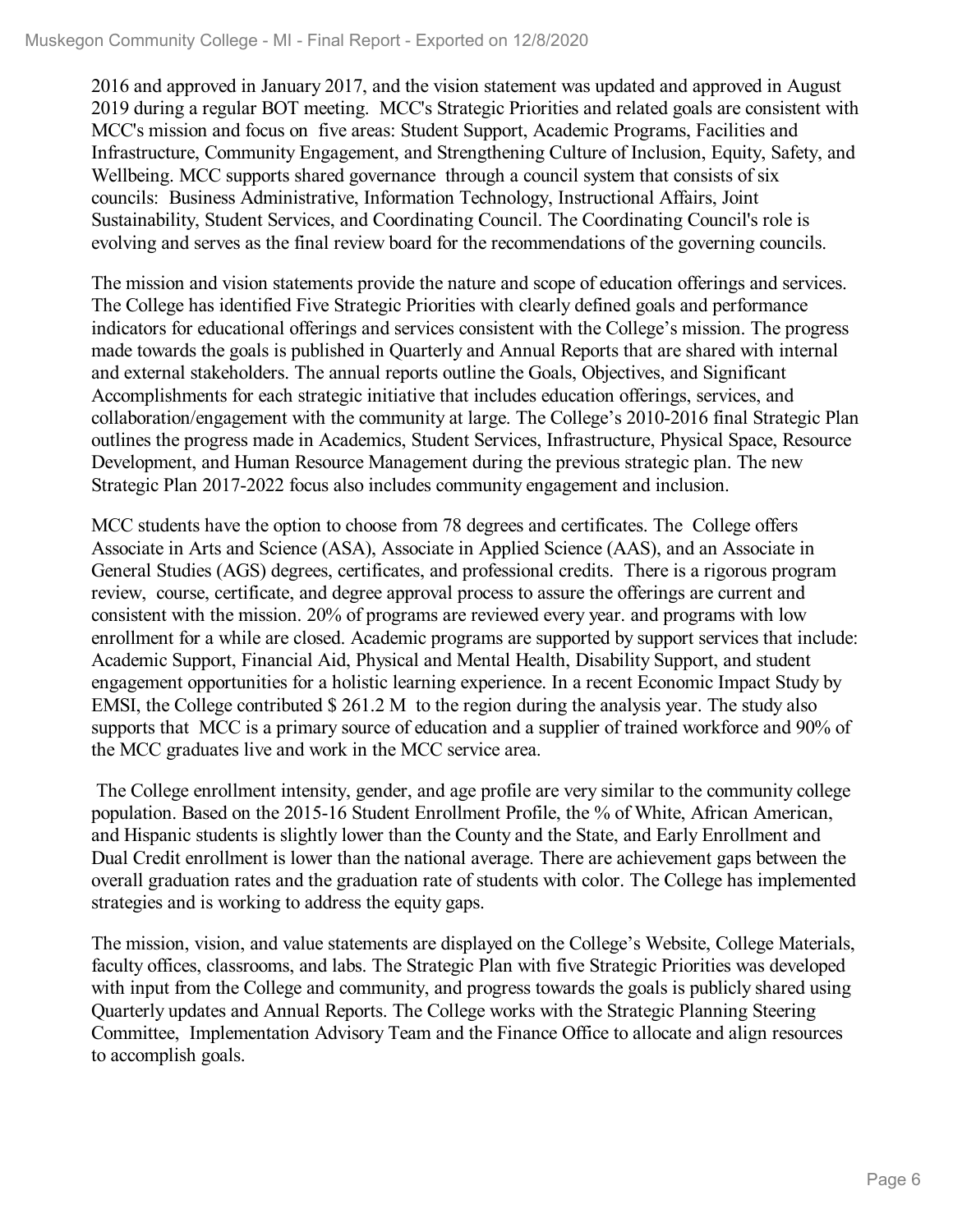## **Interim Monitoring (if applicable)**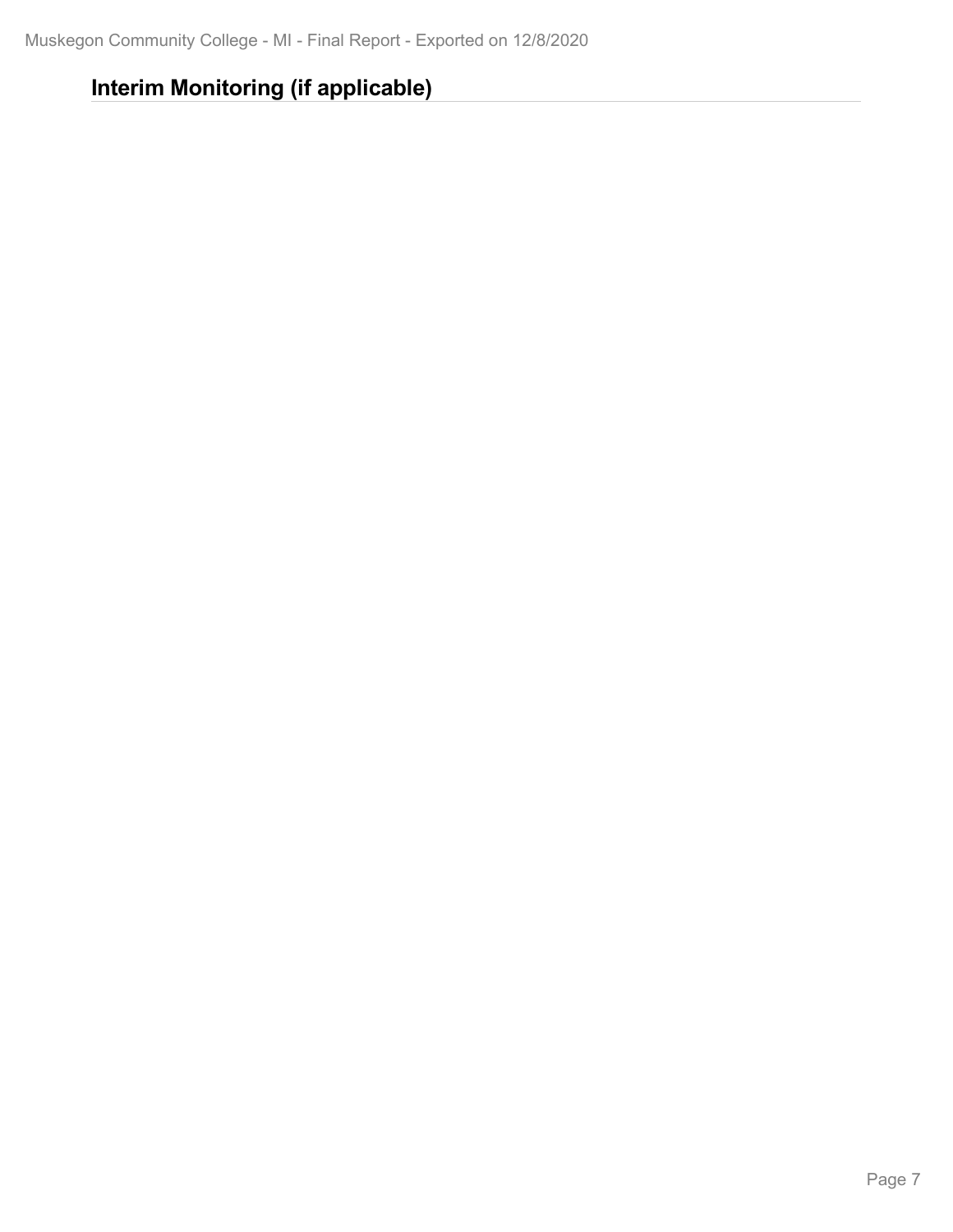# **1.B - Core Component 1.B**

The institution's mission demonstrates commitment to the public good.

- 1. The institution's actions and decisions demonstrate that its educational role is to serve the public, not solely the institution or any superordinate entity.
- 2. The institution's educational responsibilities take primacy over other purposes, such as generating financial returns for investors, contributing to a related or parent organization, or supporting external interests.
- 3. The institution engages with its external constituencies and responds to their needs as its mission and capacity allow.

### **Rating**

Met

## **Rationale**

The College demonstrates a commitment to community involvement and engagement in its actions and decisions. Community members participated in the development of College's mission, vision, and values. Focus on building communities is stated in the College's mission statement, "Muskegon Community College, dedicated to equity and excellence, prepares students, builds communities, and improves lives." This commitment is operationalized in the Strategic Priority #4, "Expand collaborations and improve communications to further engage the community in the mission of MCC."

Community members serve on academic advisory committees and provide advice and support for programs. The College offers enrichment opportunities for the community and students by offering free programs at the planetarium, theater performances, and Art Gallery exhibitions. The College partners with the local hospitals to provide urgent care and health and fitness services. Community and students have access to the Lakeshore Fab Lab facility to explore innovations and experiment with the STEM-based projects. Muskegon College hosts events that promote diversity.

Based on the College's 2010-16 Strategic Plan Report, 4 out of 5 Strategic priorities focused on enhancing educational opportunities for students and the community. The fourth Priority," Develop and sustain new and innovative funding streams, partnerships and collaborative efforts that will produce future financial stability," focuses on generating funding streams through annual fundraising campaigns, alumni contributions, and grants. According to the Report on Financial Statements, 65% of operational expenses were spent on instruction. Based on the examples above, funds are used to improve and support educational offerings.

The College engages its external constituencies to seek input and feedback on mission-critical areas. Community members serve on academic program advisory committees and participate in developing the College's mission, vision, and Strategic Plan. The College partners with local employers to offer academic programs, provides entrepreneurship opportunities, job training for unemployed residents, public recreation activities, and facilities for public events. It partners with local schools to offer a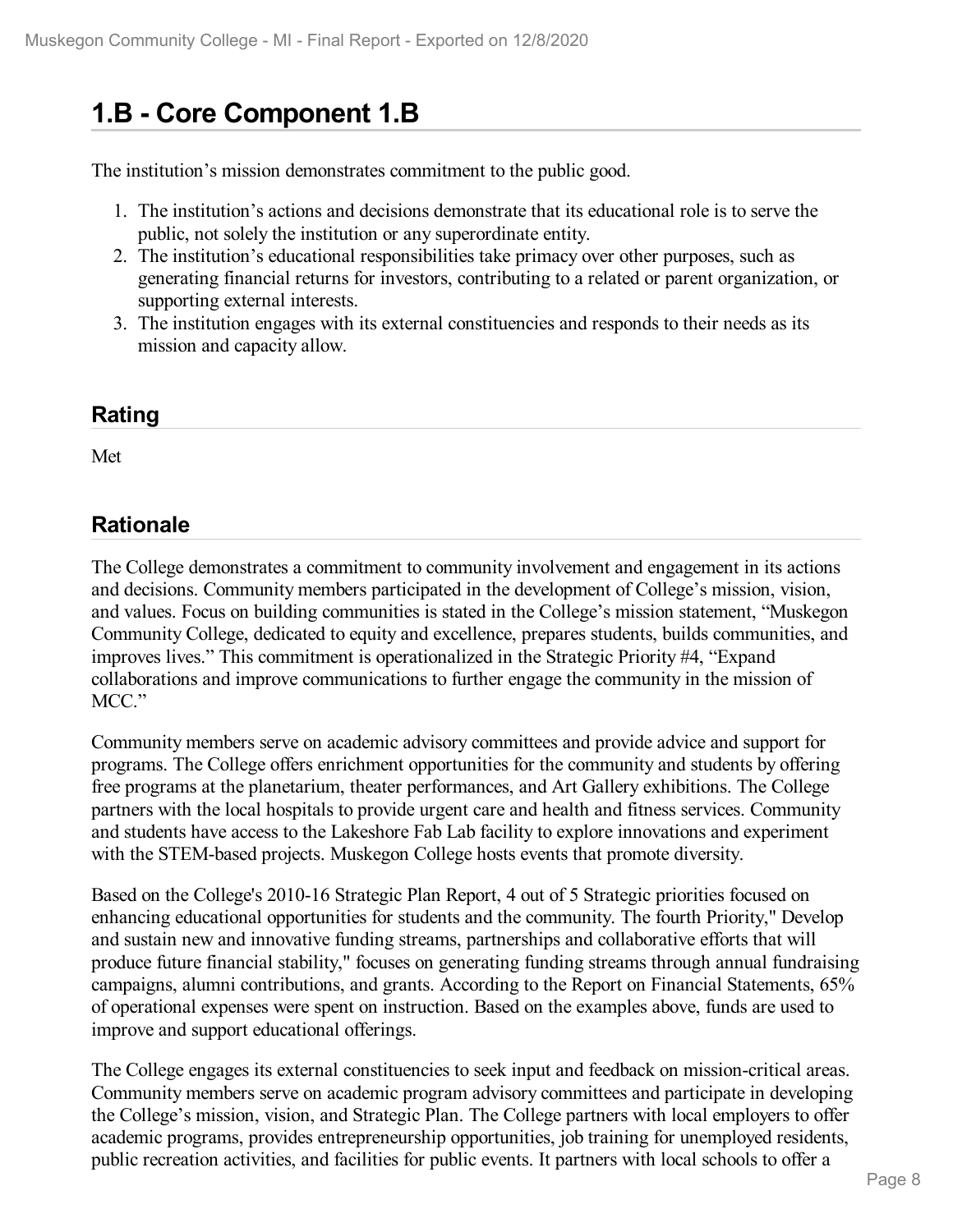hands-on learning experience in the STEM curriculum. Based on the evidence above, Muskegon College engages with the external constituencies and responds to their needs.

## **Interim Monitoring (if applicable)**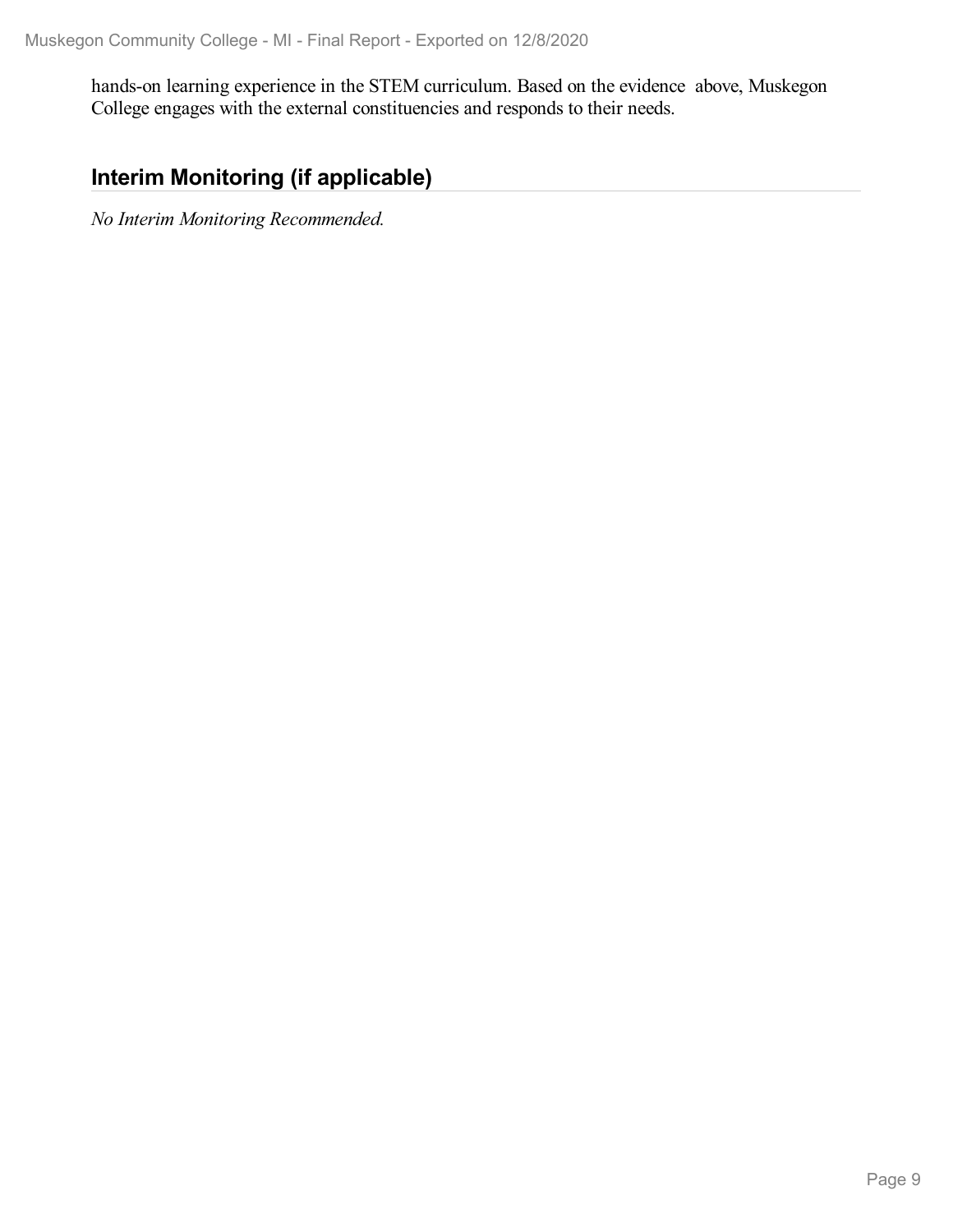# **1.C - Core Component 1.C**

The institution provides opportunities for civic engagement in a diverse, multicultural society and globally connected world, as appropriate within its mission and for the constituencies it serves.

- 1. The institution encourages curricular or cocurricular activities that prepare students for informed citizenship and workplace success.
- 2. The institution's processes and activities demonstrate inclusive and equitable treatment of diverse populations.
- 3. The institution fosters a climate of respect among all students, faculty, staff and administrators from a range of diverse backgrounds, ideas and perspectives.

### **Rating**

Met

### **Rationale**

Students are introduced to citizenship and workforce success through curricular and co-curricular activities. Courses are mapped to general education outcomes where citizenship and workforce skills, including patriotism, rights and responsibilities of global citizens, economic inequality, race, crime and gender, human relation and communication, ethical and responsible use of resources, and judgment issues of public concerns are taught. Students have access to numerous co-curricular activities including internship opportunities with businesses, guidance and support for carreers, political forums and historical events, travel abroad opportunities to experience international culture and biology profession skills, and engage in independent scientific research.

The College's policies, services, and recreational events support the College and provides equitable treatment of the diverse population. Equity and inclusion are stated in the College's mission and Strategic Priority #5. The College's Equal Opportunity /Non-Discrimination policy and fair treatment and inclusion are also stated in the "Treatment of People" in the BOT manual under Executive Limitations 4.01. The Student Success Department offers services to address diverse populations, including students with special needs, international and transfer students, and veterans, and offers counseling and guidance, tutoring and carrier services, and a food pantry. Various cultural events and student clubs are hosted to introduce students to the importance of diversity, equity, and inclusion for a productive society.

MCC promotes a climate of respect, inclusion, and equity among students, faculty, and staff. The College's mission statement, "Muskegon Community College, dedicated to equity and excellence, prepares students, builds communities, and improves lives" emphasizes inclusion and equity. Inclusion, equity and respect is also emphasized in the Strategic Priority #5 Culture, "Strengthen our culture of inclusion, equity, accountability, safety and well-being,". The goals listed under the priority focus on creating a welcoming environment, promoting inclusion and equity, safety and security, and wellness for all. The College has policies and procedures in place to address conflict resolution, professional ethics violations, and student and employee conduct expectations. The College offers programs including CARE Report System, Behavioral Intervention, professional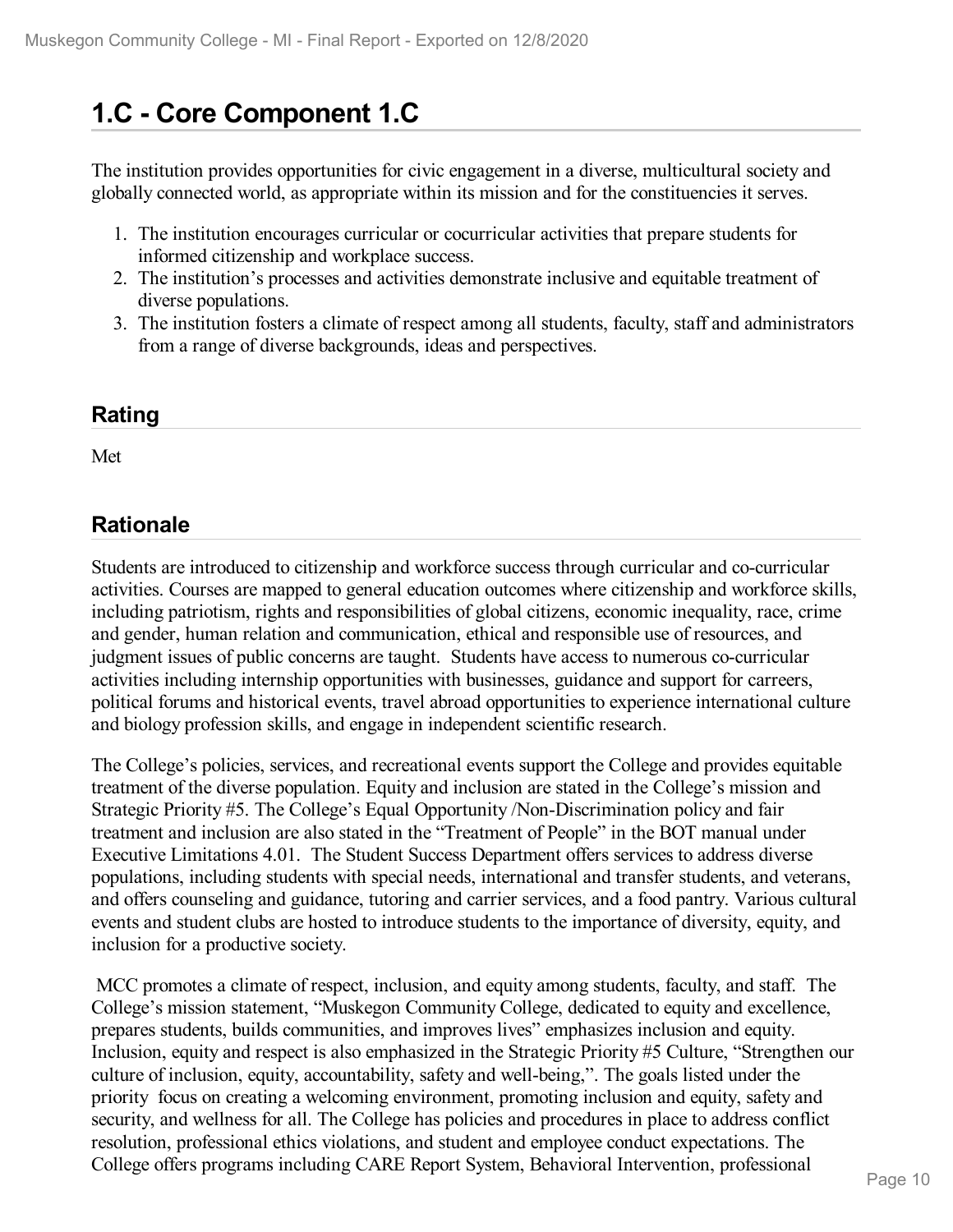development, and sponsors activities and events to promote inclusion and respect.

## **Interim Monitoring (if applicable)**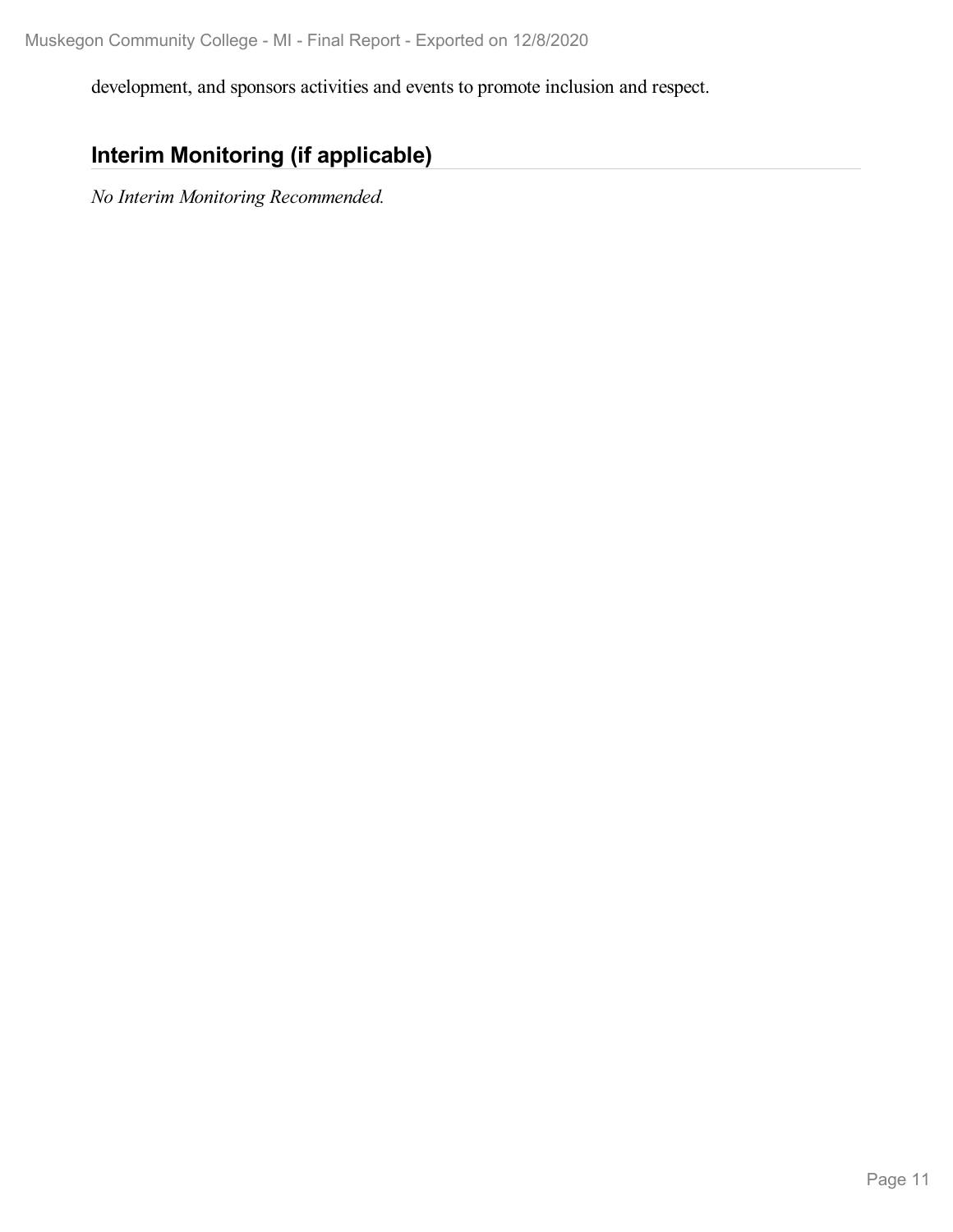# **1.S - Criterion 1 -Summary**

The institution's mission is clear and articulated publicly; it guides the institution's operations.

### **Rationale**

Muskegon Community College's mission statement was developed through an integrated planning process that included the internal and external stakeholders' participation. The mission statement was approved by the Board of Trustees and is publicly displayed.

Strategic Priorities are consistent with the mission and focus on inclusion, equity, continuous improvement, and student success. Through its educational and community offerings, the College demonstrates a commitment to developing an educated and inclusive community. In addition, the College offers co-curricular and non-curricular activities to promote a holistic learning experience. The College allocates sufficient resources to support education and student support services. Through shared governance and clear communication, the College guides its operations in accordance with its mission.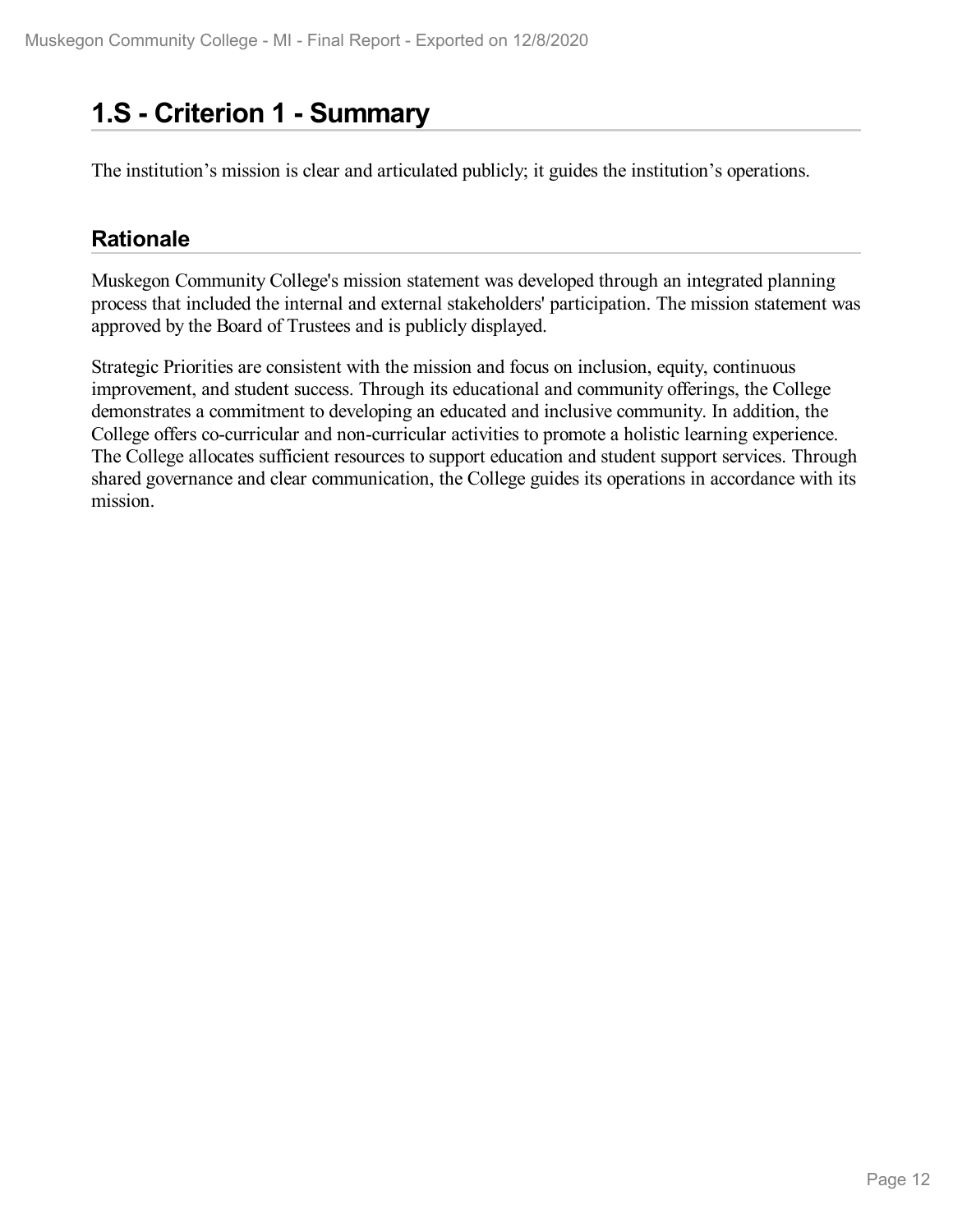# **2 -Integrity: Ethical and Responsible Conduct**

The institution acts with integrity; its conduct is ethical and responsible.

## **2.A - Core Component 2.A**

The institution establishes and follows policies and processes to ensure fair and ethical behavior on the part of its governing board, administration, faculty and staff.

- 1. The institution develops and the governing board adopts the mission.
- 2. The institution operates with integrity in its financial, academic, human resources and auxiliary functions.

### **Rating**

Met

## **Rationale**

Muskegon Community College (MCC) recently went through a mission statement change which included all stakeholder groups from staff, faculty, administration, students, and the wider community. The 180 member plus strategic planning committee contributed to a mission statement that better reflects what the college represents. This mission statement is now succinct and inclusive and was approved and adopted by the board in January 2017. A further revision of the vision statement was again sent out to the stakeholders and was updated to read, "*An educated, inclusive community.* " The Board of Trustees endorsed the new vision statement in August 2019.

MCC has policies enforced that allows it to operate with integrity. Specifically, each year, members of the Board of Trustees sign code of conduct forms, affirming their commitment to the Code of Conduct in the Board of Trustees Policy Manual.

Various trainings are provided to faculty, staff, and students such as Title IX training. Policies and processes are in place to support anyone who experiences sexual violence or harassment. Campus Safety and Security Reports are prepared and published annually. Safety training was required for all MCC employees during the COVID-19 Pandemic.

The Equal Opportunity/Non-Discrimination policy of Muskegon Community College is designed to provide equal opportunities and not discriminate in enrollment, education, employment, public accommodations, activities or services on the basis of race, color, religion, sex, national origin, marital status, sexual orientation, political persuasion, disability, height, weight, age, or other matters prohibited by law.

In regards to faculty hiring, the Faculty Master Agreement states the provisions of the agreement shall be applied to faculty members in a manner which is not arbitrary, capricious or discriminatory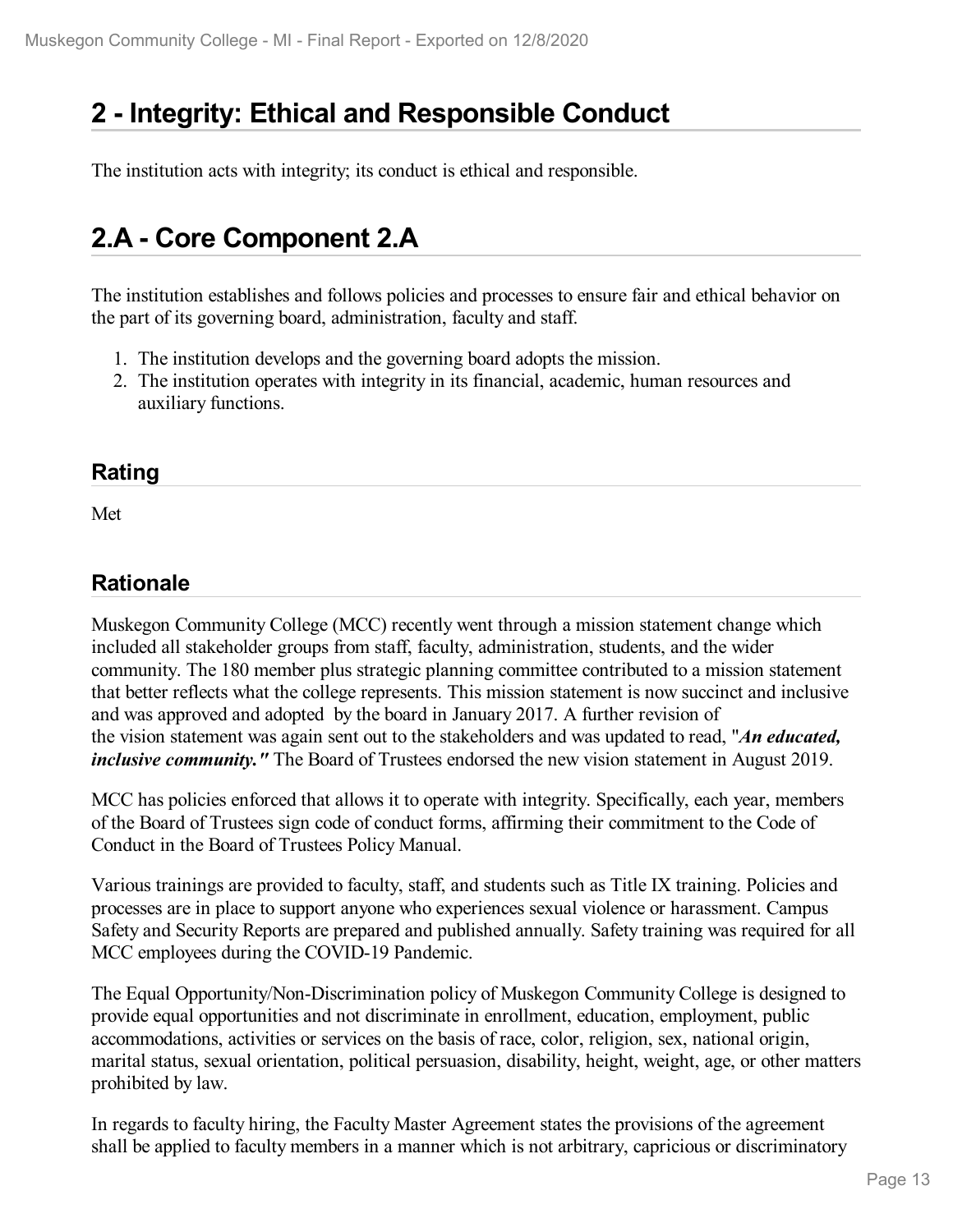and without regard to race, religion, color, national origin, age, sex, (including sexual harassment), marital status, height, weight, disability or other 16 statutory classification of discrimination pursuant to federal or state law and pursuant to College policy regarding political persuasion or sexual orientation, where applicable.

Muskegon Community College's fair and ethical policies for academics are listed on all syllabi.This Academic Integrity Policy reads: "Muskegon Community College expects that all faculty and students will adhere to high standards of personal and academic honesty. Faculty members, for their part, will exercise care in the planning and supervision of academic work so that honest effort will be positively encouraged."

There is an academic honesty and student code of conduct policy that all students follow. The faculty follow a professional code of ethics that is found in the Faculty Master Agreement. MCC posts all College audits on the College's State of Michigan Transparency Reporting page.

MCC is forthright with its auxiliary functions. Auxiliary functions include The Foundation for MCC, Intercollegiate Athletics, Information Technology Services, The Health and Wellness Center, Barnes & Noble Bookstore and Campus Dining Services.

## **Interim Monitoring (if applicable)**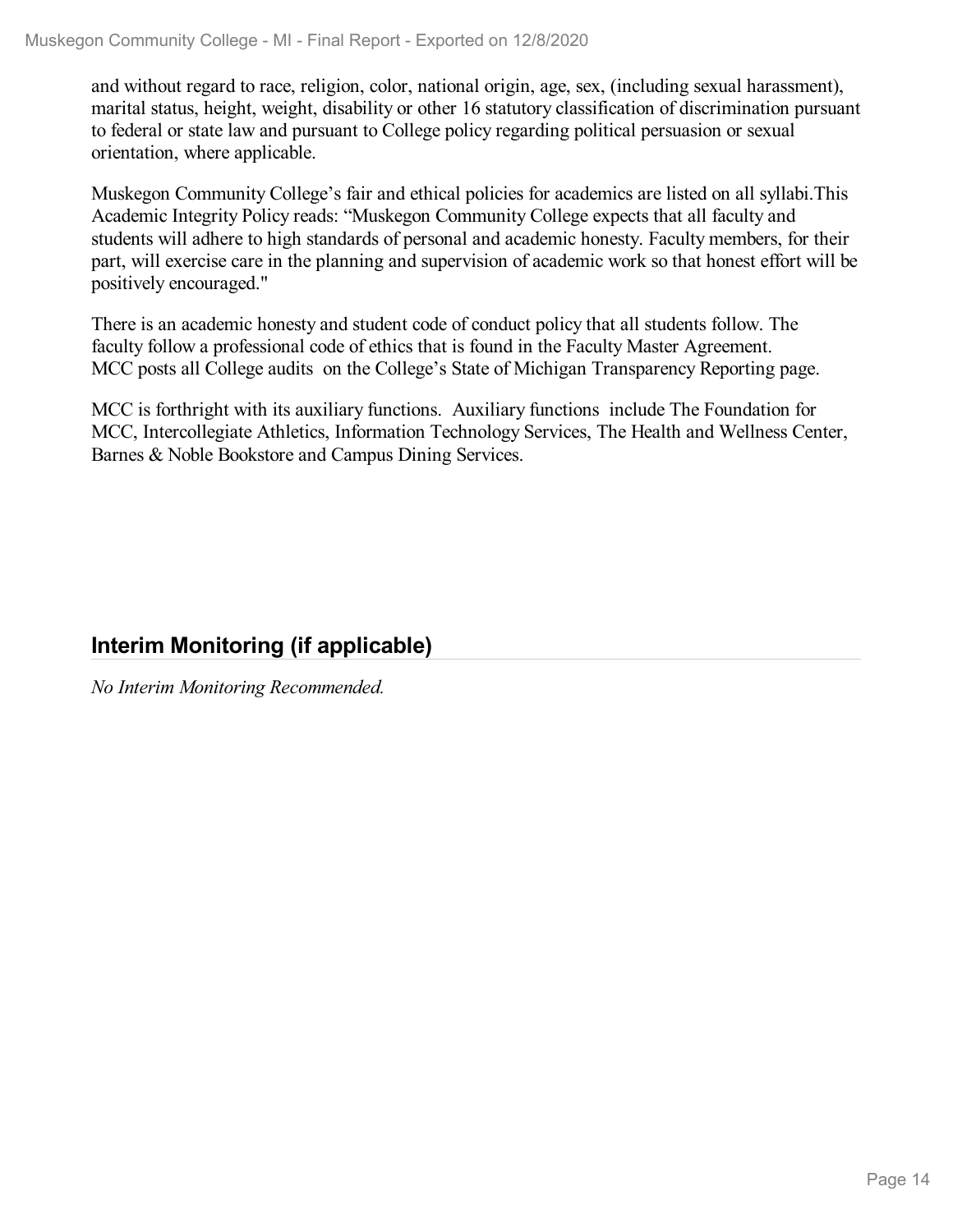# **2.B - Core Component 2.B**

The institution presents itself clearly and completely to its students and to the public.

- 1. The institution ensures the accuracy of any representations it makes regarding academic offerings, requirements, faculty and staff, costs to students, governance structure and accreditation relationships.
- 2. The institution ensures evidence is available to support any claims it makes regarding its contributions to the educational experience through research, community engagement, experiential learning, religious or spiritual purpose and economic development.

### **Rating**

Met

## **Rationale**

MCC provides clear and concise communications regarding its affairs to the public. Primary sources of information include the website, MyMCC, social media, printed and online documents including the course catalog and class schedule. A most recent example is the communication of the COVID-19 Pandemic information and course scheduling. The state mandates required large-scale course delivery changes for fall 2020, students were advised via private email of any changes to courses in which they were registered, with the option of dropping the course and receiving a 100% refund if they were not satisfied with the changes. To create a seamless experience for winter 2021 registration, course format decisions will be made prior to student registration. The formats of course offerings were a) about 80% of course sections will be online in some form b) face-to-face classes will offered in areas where online is impossible or very difficult or c) face-to-face classes will be offered if the subject matter is such that small group meetings are necessary.

The website, www.muskegoncc.edu, serves as the primary external communications vehicle for the college. All degree programs and costs, accreditation information, staff and faculty directory, mission/vision and strategic plan, course catalog, financial aid, and the financial services transparency information is kept up-to-date on the website.

The Board Policy Governance Manual outlines the policies and governance of the Muskegon Community College Board of Trustees. "The purpose of the Board, on behalf of the residents of Muskegon County, is to ensure that Muskegon Community College (a) achieves appropriate results for appropriate persons at the appropriate costs (as specified in the Board's Ends policies), and (b) avoids unacceptable actions and situations (as prohibited in the Board's Executive Limitations policies)."

MCC has defined its mission as "Muskegon Community College, dedicated to excellence and equity, prepares students, builds communities, and improves lives." To help support its mission, the college engages in robust economic development and workforce training. Muskegon Community College has met or exceeds the best practice standards for "local strategic value" which is defined in terms of the following three categories: 1) Economic Development and Business or Industry Partnerships 2)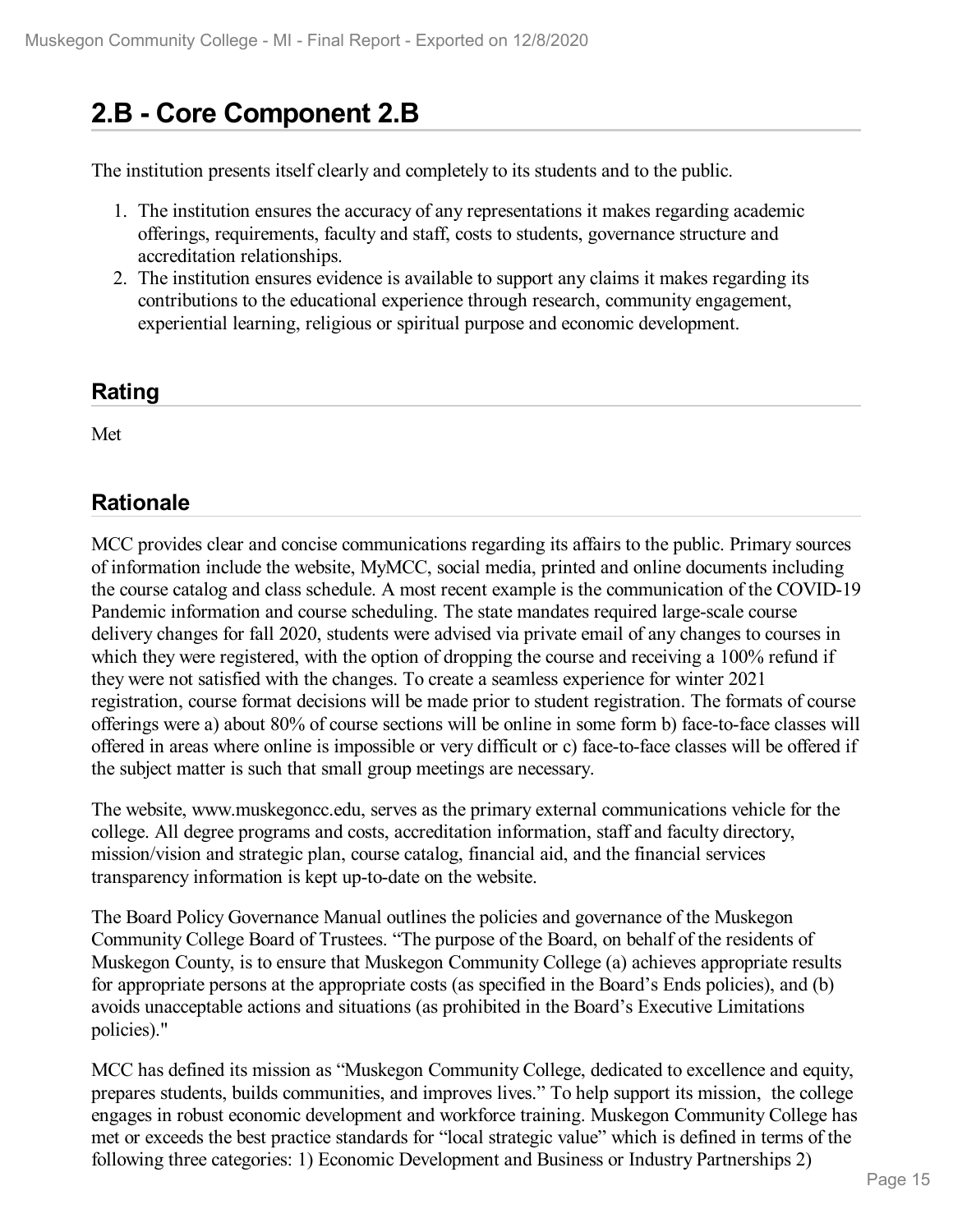Educational Partnerships 3) Community Services.

Besides the Mission, the best document that describes "claims" made by the College is the 2017-2022 Strategic Plan. Each goal of the strategic plan has measurable objectives and key performance indicators. Progress is shared with campus stakeholders at special events each year. The strategic plan focuses on five main priorities: 1) Student Support 2) Academic programs that support the industry and community needs 3) Facilities and infrastructure 4) Community engagement 5) Focused on Culture and topics of inclusion, equity, accountability, and well-being.

## **Interim Monitoring (if applicable)**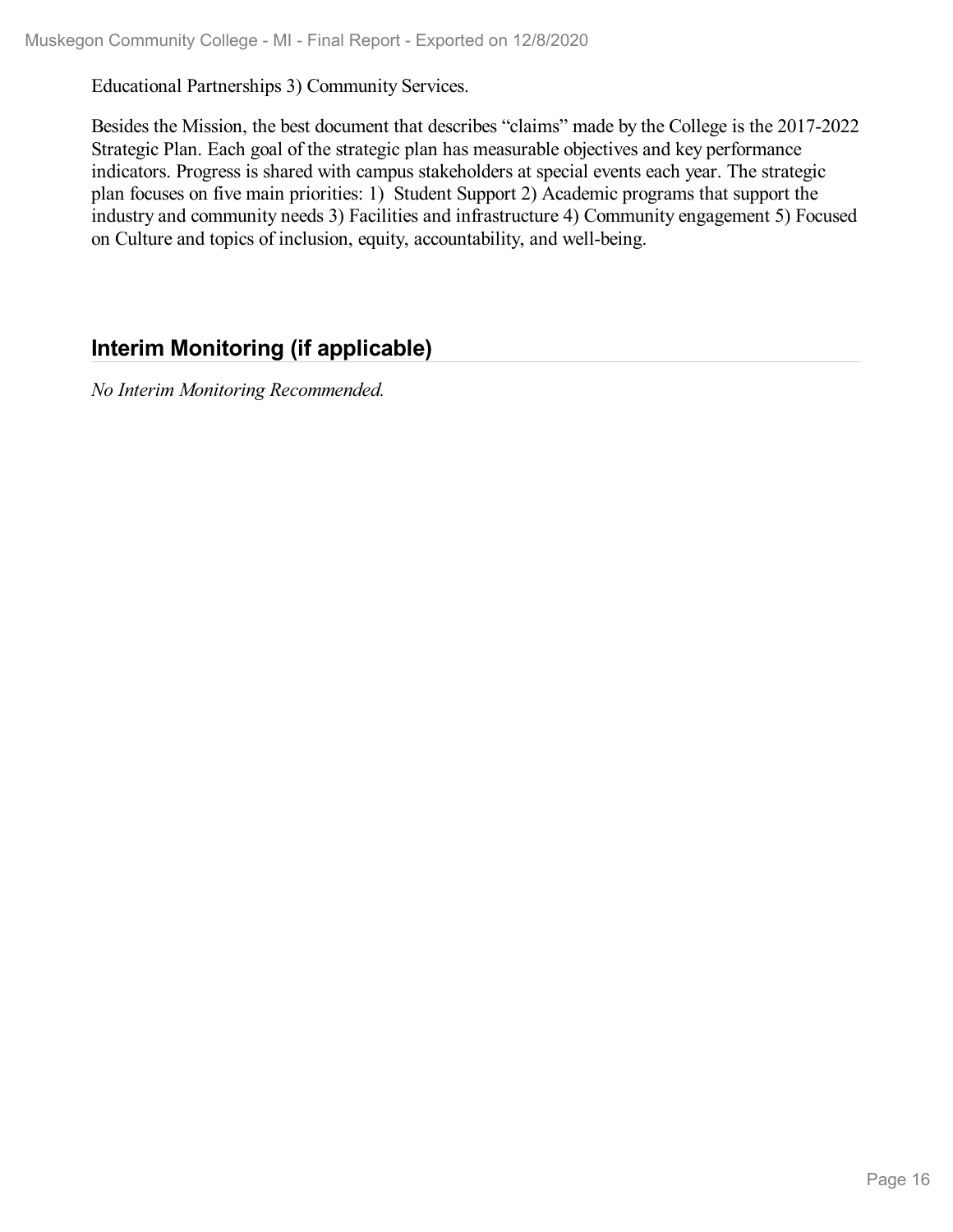# **2.C - Core Component 2.C**

The governing board of the institution is autonomous to make decisions in the best interest of the institution in compliance with board policies and to ensure the institution's integrity.

- 1. The governing board is trained and knowledgeable so that it makes informed decisions with respect to the institution's financial and academic policies and practices; the board meets its legal and fiduciary responsibilities.
- 2. The governing board's deliberations reflect priorities to preserve and enhance the institution.
- 3. The governing board reviews the reasonable and relevant interests of the institution's internal and external constituencies during its decision-making deliberations.
- 4. The governing board preserves its independence from undue influence on the part of donors, elected officials, ownership interests or other external parties.
- 5. The governing board delegates day-to-day management of the institution to the institution's administration and expects the institution's faculty to oversee academic matters.

### **Rating**

Met

## **Rationale**

MCC is governed by a seven-member board of trustees who are elected for six-year terms on an "at large" basis from throughout the district (Muskegon County). New board members are trained during their on-boarding process. Current member input created resulted in the development of an orientation manual covering policies and other topics for a new member to review. The Board functions under a well-established governing model that clearly outlines the job and responsibilities of its members. A detailed policy outlines the relationship with the President. The current BOT and College President have a good working relationship that was identified during meetings with the team. The governing model provides details that demonstrate the board meets its legal and fiduciary responsibilities to the college.

The MCC Board of Trustees' primary function is to oversee the education of the people in the community. The Board's responsibility is to establish and implement policy to maintain the education of students. As stated in the Board's Policy Governance Manual, "Muskegon Community College's Board of Trustees Policies require, above all, that the Board provide vision."

The purpose of the Board, is to ensure that Muskegon Community College: 1) Achieves appropriate results for appropriate persons at the appropriate cost (as specified in the Board's Ends policies), and 2) Avoids unacceptable actions and situations (as prohibited in the Board's Executive Limitations policies)."

The primary function of the Board is to oversee the education of people in the community. The Board is responsible for establishing and implementing policy to maintain an excellent education for all students in a safe, secure learning environment.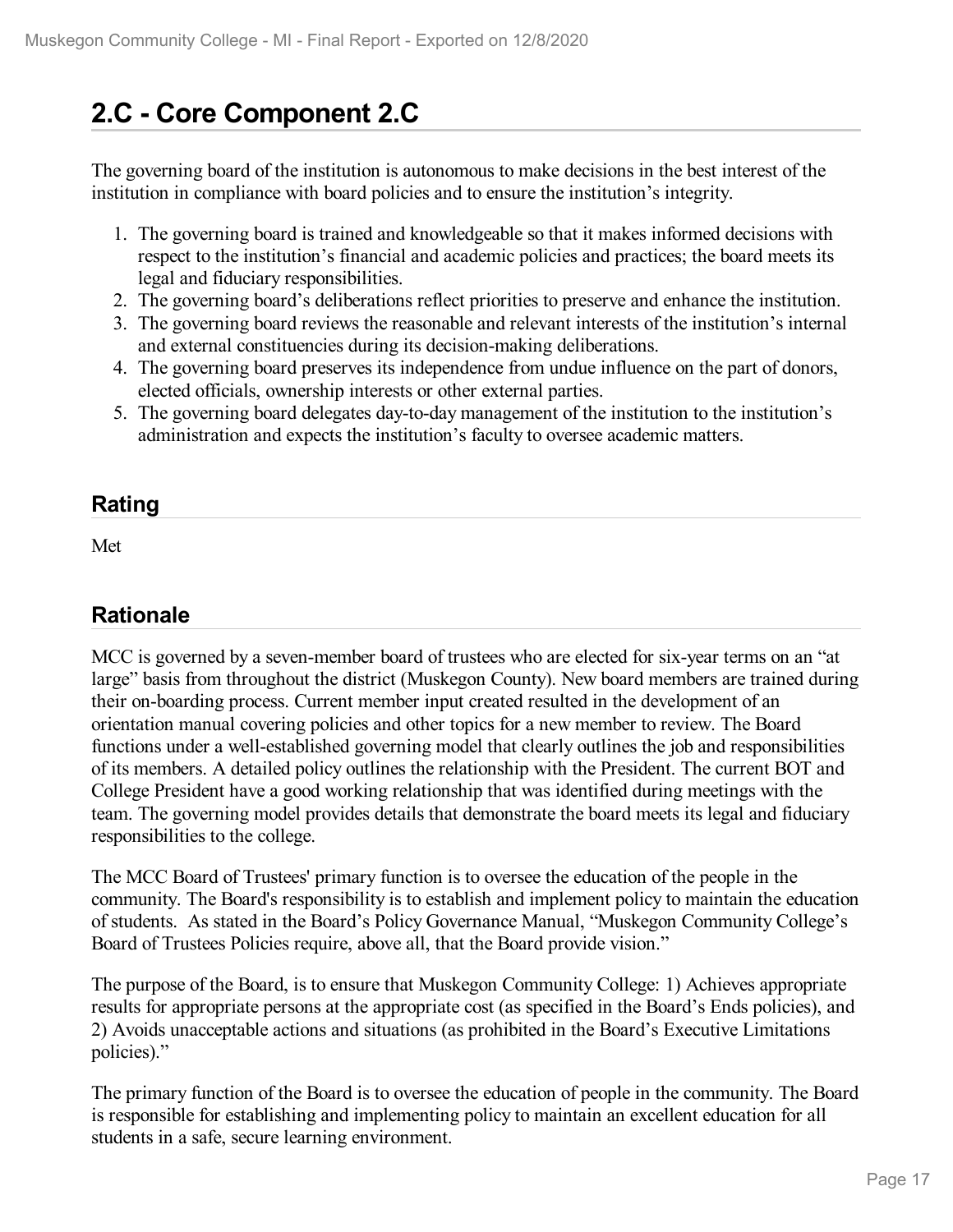Decisions made by the Board support the Mission and Strategic Plan of the College. Guidelines for making Board decisions are found in the Board of Trustees Policy Manual Section 2.02 which states: "The Board will govern lawfully, observing the principles of the Policy Governance model, with an emphasis on the following:

- 1. Outward vision rather than an internal preoccupation.
- 2. Encouragement of diversity in viewpoints.
- 3. Strategic leadership more than administrative detail.
- 4. Clear distinction of Board and chief executive roles.
- 5. Collective rather than individual decisions.
- 6. Future rather than past or present.
- 7. Proactivity rather than reactivity."

A prime example of making a proactive decision to benefit the college was the decision to close the Lakeshore Fitness Center mainly due to annual financial losses of \$500,000. The Board plans to continue to work with community members and interested parties to find a new use for the facility.

The BOT has policies and bylaws that serve the Board and help maintain its independence from influence of special interests. The Board consists of a seven-member board that is elected on a rotation serving six-year terms. It should be noted that the board tenure average is 16 years as many of the positions do not have any opponents during election time. The lack of turnover allows for consistency within the board, however can also lead to a more fossilized approach on decisions. All Board actions require a majority vote and Board members rotate key positions of Chair, Vice Chair, Secretary, and Treasurer to offset the control over the decision-making process. The Board Members' Code of Conduct Policy (section 2.11) also commits itself and its members to ethical, businesslike, and lawful conduct, including proper use of authority, and appropriate decorum when acting as Board members.

The BOT delegates the day-to-day management of the college to administration. The Board's governance model puts limits on Board authority and is found in the Board policies 1.02 and 1.03 explain these limits: 1.02 Board-Management Delegation: The Board clarifies how it transfers a large portion of its authority to management and how the proper use of delegated authority is monitored. 1.03 Executive Limitations: The Board details minimal but specific limitations on management's power to govern, which then enables the Board to withdraw safely from most details of operation.

The method in which the Board delegates authority to the President is outlined in Board Policy 3.03. Accountability of the President: The President is the Board's only link to operational achievement and conduct, so that all authority and accountability of staff, as far as the Board is concerned, is considered the authority and accountability of the President.

- 1. The Board will never give instructions to persons who report directly or indirectly to the President.
- 2. The Board will not evaluate, either formally or informally, any staff other than the President.
- 3. The Board will view the President's performance as identical to organizational performance, so that organizational accomplishment of Board-stated Ends and avoidance of Board-prescribed means will be viewed as successful Presidential performance.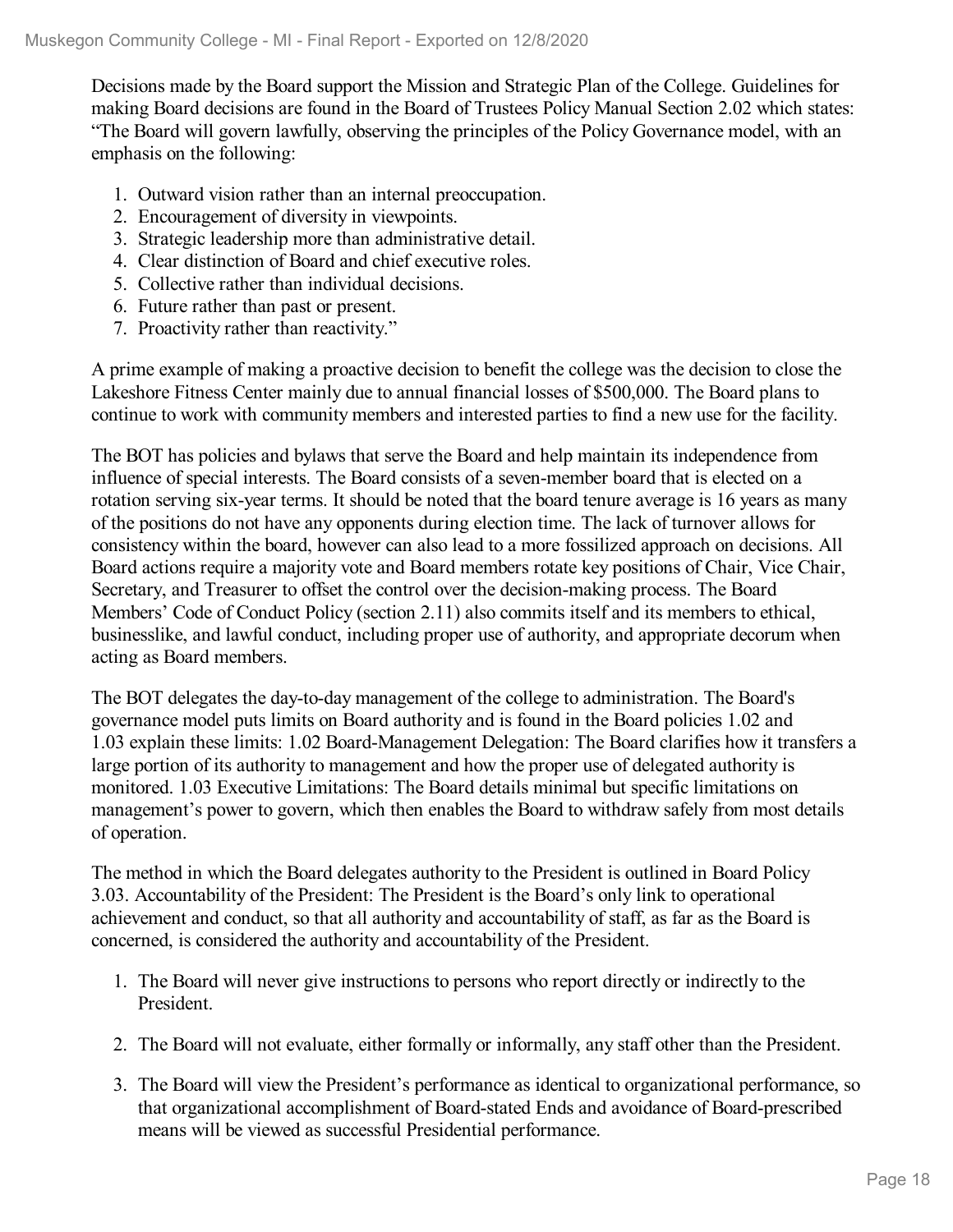Faculty maintain and oversee all academic matters through the College council system. This oversight is maintained by the Instructional Affairs Council (IAC). The purpose of IAC is found in the bylaws and is described as "to seek opinions, express ideas, identify, investigate, review and recommend policy and procedural matters to the Coordinating Council that relate to the instructional affairs of the College."

## **Interim Monitoring (if applicable)**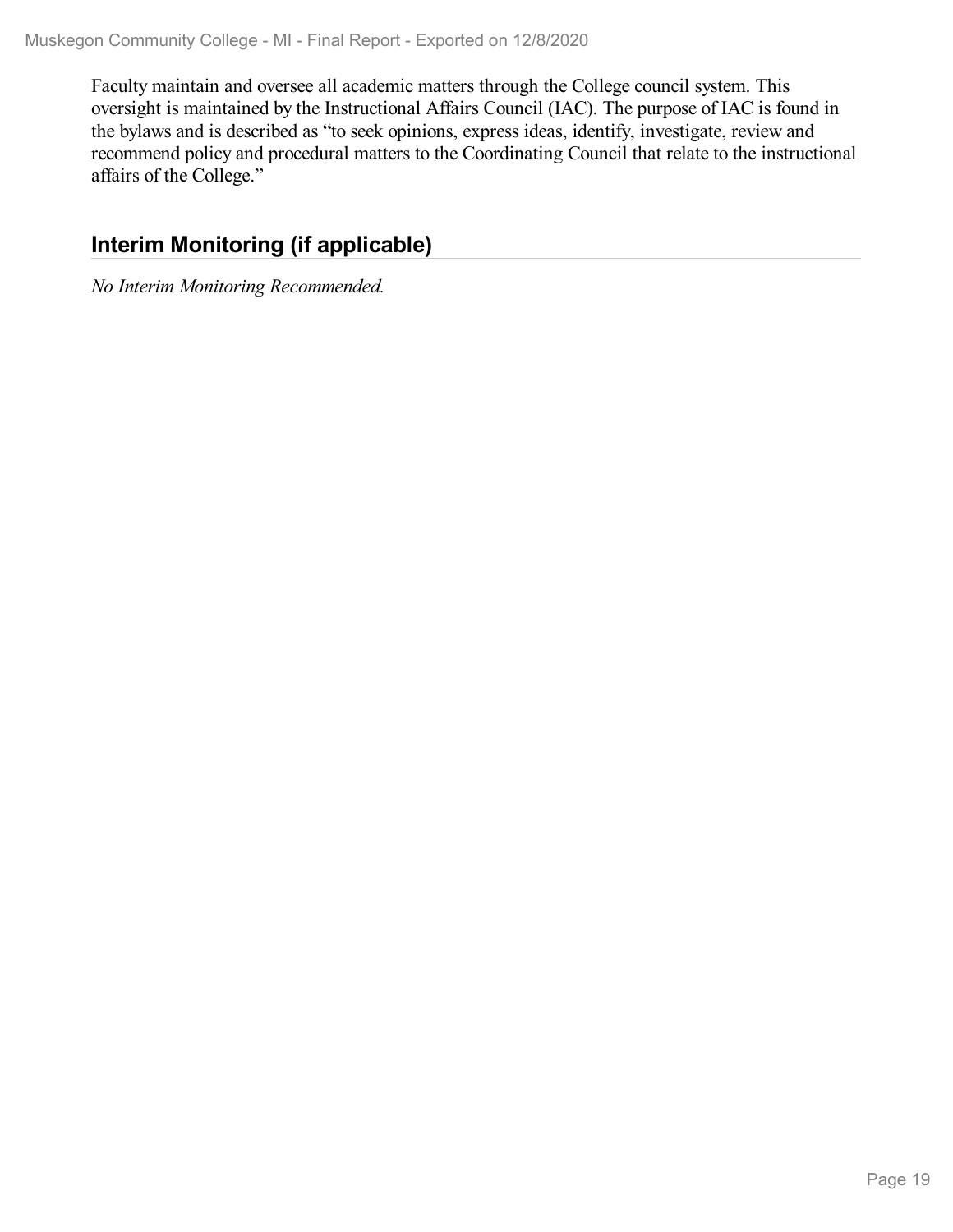# **2.D - Core Component 2.D**

The institution is committed to academic freedom and freedom of expression in the pursuit of truth in teaching and learning.

### **Rating**

Met

### **Rationale**

MCC pursuit of academic freedom and freedom of expression are reflected in its policies, values, and collective bargaining agreements.The college values state that MCC is a place where "freedom of expression and civility are practiced, encouraged, and protected among all groups."

The MCC Faculty Master Agreement addresses academic freedom and freedom of expression. These guiding principles of the agreement focus on the practice of intellectual honesty, protection of academic freedom, honest academic conduct, promotion of free inquiry, and to further public understanding of academic freedom. Section 13.1 states: "The faculty member shall have the freedom to report the truth as they see it both in the classroom and in reports of research activities. There shall be no restraints which would impair the faculty member's ability to present their subject matter in this context." Article III recognizes the members' right to organize, use college resources, protection from discrimination, and entitlement to freedom of private life including religious or political activities.

A key aspect that faculty emphasize is also stipulated in the Faculty Master Agreement regarding student' academic freedom and freedom of expression. This key element states, "professors demonstrate respect for students as individuals and adhere to their proper roles as intellectual guides and counselors" and "that no religious or political proselytizing shall be conducted in the classroom." The Student Government Association also provides students with the opportunity "for discussion, investigation and resolution of student problems, concerns and ideas."

The College's social media policies states, The College "is committed to fostering an educational environment that allows for freedoms of speech and expression in accordance with the First Amendment to the U.S. Constitution." To protect the rights of all, those protections end any activity or posting that includes "unlawful, defamatory, or obscene" content. The social media tools used by the college are monitored by the marketing department to fall within college policies.

## **Interim Monitoring (if applicable)**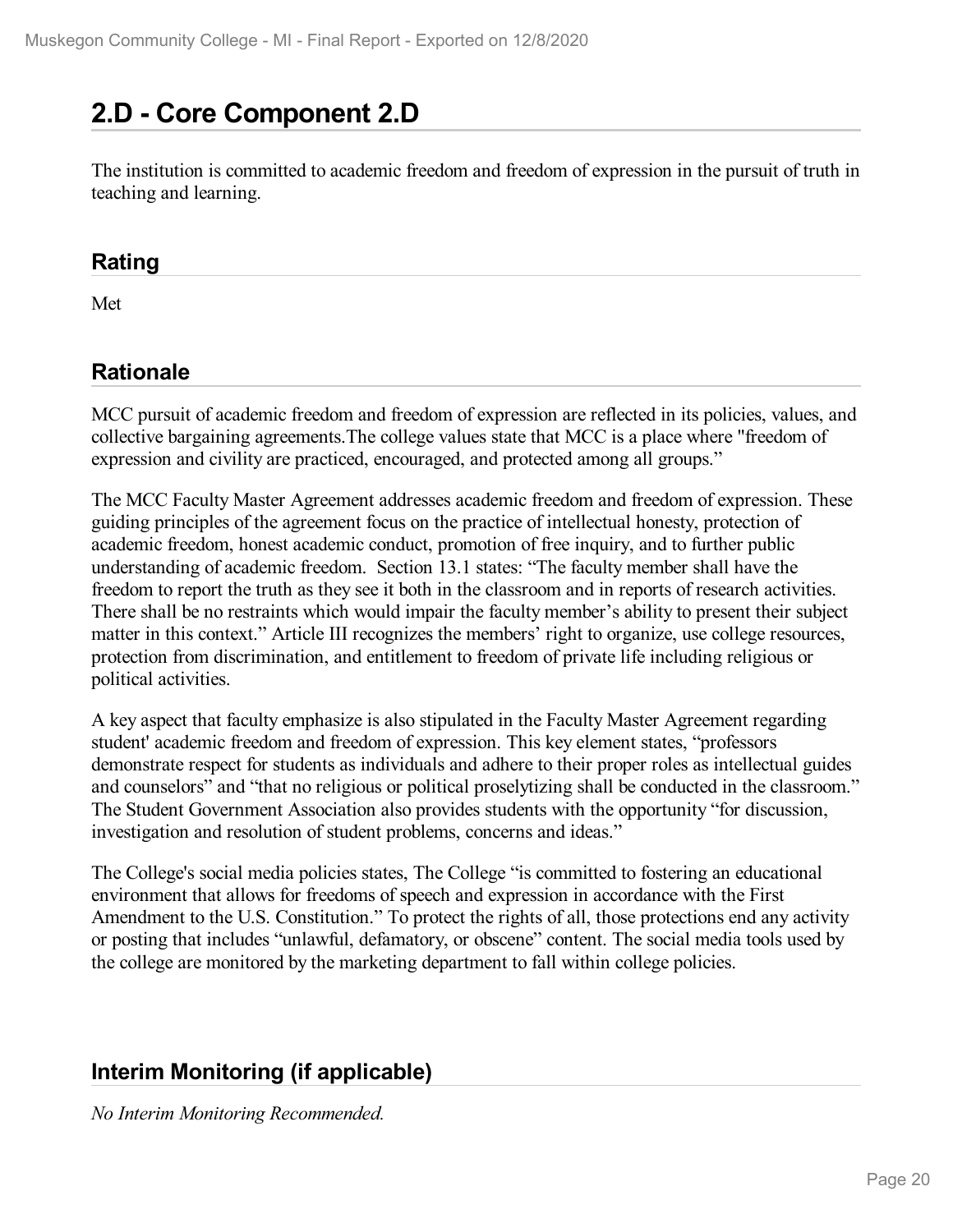# **2.E - Core Component 2.E**

The institution's policies and procedures call for responsible acquisition, discovery and application of knowledge by its faculty, staff and students.

- 1. Institutions supporting basic and applied research maintain professional standards and provide oversight ensuring regulatory compliance, ethical behavior and fiscal accountability.
- 2. The institution provides effective support services to ensure the integrity of research and scholarly practice conducted by its faculty, staff and students.
- 3. The institution provides students guidance in the ethics of research and use of information resources.
- 4. The institution enforces policies on academic honesty and integrity.

### **Rating**

Met

### **Rationale**

MCC does not focus on applied research. There are courses that require student research and is guided by the faculty member. To maintain fiscal accountability, all research requests and grant applications need approval from the Vice President for Academic Affairs**.** An exception would exist for regular research done in classrooms that have already received funding through the normal budget approval process. There is currently a plan to develop an Institutional Review Board (IRB) at MCC. This committee would review student, staff, and faculty research requests that fall outside the normal research conducted as part of a college course.

Instruction and support services are provided by Hendrik Meijer Library in regards to the integrity of research and scholarly practice. MCC maintains policies for acceptable and appropriate practices for research and scholarly practice involving technology. Other college policies include the Network Access Policy, Wireless Access Policy, and Social Media Policies. The college website contains important information on appropriate use of copyrighted material under the heading "Copyright Compliance": MCC offers sabbatical opportunities for faculty to conduct research.

The College faculty also follow a professional code that reads, "As teachers, professors encourage the free pursuit of learning in their students. They hold before them the best scholarly and ethical standards of their discipline. Professors demonstrate respect for students as individuals and adhere to their proper roles as intellectual guides and counselors. Professors make every reasonable effort to foster honest academic conduct and to ensure that their evaluations of students reflect each student's true merit. They respect the confidential nature of the relationship between professor and student. They avoid any exploitation, harassment, or discriminatory treatment of students. They acknowledge significant academic or scholarly assistance from them. They protect their academic freedom.

Hendrik Meijer Library is the main source to support student research. There are instructional sessions that help students find and use appropriate library resources, understand the definition of plagiarism, and cover how to cite sources to avoid committing plagiarism. All degree-seeking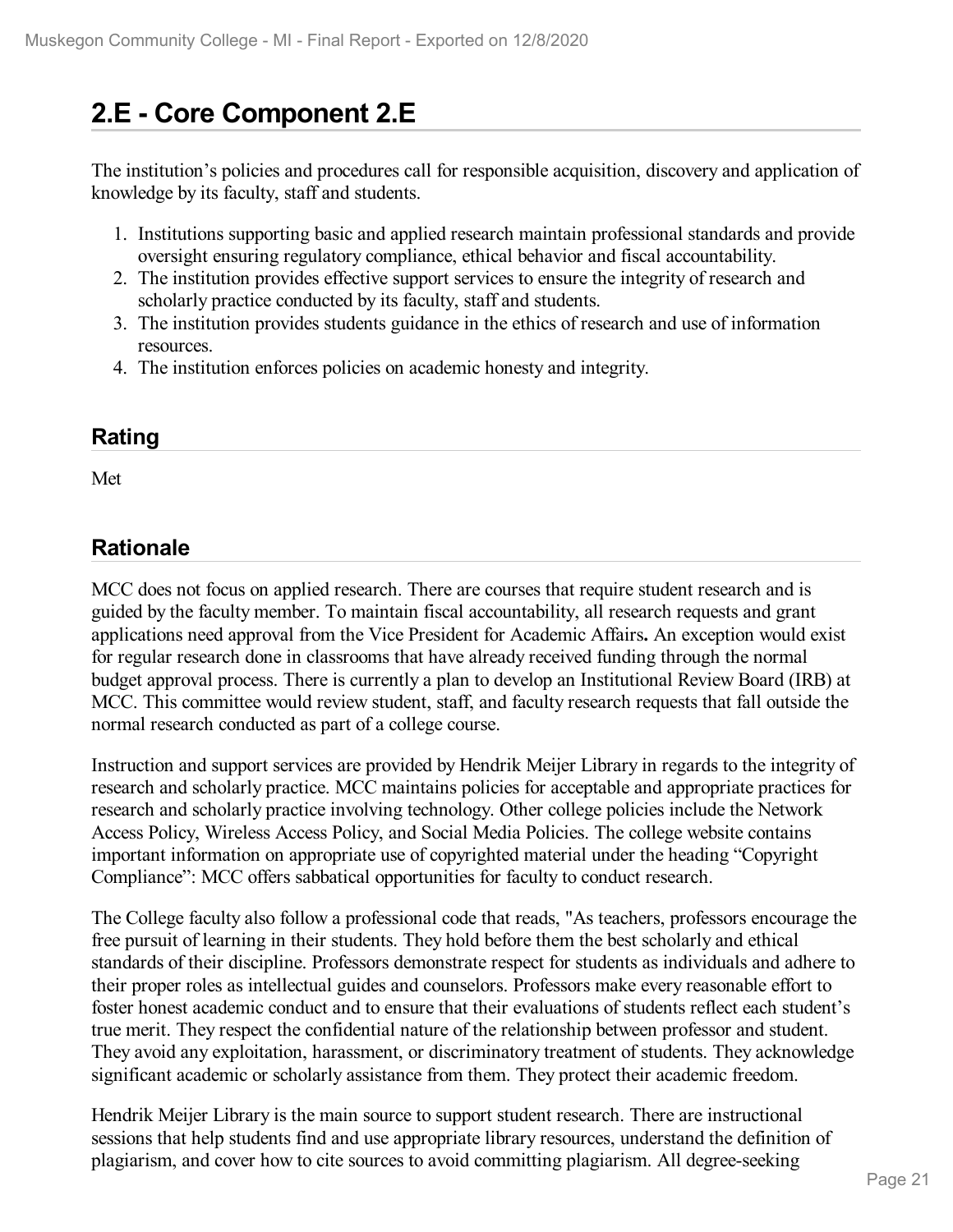students are required to take both English 101 and 102 or Business Communications 102 which teach the ethics of research and use of information resources.

MCC has an academic dishonesty policy that is readily publicized in the catalog. It clearly spells out what the policy entails. Furthermore, MCC also uses the following procedures:

1) Consequences for the specific course are spelled out in the standard syllabus language and enforced by the instructor. 2.) When academic dishonesty is reported, the Behavioral Intervention Team**,** which documents the incident, communication, and outcomes in Maxient which tracks any and all cases of academic dishonesty. The policy uses a progressive penalties system for dishonest behavior. There is a student appeal process if necessary.

## **Interim Monitoring (if applicable)**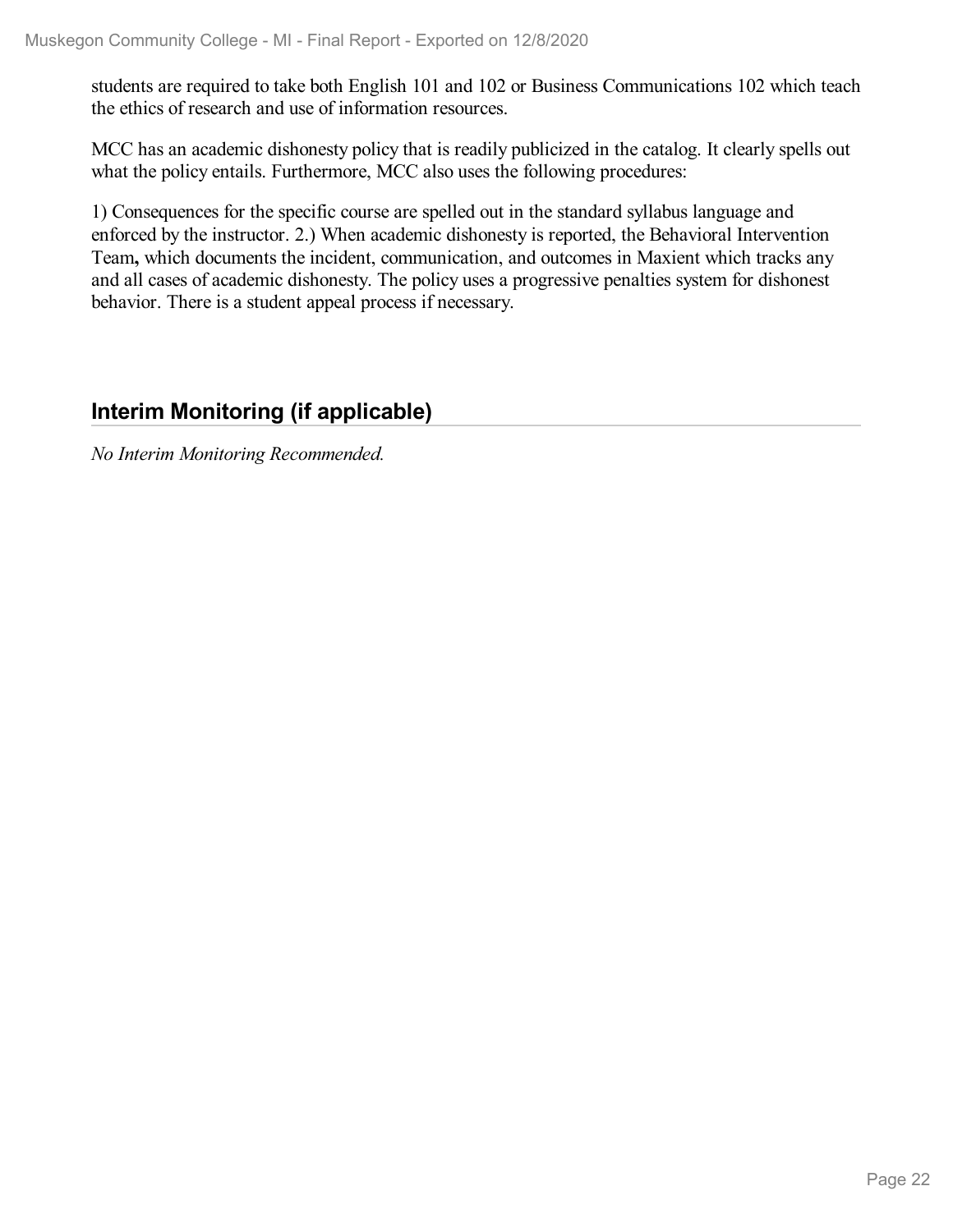# **2.S - Criterion 2 -Summary**

The institution acts with integrity; its conduct is ethical and responsible.

### **Rationale**

MCC has policies and procedures in place to help conduct itself with integrity and in an ethical manner. Policies for the Board of Trustees cover all aspects regarding ethical conduct. The Board and the MCC President have an open and transparent relationship. Employees sign a code of conduct upon employment which is reviewed on an annual basis. Students abide by the student code of conduct.

The BOT turnover has been limited due to the current election process. Each board member serves a six year term. The current board has a tenure average of 16 years serving. As revealed by the board members, there usually are no opponents who run for their positions. There is one board member who is retiring and will not seek another term. This is worth noting as new membership can bring new ideas for both the Board and MCC.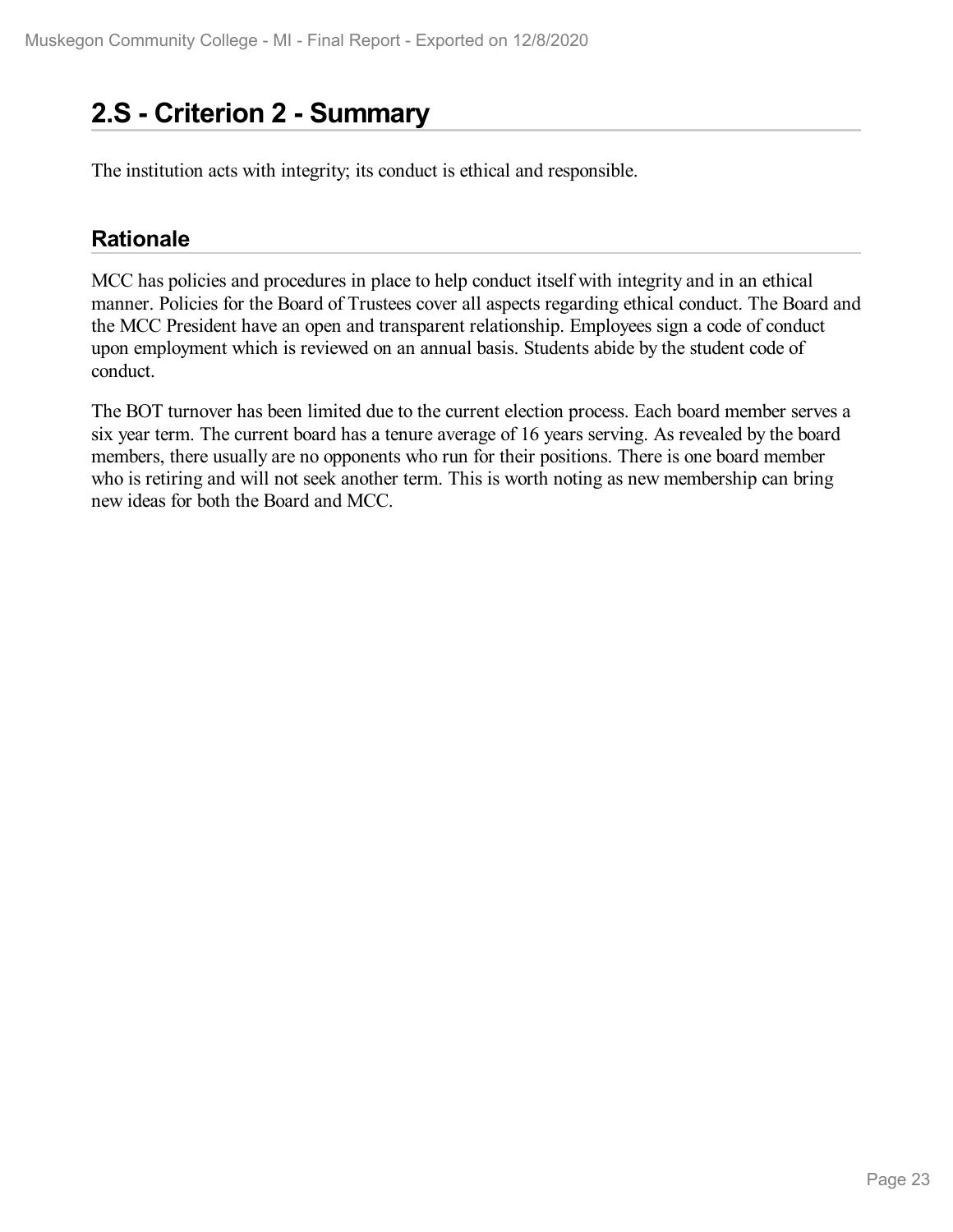# **3 -Teaching and Learning: Quality, Resources and Support**

The institution provides quality education, wherever and however its offerings are delivered.

# **3.A - Core Component 3.A**

The rigor of the institution's academic offerings is appropriate to higher education.

- 1. Courses and programs are current and require levels of student performance appropriate to the credential awarded.
- 2. The institution articulates and differentiates learning goals for its undergraduate, graduate, post-baccalaureate, post-graduate and certificate programs.
- 3. The institution's program quality and learning goals are consistent across all modes of delivery and all locations (on the main campus, at additional locations, by distance delivery, as dual credit, through contractual or consortial arrangements, or any other modality).

## **Rating**

Met

### **Rationale**

Muskegon Community College provided ample examples of the continuous work that they have been doing to ensure that their programs are relevant, up-to-date, and meeting their community's needs. MCC faculty and staff also shared various examples in their argument of how the different course and program learning outcomes are being measured, as well as their continuous improvement by updating/modifying their courses based on their Pathways initiative.

While MCC's online instructional delivery method was previously identified as an "area for improvement," MCC's response provided multiple examples of how they are mitigating the concerns that were previously identified by incorporating more student and faculty training for online teachers and learners. Additionally, MCC implemented an Online Course and Instructor Review Rubric (included as evidence), a course rubric for new online courses to ensure that new online courses met specific criteria that lead to better student success in online learning. Additionally, all faculty who will be teaching online are required to take a course sponsored by Educational Technology Organization of Michigan (ETOM) or a CTL course before teaching online, and the CTL has developed three additional courses for faculty focused not just on technology and applications but also on online pedagogy. They are also planning to implement a common launching point or home-page template for courses so that course materials like syllabi and useful/required information will be located in the same place in every course Blackboard shell.

MCC plans to begin disaggregating data on student success to determine whether there are different success rates based on mode of delivery (face to face v. online or hybrid delivery).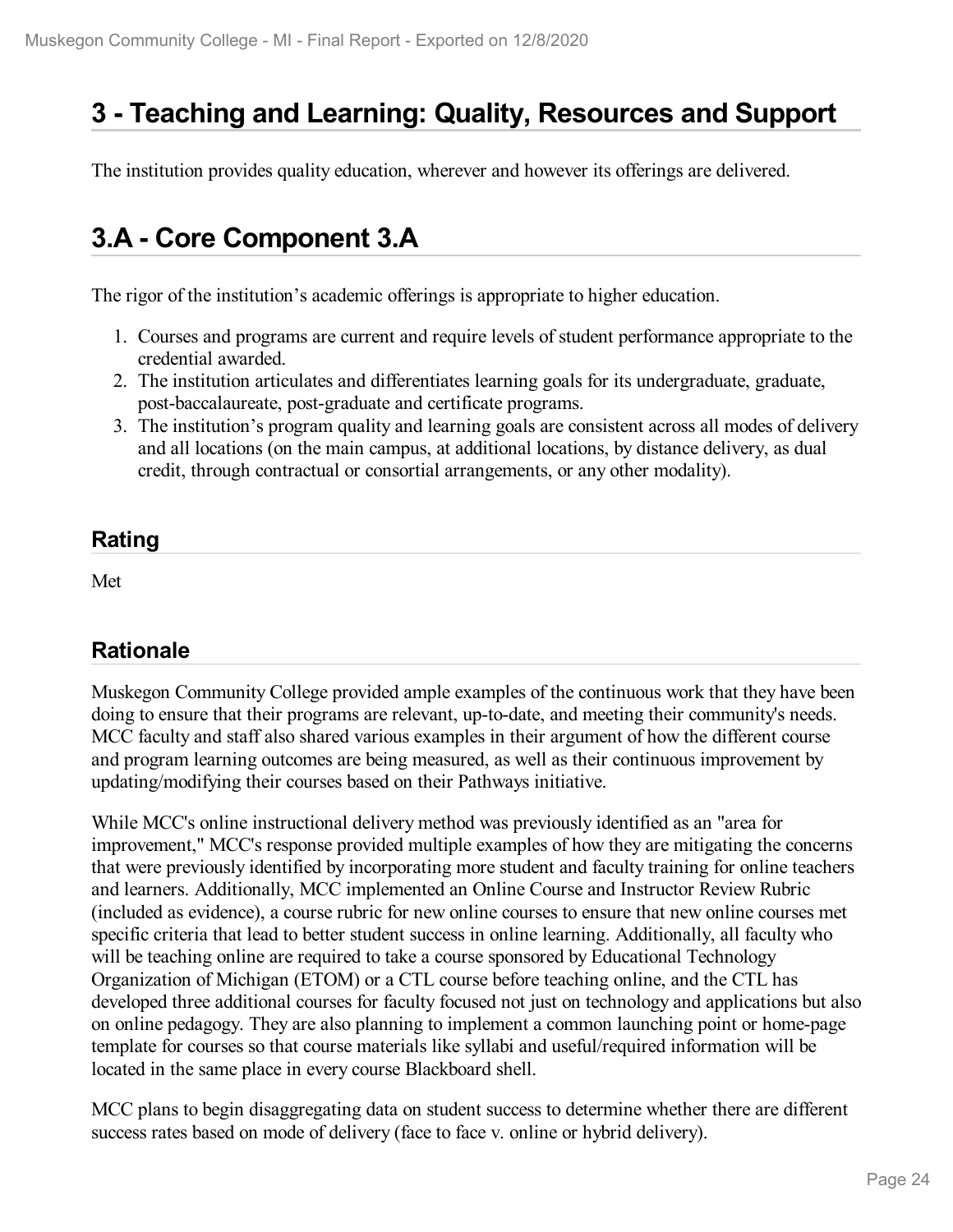Sample online courses were engaging, well-structured, offering a range of delivery methods for different learning styles, and designed to encourage interaction. However, based on comments during the session with students, there appear still to be online courses that are not greatly conducive to interaction between students, between instructor and students, and between students and material. In the session with students, students mentioned courses that were organized around lectures (PowerPoint presentations) and assessments. Further, given the rapid transition to online in the face of the Covid pandemic, only a portion of courses are "closed captioned" for students with disabilities. The CTL staff and faculty included in the session on online teaching mentioned that there are some courses that still need revision in order to meet standards, and they are planning to follow up on this.

Included in MCC's assurance argument, and evident through the statements provided by the various groups during the site visit, MCC's faculty and leadership team clearly articulated the academic quality of the college's instructional and non-curricular programs. Additionally, MCC has created opportunities for faculty and staff to participate in a shared governance when making decisions regarding the college's instructional offerings, establishing learning outcomes and conducting quality reviews including MCC's Instructional Affairs Council and the Michigan Transfer Agreement initiatives. Not evident at the time of this report is progress on an Academic Master Plan (AMP) which is one of the KPI's of the strategic plan. In discussion, it appears that this will be under construction soon, having had the Covid crisis interlope in a planned cycle for development of the AMP. It will be important to implement the master plan as a way to focus on and articulate academic priorities in the immediate future and beyond.

## **Interim Monitoring (if applicable)**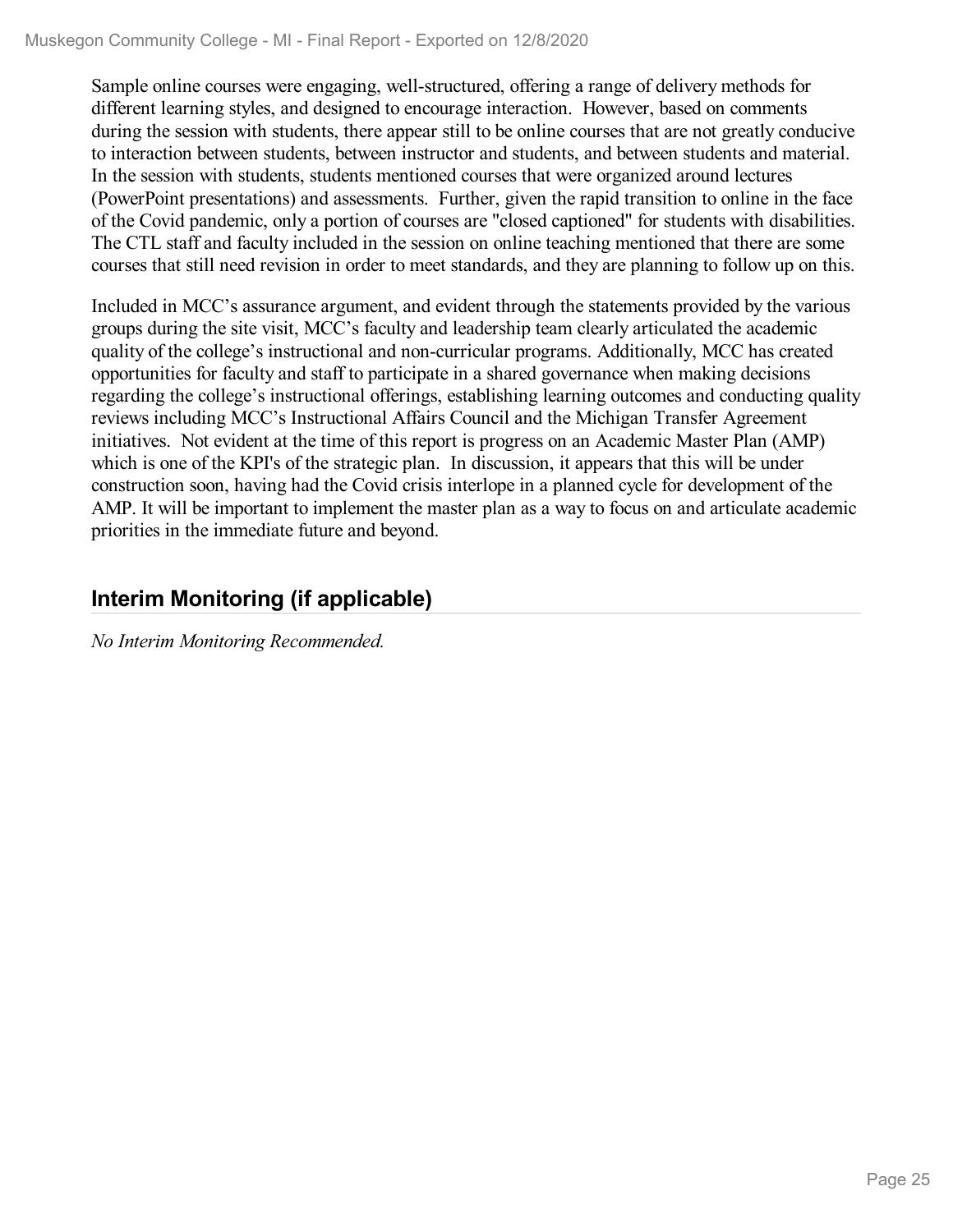# **3.B - Core Component 3.B**

The institution offers programs that engage students in collecting, analyzing and communicating information; in mastering modes of intellectual inquiry or creative work; and in developing skills adaptable to changing environments.

- 1. The general education program is appropriate to the mission, educational offerings and degree levels of the institution. The institution articulates the purposes, content and intended learning outcomes of its undergraduate general education requirements.
- 2. The program of general education is grounded in a philosophy or framework developed by the institution or adopted from an established framework. It imparts broad knowledge and intellectual concepts to students and develops skills and attitudes that the institution believes every college-educated person should possess.
- 3. The education offered by the institution recognizes the human and cultural diversity and provides students with growth opportunities and lifelong skills to live and work in a multicultural world.
- 4. The faculty and students contribute to scholarship, creative work and the discovery of knowledge to the extent appropriate to their offerings and the institution's mission.

### **Rating**

Met

## **Rationale**

Muskegon Community College (MCC) has a well-articulated institutional mission that is evident in the college's core general education outcomes: Communication; Problem Solving and Technology; Ethical Reasoning and Creativity; and Personal, Social, and Cultural Awareness. MCC also highlighted how the core general education outcomes are evident in the college's course offerings, and shared as an example all of the courses that are specifically aligned with the Personal, Social, and Cultural Awareness general education core outcome. Based on the evidence provided in the assurance argument, MCC demonstrated how academic or programmatic changes made that have an impact on the general education core outcomes must go through a very thorough review process in alignment with the college's instructional policies and procedures prior to the changes being finalized.

Thus, while there is still work to be done, MCC has made good progress in developing a set of four general education skill outcomes and a related assessment plan. Assessments take place in highenrollment, multi-section general education courses, and results are recorded on a regular schedule. Sample results were presented as part of the evidence. In a more limited way—because still in the early stages—the college has initiated co-curricular assessment and included three reports in the evidence. At this time there is no evidence of systematic use of results to plan improvements in cocurricular and non-curricular assessments. The college should consider including this part of the cycle--the use of results in all assessment processes to plan and implement improvements--in its Academic Master Plan.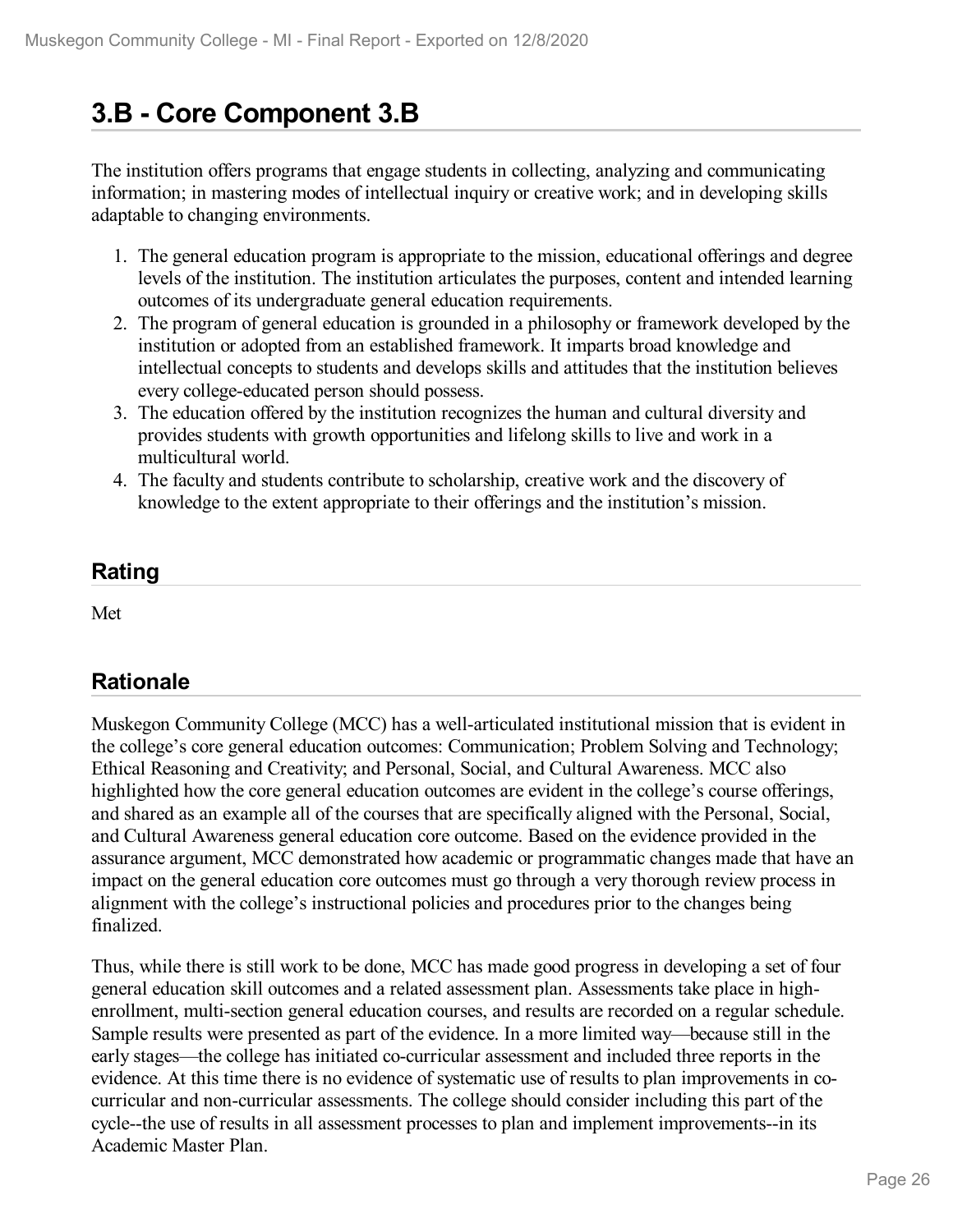Based on the evidence provided through the assurance argument and during the site visit, MCC demonstrated that the general education program outcomes are grounded in a research-driven and proven framework aligned with best practices. Specifically, MCC discussed its participation in the Michigan Transfer Agreement, which was composed of representatives from all of Michigan's community colleges and with approval from all of Michigan's higher education approving bodies. Additionally, MCC has been an approved participant of the National Council for State Authorization Reciprocity Agreement, which requires that participating institutions agree to follow the interregional guidelines for the evaluation for distance education programs for best practices in postsecondary education.

The MCC assurance argument addresses a recommendation that was made during the 2010 HLC visit--to further assess the college's general education program--and provides examples of what the college community did to address that need to further assess its general education programs and outcomes. The college describes its general education program as one that "encourages community by providing access to the knowledge common to all educated men and women, regardless of their vocation" and as one that "is designed to cultivate in each student four general abilities of an educated person." Assessments of how well students are learning the specific skills/abilities named in the outcomes take place in high-enrollment, multi-section general education courses. Most notably in English and Communication (with their ambassador program to encourage more instruction in research in high schools) there has been some focus on planning improvements based on those results. That said, there was less evidence of closing the loop on general education assessment--using the results to evaluate learning and make changes as needed--than there was of assessment and data reporting taking place. Further, it is not evident that the purposes, content, and learning outcomes for general education are explicitly communicated within those courses and in other activities that allow students to recognize where they are developing those skills and how those skills may be valued in the range of content areas that are part of the general education program. MCC would be wise to incorporate these areas as the college expands and improves its general education assessment.

In addition to the college's efforts towards the core general education outcomes, MCC also provided a variety of supporting documents highlighting its efforts toward creating an environment that recognizes cultural diversity and provides its constituents the opportunity to address equity, diversity, and inclusion topics. Such examples include the various student clubs listed in the assurance arguments, a lecture series called "And Justice For All," as well as a Diversity Wall.

## **Interim Monitoring (if applicable)**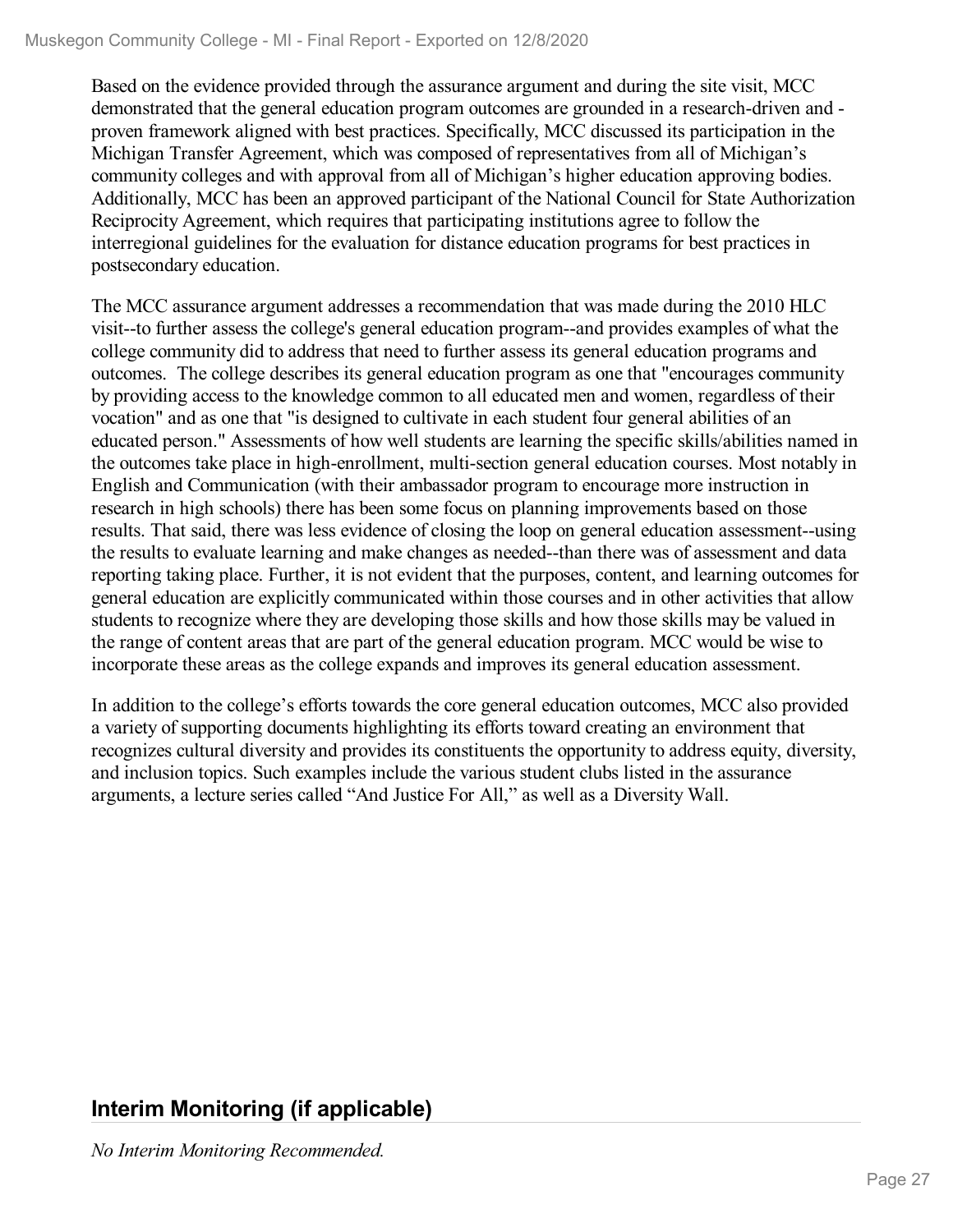# **3.C - Core Component 3.C**

The institution has the faculty and staff needed for effective, high-quality programs and student services.

- 1. The institution strives to ensure that the overall composition of its faculty and staff reflects human diversity as appropriate within its mission and for the constituencies it serves.
- 2. The institution has sufficient numbers and continuity of faculty members to carry out both the classroom and the non-classroom roles of faculty, including oversight of the curriculum and expectations for student performance, assessment of student learning, and establishment of academic credentials for instructional staff.
- 3. All instructors are appropriately qualified, including those in dual credit, contractual and consortial offerings.
- 4. Instructors are evaluated regularly in accordance with established institutional policies and procedures.
- 5. The institution has processes and resources for assuring that instructors are current in their disciplines and adept in their teaching roles; it supports their professional development.
- 6. Instructors are accessible for student inquiry.
- 7. Staff members providing student support services, such as tutoring, financial aid advising, academic advising and cocurricular activities, are appropriately qualified, trained and supported in their professional development.

## **Rating**

Met

## **Rationale**

Through the assurance argument, Muskegon Community College (MCC) demonstrates its commitment to diversity by ensuring that the college's personnel is reflective of not only the college's student constituents but also the community it serves. This commitment to diversity is further emphasized through the college's mission statement, which reiterates that MCC is "dedicated to equity." Efforts aligned with this element of the mission were evident in accounts from the Board of Trustees, who shared how MCC prioritized equity, diversity, and inclusion training for the board members, as well as from the community, who voiced their support for MCC's efforts to ensuring that the college's employee base reflects the community it serves. The assurance argument submitted also highlighted how the college ensures faculty provide an optimal student learning experience through a clear Faculty Master Agreement and through the college's commitment to continuous quality improvement based on the efforts of the Assessment Committee. The efforts towards continuous quality improvement were also demonstrated through the work being done by the Distance Education Advisory Committee, which is proving to be direly needed due to COVID-19.

Based on the feedback received during the site visit, MCC shared that while they have been making significant efforts to increase diversity among the faculty ranks, they have not been able to meet their established goals. While students of color represent 20% of the college population, the faculty ranks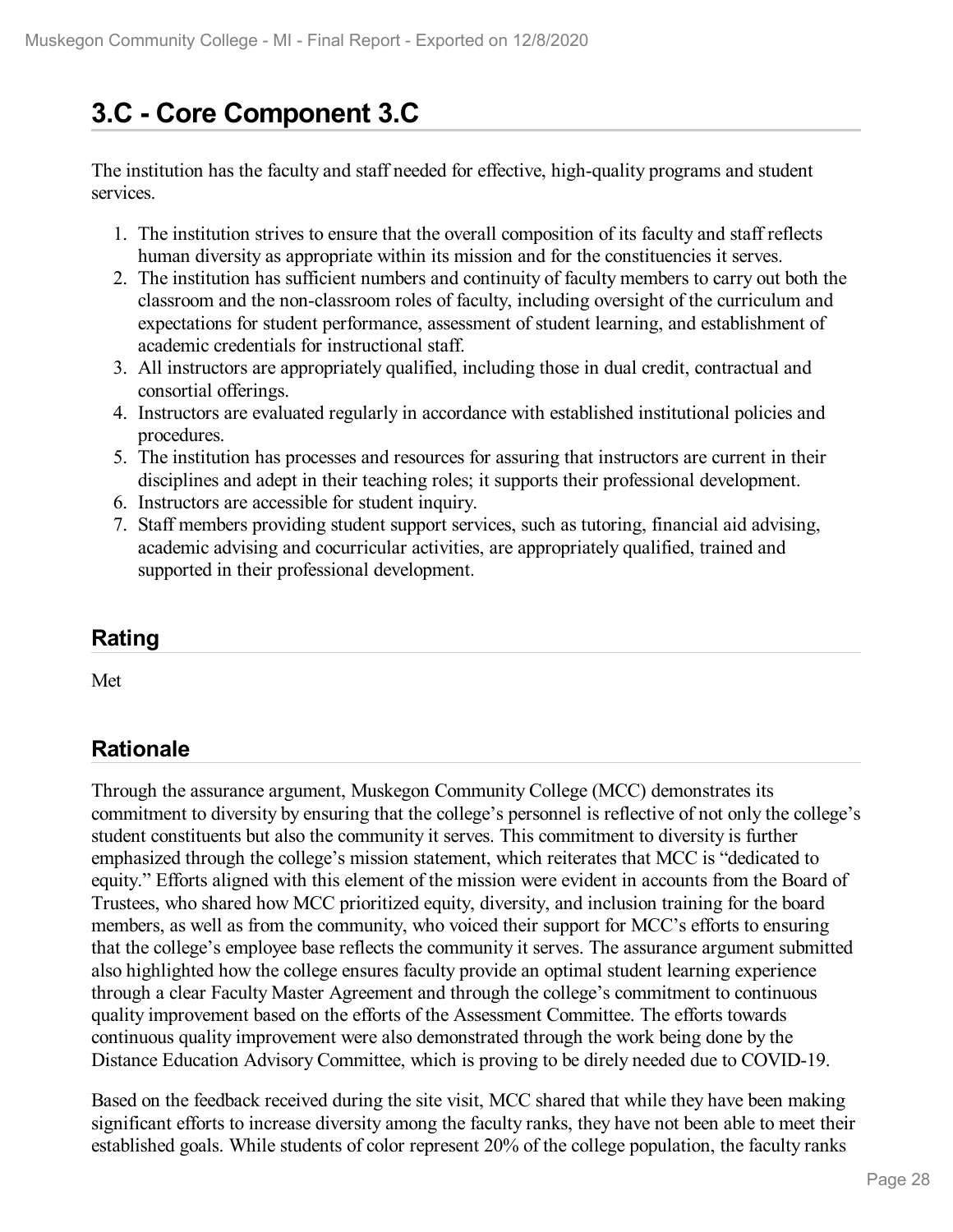are 12-15% of color. To that end, MCC has decided to hire a Chief Diversity Officer in the 2021-22 academic year. This individuals' focus will be both internal (with curriculum, training, student programming) and external (recruitment of faculty and staff, regional and national foci on events and best practices in inclusion) with the ultimate result of greater and more targeted efforts in cultural and ethical programming goals. Included with this new hire will be a renewed focus on the mentorship of African American males which has not achieved as much success as was originally intended.

Through the Faculty Master Agreement, MCC also demonstrated their minimum standards for faculty qualifications, which meet accreditation requirements. Additionally, the assurance argument provided evidence of how full-time and adjunct faculty are continuously evaluated, as well as with a sample of the evaluation reports that are completed. Considering continuous quality improvement, MCC's assurance argument also showed that MCC participates in nationally normed surveys, such as SENSE and CCSSE. Based on the student demographics and emerging needs, MCC's assurance argument demonstrates various ways in which the college is providing multiple training opportunities for its faculty and staff to be proficient in the services that they provide.

While it appears there is an HR process in place that ensures the hiring of qualified staff, and the staff survey indicates that staff believe there are sufficient professional development opportunities- and the listed trainings seem truly relevant to working in higher education--missing is more detail about targeted professional development in specific service areas like tutoring, financial aid advising, and academic advising. Clear processes are in place in HR to hire qualified faculty, and faculty are evaluated in accordance with the college's policies and procedures including student evaluations and regular classroom observations. It is laudable that the Vice President for Academic Affairs and HR Director meet individually,every semester, with full-time faculty. However, based on evidence gained from the assurance argument and the interviews with students, MCC could benefit from more frequent evaluations, especially in light of the significant changes due to COVID-19, as well as from following up evaluations with specific plans for improvement that build on strengths and support developing skills and knowledge in new or less familiar areas. This might also include a plan for targeted professional development. This is especially so considering the various comments from students that they felt that they were being "self-taught" because faculty were only posting PowerPoint slides to their Blackboard course shell with few or no opportunities for interaction with other students and the instructor.

## **Interim Monitoring (if applicable)**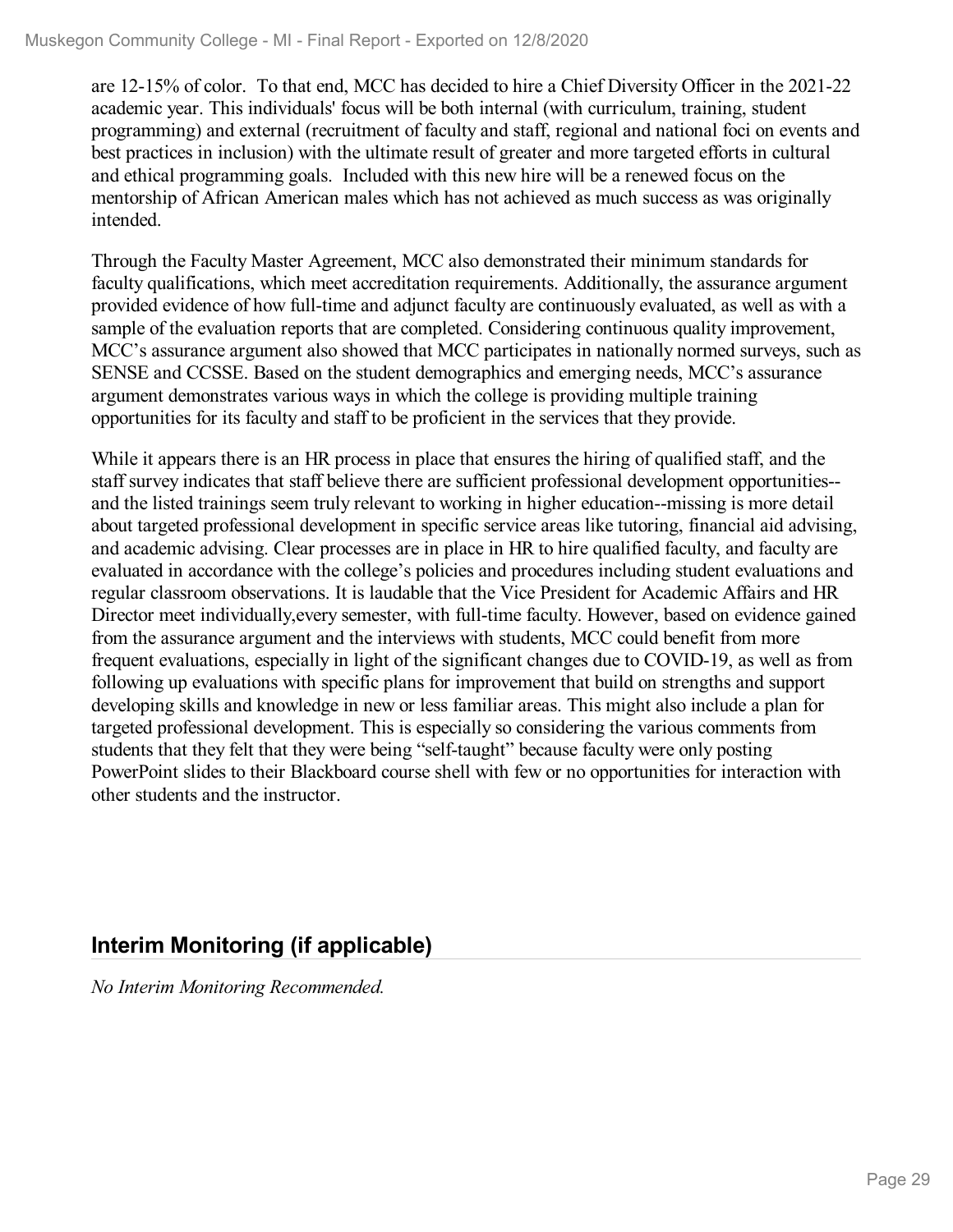# **3.D - Core Component 3.D**

The institution provides support for student learning and resources for effective teaching.

- 1. The institution provides student support services suited to the needs of its student populations.
- 2. The institution provides for learning support and preparatory instruction to address the academic needs of its students. It has a process for directing entering students to courses and programs for which the students are adequately prepared.
- 3. The institution provides academic advising suited to its offerings and the needs of its students.
- 4. The institution provides to students and instructors the infrastructure and resources necessary to support effective teaching and learning (technological infrastructure, scientific laboratories, libraries, performance spaces, clinical practice sites and museum collections, as appropriate to the institution's offerings).

### **Rating**

Met

## **Rationale**

Muskegon Community College (MCC) provided a broad range of examples of how MCC delivers academic and developmental support services to its student body. Additionally, the argument provides various forms of assessment reports related to the support services referenced. Specifically, the assurance argument described and gave examples of how the academic and developmental support services are being advertised to students, the number of students participating in such support services, and student learning outcomes and programmatic learning outcomes established.

Advising at MCC is provided in more than one area. The Early College program serves high school students who are simultaneously enrolled as MCC students; Early College students receive substantial advising and other support services, with support from the dean and a mentor from the specific program they are pursuing for the three years they are there. The Counseling and Advising Center is available to all MCC students, who are given information about career pathways and academic disciplines when they seek advice from a counselor. While the assurance argument and the meetings with various groups during the site visit gave evidence that MCC has been developing a culture of assessment for these types of services that are offered to students, there was little evidence to show how continuous quality improvement in co-curricular and support services was taking place based on the results of assessment.

Related to that, some questions remain about whether advisors have a specific caseload (i.e., whether students have an assigned counselor they meet with regularly), whether meeting with a counselor is required of all or some students (e.g., first-time students), whether there is systematic outreach to students, and whether there is a process in place to measure the success of the range of services offered to students, both separately and as a connected set of services. And while there was a page from the career and transfer office focusing specifically on transfer support,detail about the support offered in career services and the assessment of those services was absent.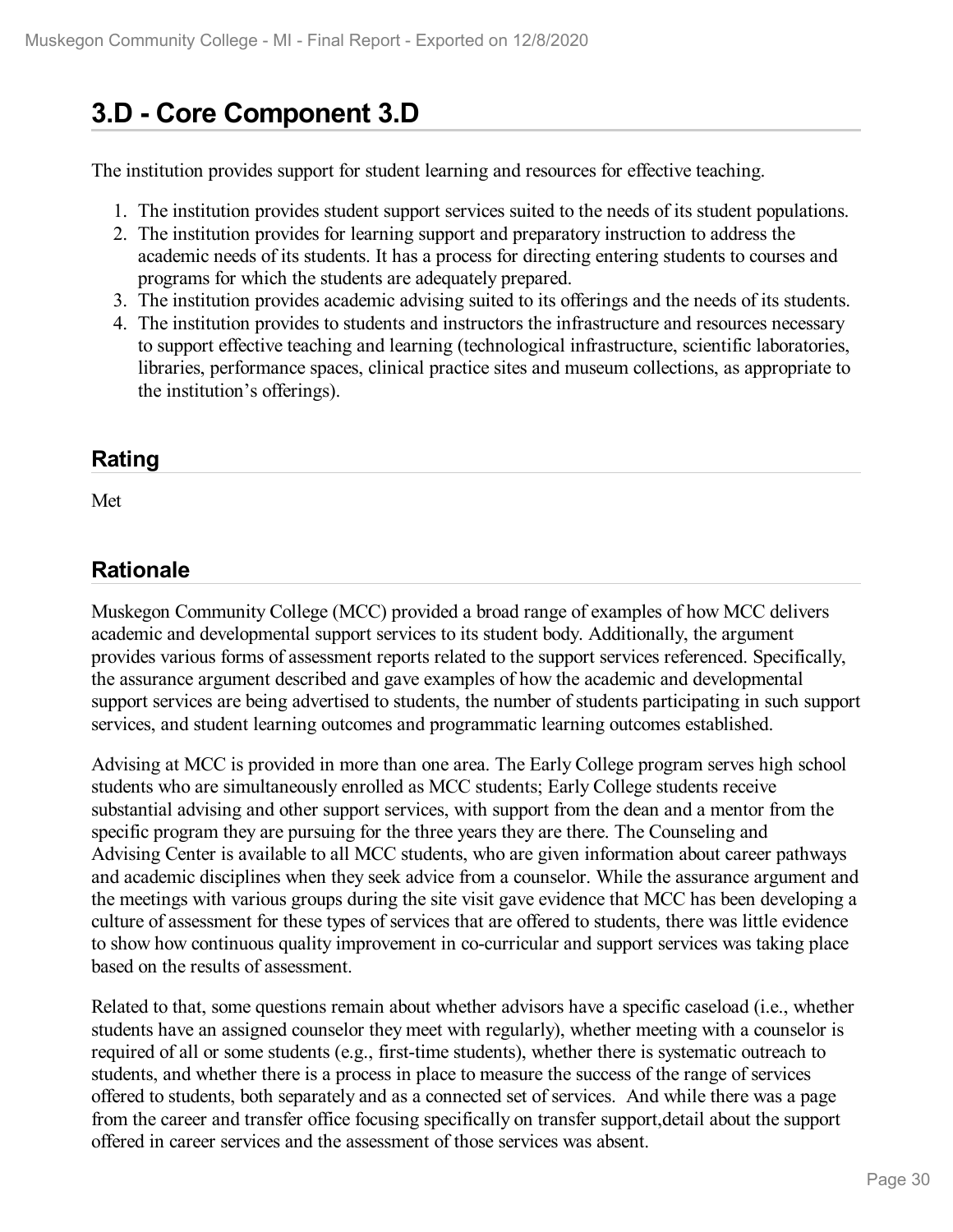The MCC assurance argument included a synopsis of all of the extension sites where MCC provides instruction and support services. In it was a description of each extension site and the types of services offered through each site. The assurance argument did not provide any data describing the utilization of such services at each site or the effectiveness of the services being provided to MCC students. Additionally, in response to the need to put 80% of classes online, MCC has provided technology--computers and hot spots, some funded through the CARES Act--to faculty and students to support their ability to teach and learn remotely.

With the outbreak of COVID-19 in spring 2020, placement services for students needing developmental mathematics, reading, and English moved to a new model of "self-guided placement" by the student combined with other measures. The decision to change the placement process, beyond the difficulty of administering standard placement testing during this time of COVID-19, is based on the student assessing their own knowledge and skill level from indicators like high school grades and proficiency in language and quantitative reasoning, among other skills, combined with a clear description of what is expected in each course. While in its initial semester with little data to demonstrate the efficacy of this change, MCC has taken a bold step in using multiple measures for a placement process that allows students more autonomy in course selection.

## **Interim Monitoring (if applicable)**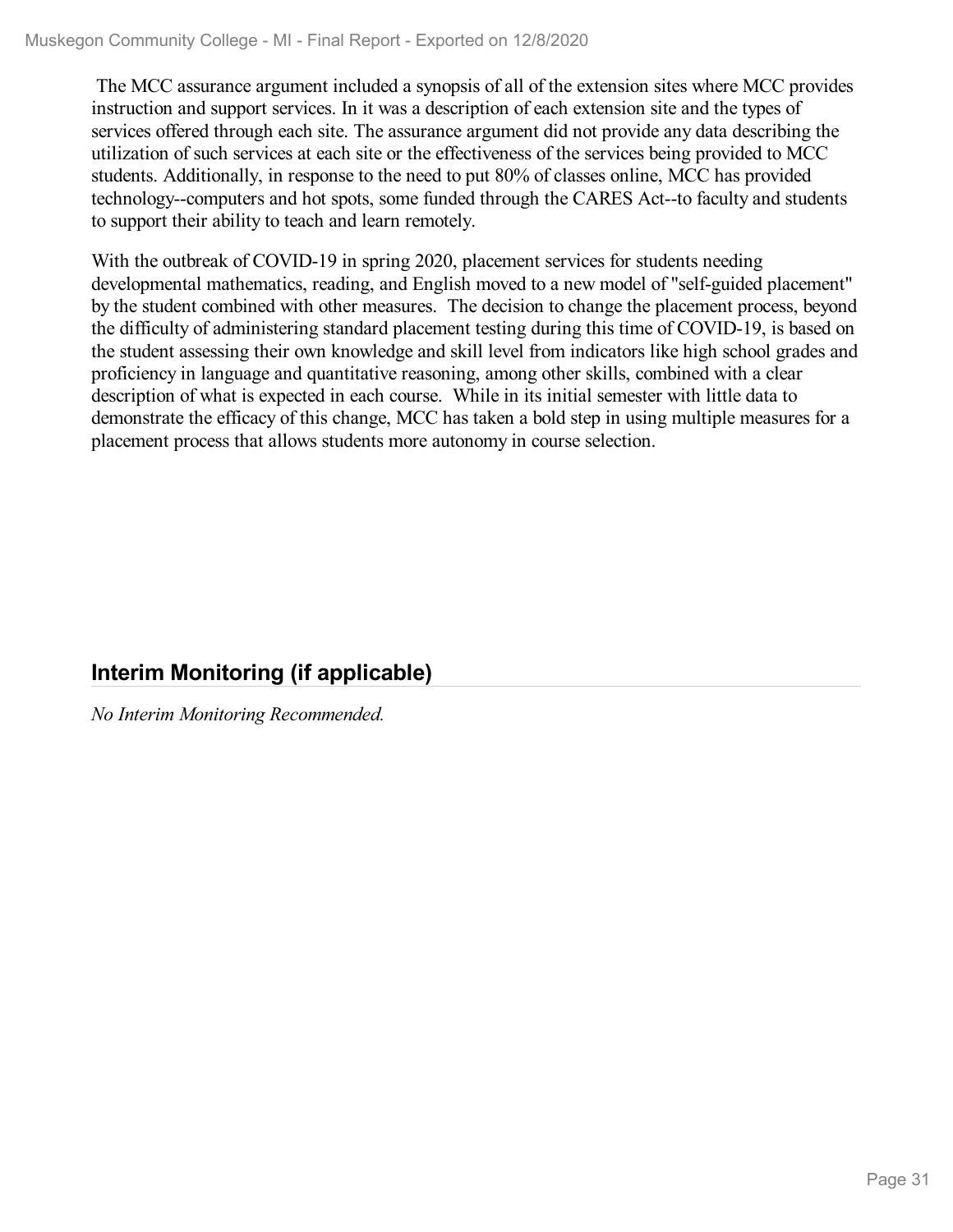## **3.S - Criterion 3 -Summary**

The institution provides quality education, wherever and however its offerings are delivered.

### **Rationale**

Following the monitoring report submitted by the institution in 2013, MCC has made a solid effort to establish and assess a General Education program, as well as to begin assessment in co-curricular and non-curricular areas, and the evidence for the argument supports this. Much has been done to support the development of a culture of assessment, and there are clear processes for approvals of new and revised curriculum. Further, as discussed in the Rationale for Core Component 3C, clear processes are in place in HR for hiring qualified faculty, and faculty are evaluated in accordance with the college's policies and procedures. Student evaluations and classroom observations occur regularly, and the Vice President for Academic Affairs and HR Director meet every semester with new full-time faculty. Additionally, there is professional development available to faculty, and the Center for Teaching and Learning has been critical in supporting best practices in taking a majority of courses online in this time of COVID-19. MCC has has begun the process of disaggregating and analyzing data on student success in classes with different delivery modes.

It must be noted that at this time there is no operational academic master plan in place describing the strategies needed to accomplish the college's academic goals in relation to other institutional planning processes, such as the strategic plan and budgeting processes. Having a master plan would be one way to ensure that the institution is *systematically* assessing student learning and that changes to program content, delivery, and resource development are made based on assessment results in all contexts in which learning takes place, whether curricular, co-curricular, or non-curricular. It will be important to implement the master plan as a way to focus on and articulate academic priorities in the immediate future and beyond.

As noted in the Rationale for Core Component 3D, while the assurance argument and the meetings with various groups during the site visit gave strong evidence that MCC has a culture of assessment for these types of services that are offered to students, there was little evidence to show how continuous quality improvement was taking place based on the results of the assessment conducted nor was evidence forwarded that outlined specifice and value added curricular reform/revision as a result of student learning outcomes or faculty review of student attainment. Questions also remain about advising caseload vis a vis assigned advisors vs. random access and whether there is a process in place to measure the success of the range of services offered to students, both separately and as a connected set of services. That said, MCC recognizes that this is an area of development and noted that the effort continues to coalesce student services into a continuous quality arm of the institution.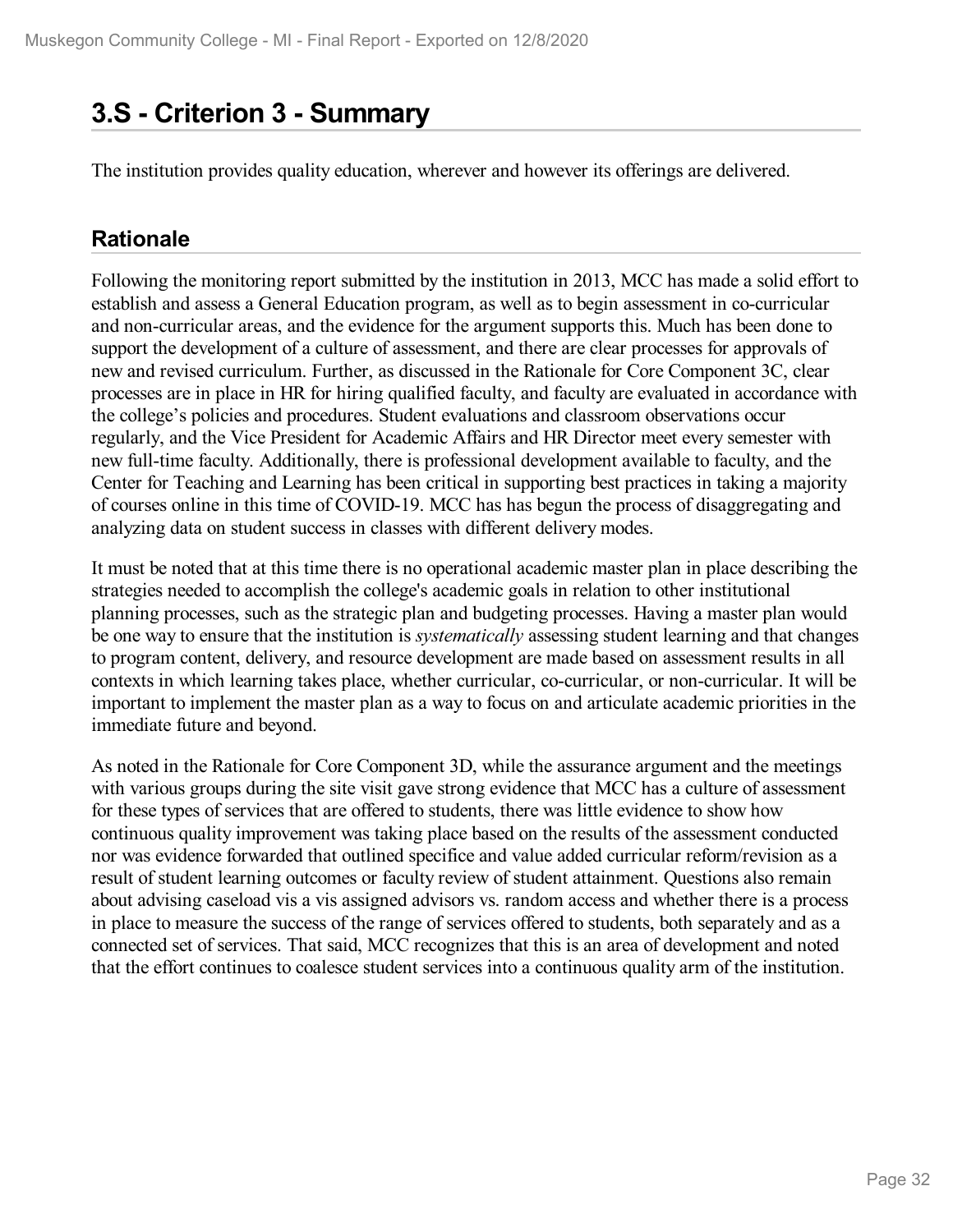## **4 -Teaching and Learning: Evaluation and Improvement**

The institution demonstrates responsibility for the quality of its educational programs, learning environments and support services, and it evaluates their effectiveness for student learning through processes designed to promote continuous improvement.

# **4.A - Core Component 4.A**

The institution ensures the quality of its educational offerings.

- 1. The institution maintains a practice of regular program reviews and acts upon the findings.
- 2. The institution evaluates all the credit that it transcripts, including what it awards for experiential learning or other forms of prior learning, or relies on the evaluation of responsible third parties.
- 3. The institution has policies that ensure the quality of the credit it accepts in transfer.
- 4. The institution maintains and exercises authority over the prerequisites for courses, rigor of courses, expectations for student learning, access to learning resources, and faculty qualifications for all its programs, including dual credit programs. It ensures that its dual credit courses or programs for high school students are equivalent in learning outcomes and levels of achievement to its higher education curriculum.
- 5. The institution maintains specialized accreditation for its programs as appropriate to its educational purposes.
- 6. The institution evaluates the success of its graduates. The institution ensures that the credentials it represents as preparation for advanced study or employment accomplish these purposes. For all programs, the institution looks to indicators it deems appropriate to its mission.

### **Rating**

Met

## **Rationale**

Muskegon Community College (MCC) has in place a comprehensive plan for review of all degree programs and liberal arts transfer disciplines. Instructors, department chairs, the Office of Institutional Research, the Dean of Instruction and Assessment, an advisory committees (for technical degree programs) review the self-studies on a five-year cycle. These reviews help establish goals for improving curriculum and instruction. MCC provided many sample program review documents, (33 examples of occupational program reviews and 42 liberal arts). However, only three of the examples (Automotive Technology, Respiratory Therapy and Philosophy) were exhaustive and others, including Anthropology (2019) and Math (2019) had 44 pages and four sections missing respectively. The reviews provided indicate the toe goal of deliberate efforts to ensure currency of courses, continuous improvement of student learning outcomes and student success. What is apparent in the reviews themselves is the collection of data; what is not apparent is the incorporation of that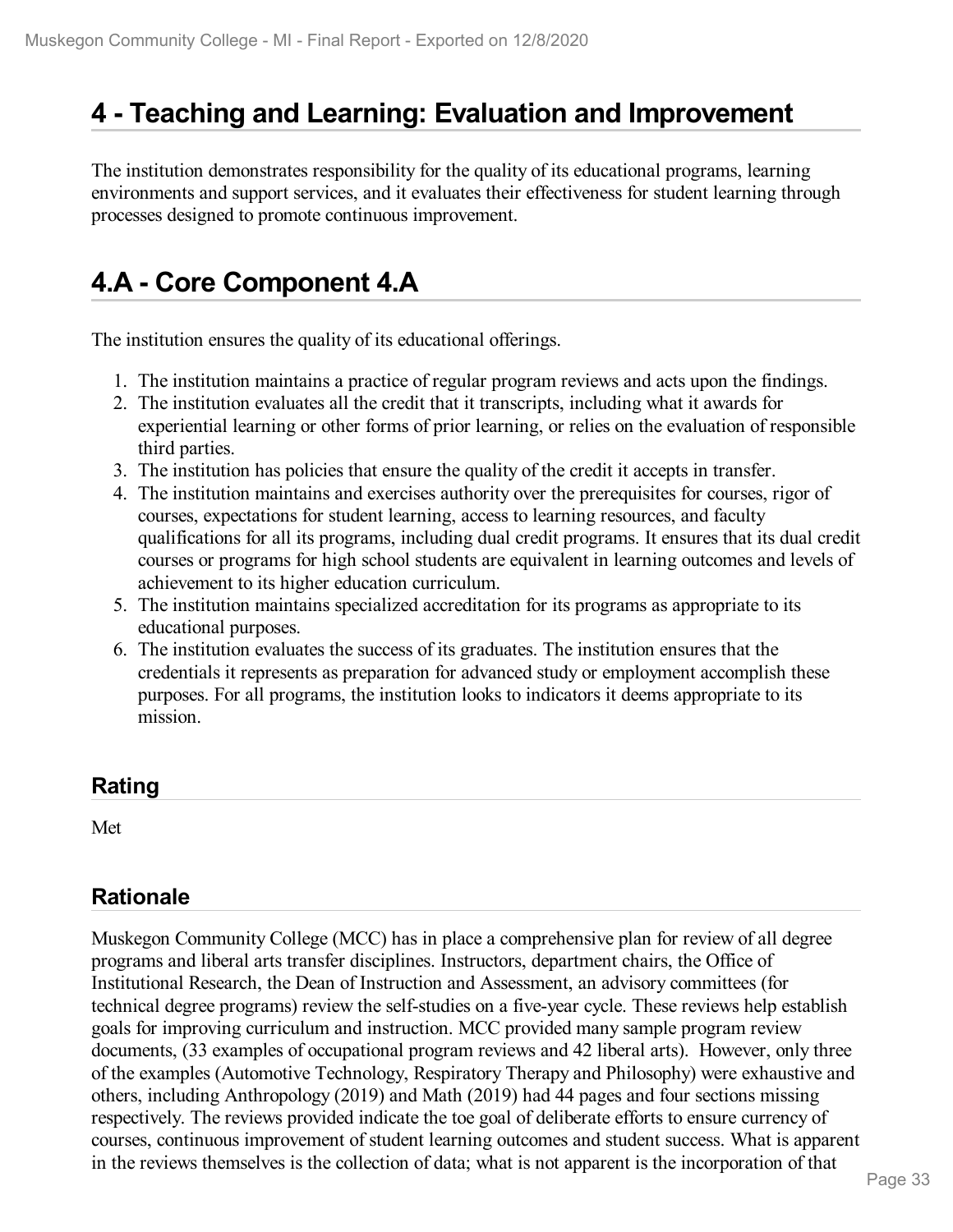data into meaningful revision of curriculum. Besides offering 46 associate degree programs, MCC also offers 32 certificate programs.

MCC has established policies for awarding credit based on assessment of prior learning (AP, IB, CLEP, military credit etc.). These are articulated both on the institution's website as well as in the College Catalog. Students can also demonstrate learning through examination (either by nationally recognized exams or course-specific exams designed by the institution) or experiential learning (LEAP). MCC relies upon World Education Services or Educational Credential Evaluators for the appraisal of international credits. Students can transfer any number of credits to MCC by assessment of prior learning.

To ensure quality of learning, the Registrar's office determines course transfer equivalencies in consultation with discipline specific department chairs. For evaluation of credits completed at a college or university in Michigan, MCC employs the Michigan Transfer Network to check transfer equivalencies. Moreover, to attest currency of knowledge, MCC imposes a time limit on course transfers in the areas of accounting, computer science, nursing and medical assistant.

MCC has in place processes to oversee and ensure alignment of all curriculum and modifications to the curriculum. The Instructional Affairs Council (IAC) is charged with reviewing all new courses and changes to existing courses examines content, pre-requisite requirements, academic standards and course and institutional learning outcomes. To maintain consistency and continuity in course delivery, the faculty have created a master syllabus for all courses. The institution has a robust dual enrollment and Early College program that are taught by MCC faculty with identical expectations as all other MCC students. In 2016 the institution formed a Faculty Qualifications Committee to examine faculty qualifications with a goal of ensuring all faculty have the credentials that meet or exceed HLC standards. The outcome of this process was a Faculty Qualifications Manual that contains the required information for each liberal arts, general education, transfer, occupational and CTE course. The Manual is maintained in the Academic Affairs office and updated by Human Resources at the time of hiring. MCC also offers a plethora of learning resources on campus and online to students via the Student Success Department.

MCC maintains specialized accreditation in three programs: Nursing, Respiratory Therapy and Medical Assistant Certificate. Its accreditation in a fourth program, the Early Childhood Education, expired in July 2020 due to the program not meeting the conditions in the initial NAEYC Commission decision in 2017 around proficiency of graduates in the necessary early childhood education professional standards and competencies. MCC plans to reapply for accreditation and complete a self-study by March 2021.

MCC gathers data from multiple sources to ensure its graduates are well prepared for advanced study or employment. The 2018 Achieving the Dream Student Success Report identifies persistence, completion and transfer rates by gender, race/ethnicity, age and FTEIC. Moreover, accredited programs keep detailed records on their graduates' success and job placement rates for accreditation and licensing requirements. They also survey graduates and employers to inform their work to best prepare students for the workforce. An example from the 2019 survey of the MCC Advisory Committee is provided as evidence of the institution's ability to fulfill its mission.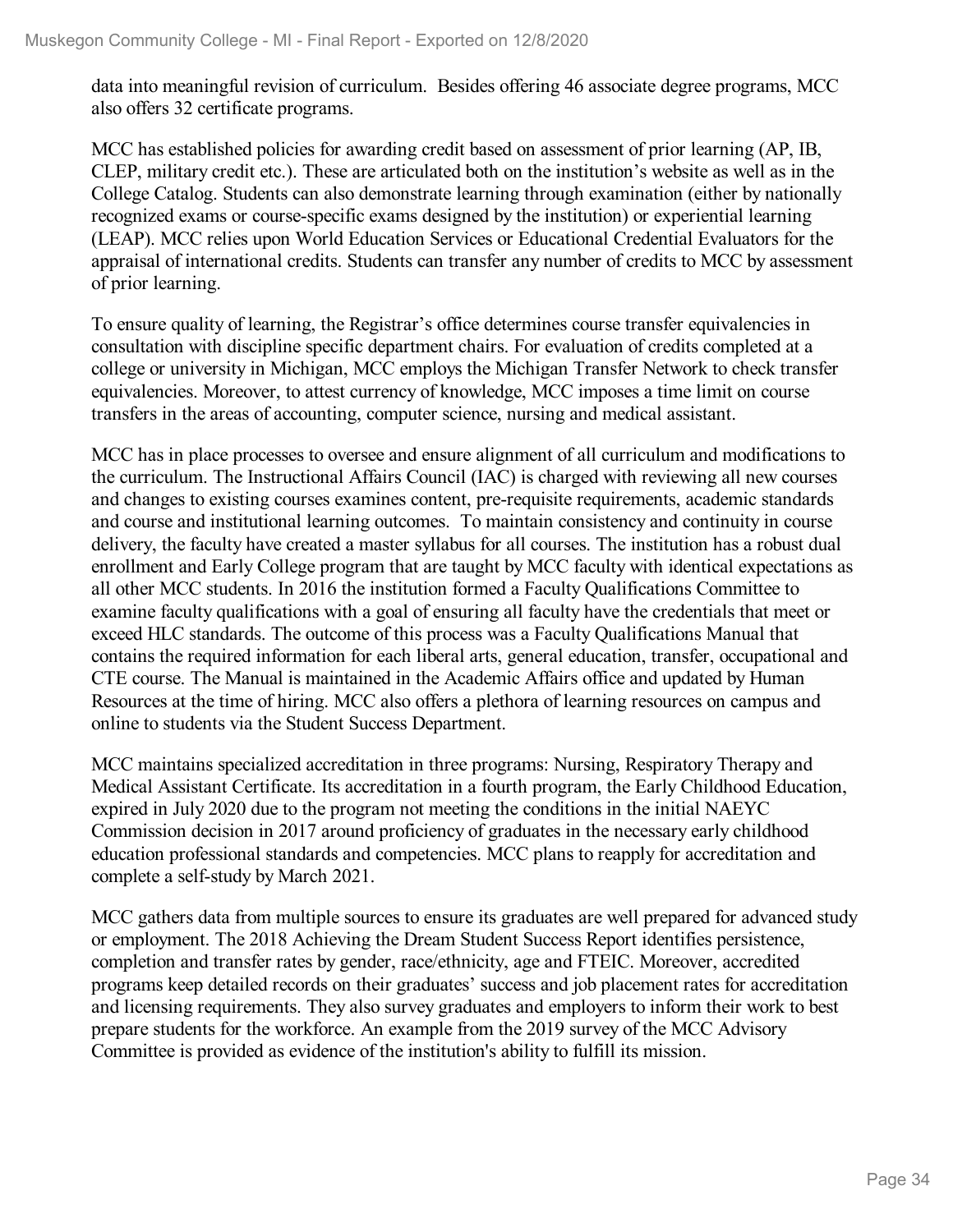## **Interim Monitoring (if applicable)**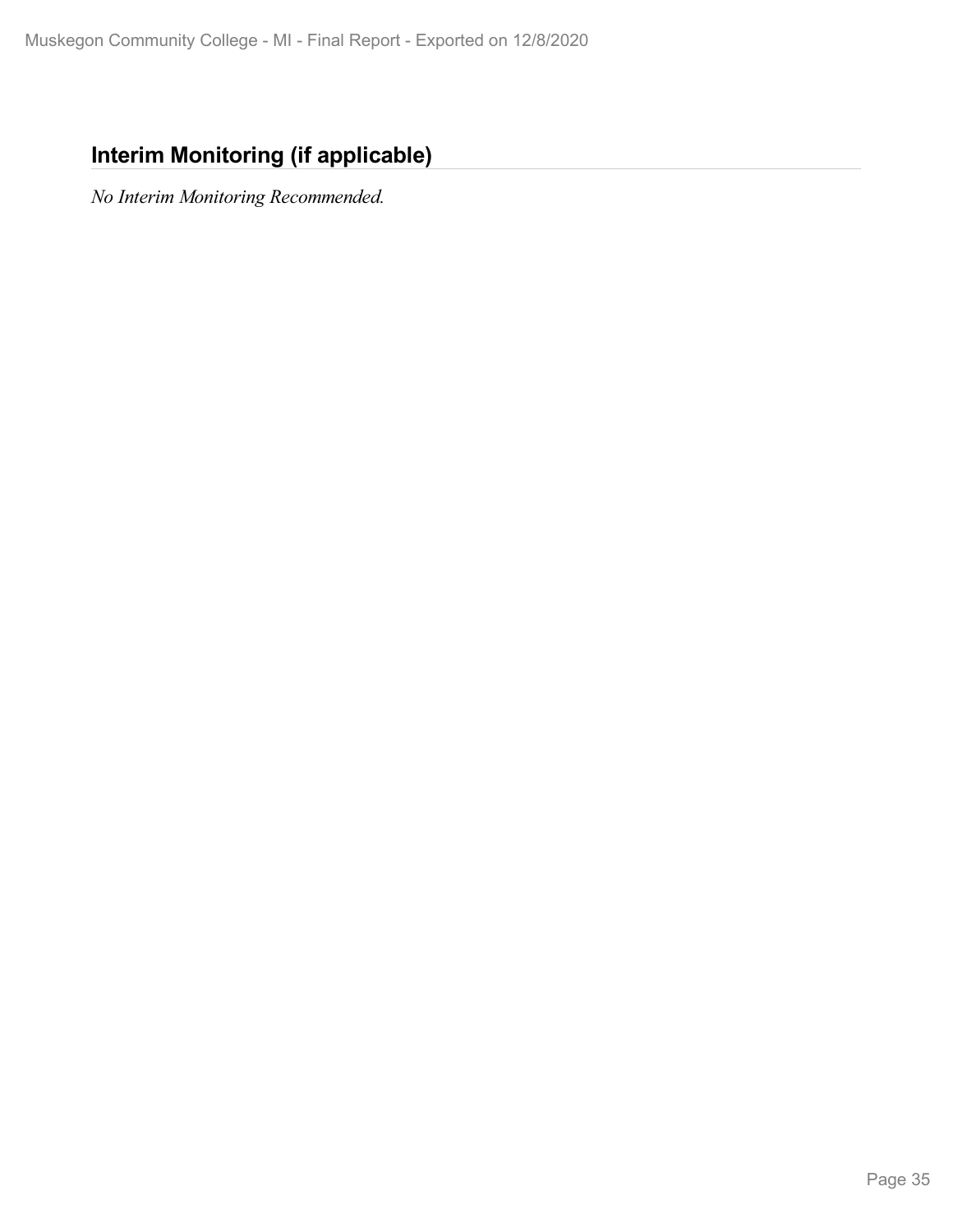# **4.B - Core Component 4.B**

The institution engages in ongoing assessment of student learning as part of its commitment to the educational outcomes of its students.

- 1. The institution has effective processes for assessment of student learning and for achievement of learning goals in academic and cocurricular offerings.
- 2. The institution uses the information gained from assessment to improve student learning.
- 3. The institution's processes and methodologies to assess student learning reflect good practice, including the substantial participation of faculty, instructional and other relevant staff members.

### **Rating**

Met With Concerns

### **Rationale**

MCC has endeavored since the 2010 HLC comprehensive visit to improve its assessment processes and build a culture of meaningful assessment. An outcome of this process was the four general education outcomes MCC adopted in November 2011. 20 courses have developed curriculum maps that track the four general education outcomes with the intent to add additional courses and mapping in the near future The efforts of improving assessment were supported through the college's monitoring report submitted to HLC in December 2013. MCC has processes in place for the assessment of student learning outcomes in its

o General Education offerings

o Programs and Disciplines (the institution went through a concerted effort to develop learning outcomes, curriculum maps and assessment plans in 2014)

- o Non-curricular offerings (launched in 2018)
- o Co-Curricular offerings (started in Spring 2019)

Annually, faculty and staff in each group submit a completed assessment report to the Dean of Instruction and Assessment on March 1. In May, the Assessment Committee reviews the reports, provides feedback and produces a yearly assessment report that is distributed to faculty, staff, and administration and is available for the MCC community on the Assessment Blackboard site. In reviewing the year-end reports over the last three years, it is difficult to ascertain what the substantive findings (vis a vis improved student learning) were in any given year and what improvements, beyond process, were initiated.

It is clear from the review, the yearly reports to the Assessment Committee and the subsequent faculty minutes from department meetings that MCC has focused on the process of assessment, especially since the submission of the monitoring report to HLC in 2013. What is not evident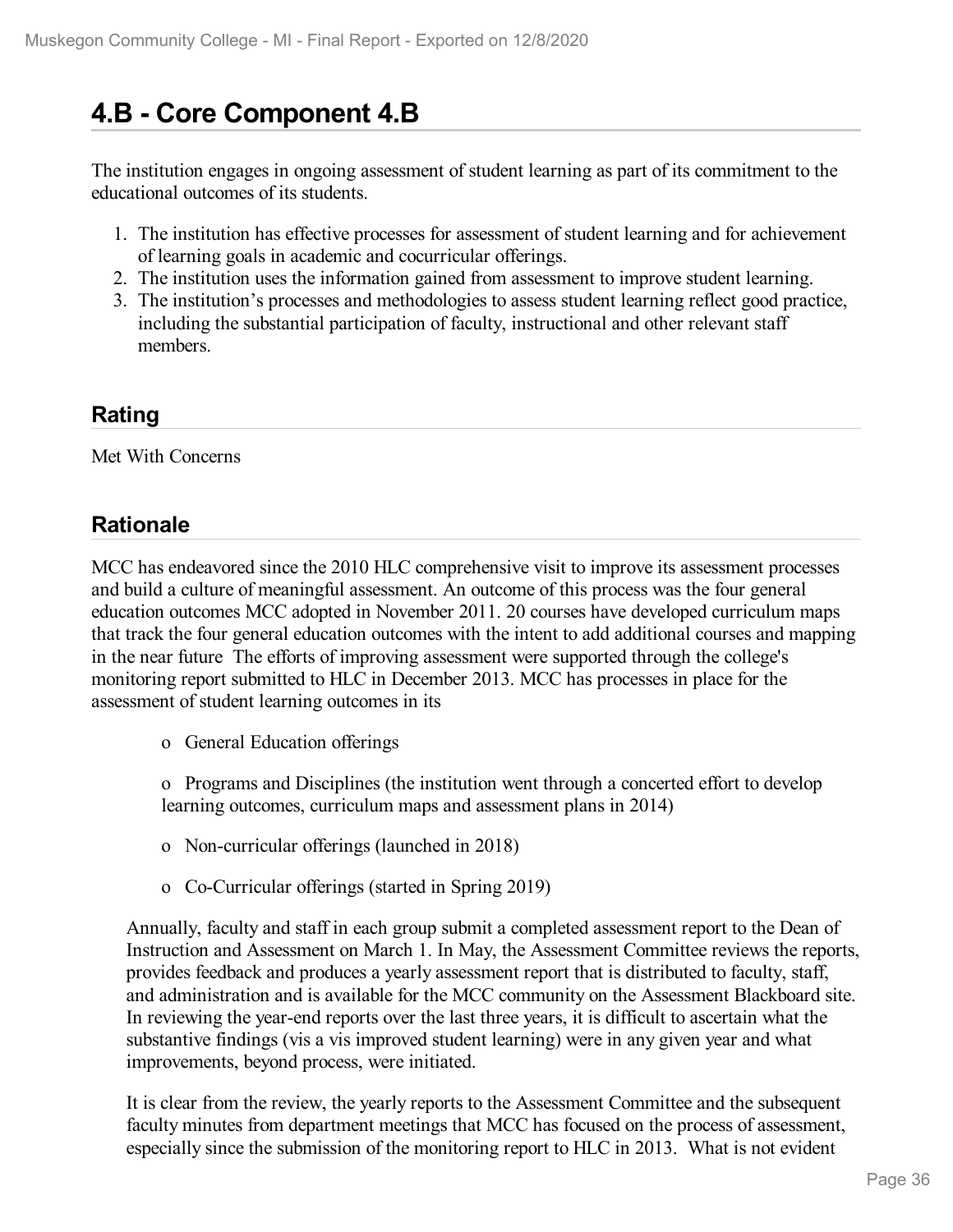are results and analysis of same that suggest evidence of improved student learning by conducting the assessment. While MCC is focused on data, data gathering and doing the annual report to the Assessment Committee, there is no clear focus on substantiating that students have had "value added learning" and the college has taken "lessons learned" and improved the curriculum as a result. The assessment effort appears to be piece-meal and not systemic.

It is also true that the non academic assessment is in its infancy (begun in 2018) and cocurricular (begun in 2019) and relies only on student responses to surveys rather than a comprehensive understanding how the non/co academic programs and services contribute in a real way to student learning at the college. When asked about tutoring, for example, staff indicated that tutoring should continue based on student survey feedback, but could not provide evidence of the value (qualitative) that tutoring brings to the student experience. Without substantive, content driven and authentic assessment practices and analysis, MCC cannot conclude that any specific service or student services as a whole are on the path to imrovement.

It is also clear that MCC has not systematically examined the quality of its programs across modalities (face to face, hybrid, online), instructor (full and part time teaching faculty) and location (on campus vs. off campus) Results are disaggregated for only about 15% of the sections, on a volunteer basis. In further discussion at the meeting with the Assessment Committee, the team learned that assessment across modalities, instructors and location is neither a widespread practice at MCC nor something the Committee requests from programs/disciplines on a regular basis. This is concerning because (a) MCC has been offering online courses since 1998 (b) in 2012, it sought approval to offer 100% of its current programs through distance education (c) it expanded its offerings at additional locations in 2012, 2017 and 2018 (d) its 2017-18 student success data reveals that students in online courses fare worse than students who take hybrid or face-to-face courses in terms of pass with C or better, drop or fail and GPA. The institution developed an Online Readiness Course as an intervention to boost the success rates for students in online courses; however the impact of that intervention was not clear. Without a comprehensive review of assessment results that analyzes the quality level of instruction regardless of type, location or instructor, MCC cannot, with confidence, stake claim with clarity of being a continuous quality institution.

Given that assessment has been a topic of continued focus since 2010 and a required interim report to HLC on general education in 2013, this team is concerned that the student learning outcomes assessment process and its results are not more robust and central/integrated into the fabric of MCC. MCC could benefit from nationally benchmarked practices that include the substantive, quality driven and improved student learning results that consistenly examine confidence in students achieving stated learning outcomes. One option for MCC would be to join the HLC Assessment Academy where a curriculum, commitment to outstanding assessment practices and access to a coach/mentor are contained. Alternatively, an outside consultant focused on assessment could assist the institution over a course of time to evaluate, imbed and improve the institutional learning that results from stellar, infused assessment practices. It is apparent to this team, however, that there is no clear evidence as to how the assessment efforts of the institution and the Assessment Committee's leadership coalesce for actual results/improvements and a meaningful culture of continuous quality improvement.

## **Interim Monitoring (if applicable)**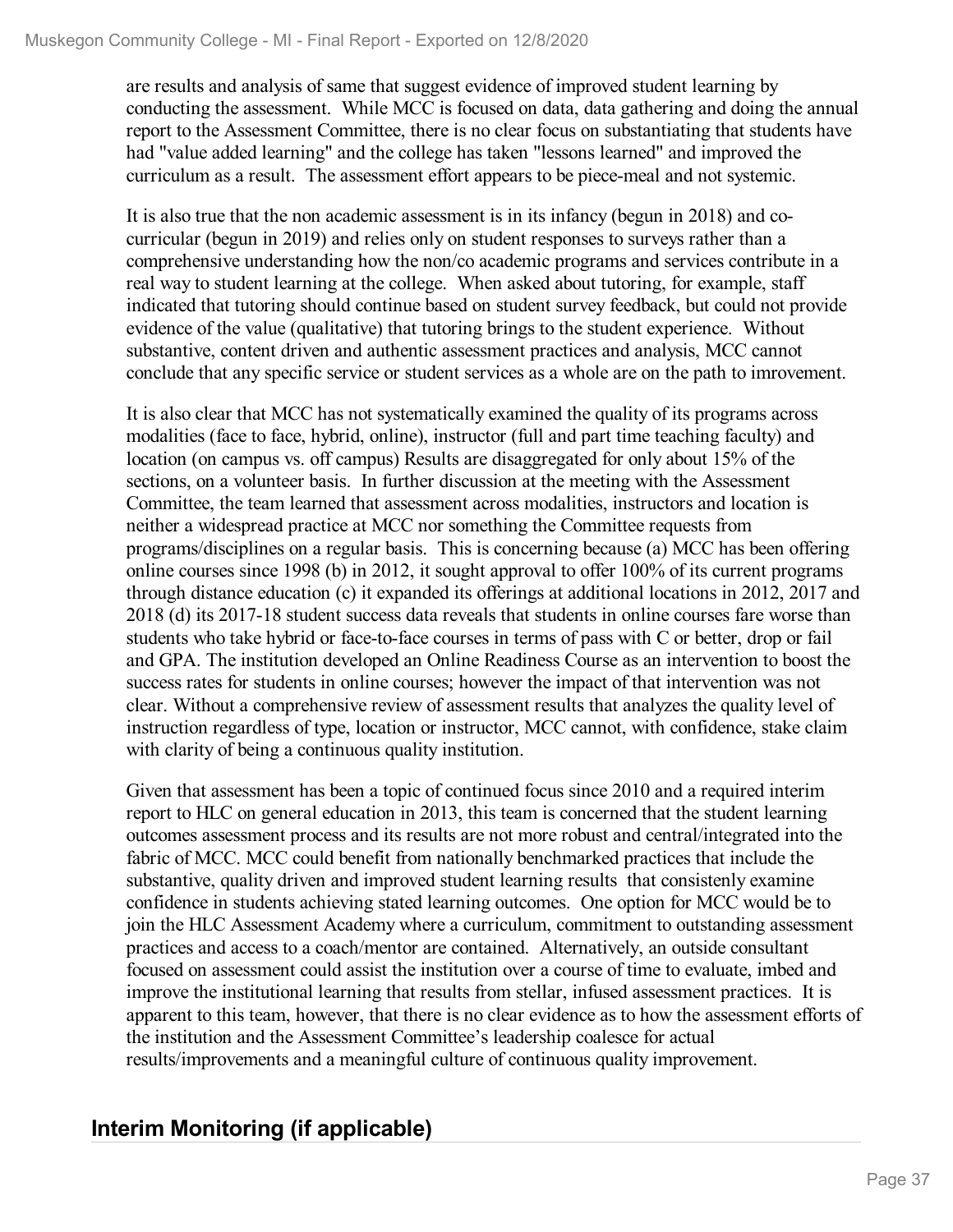The team recommends a Focus Visit in October 2022, confirming that the entire assessment process has been integrated, is comprehensive and includes broad based, infused curricular, co-curricular and non-curricular re-examination and improvements reflecting a complete cycle of review. Results of this more mature assessment process should indicate that the review process has led to insights and potential action for program/course/general education across sections, instructors, modalities and location, co-curricular and non-curricular support, improvement, change, etc. Given that assessment has been cited by the previous team in 2010, a monitoring report in 2013, it is clear that the assessment process at MCC would benefit from re-examining and meeting its stated goals and uses data on student performance that ensures a continuous quality improvement process.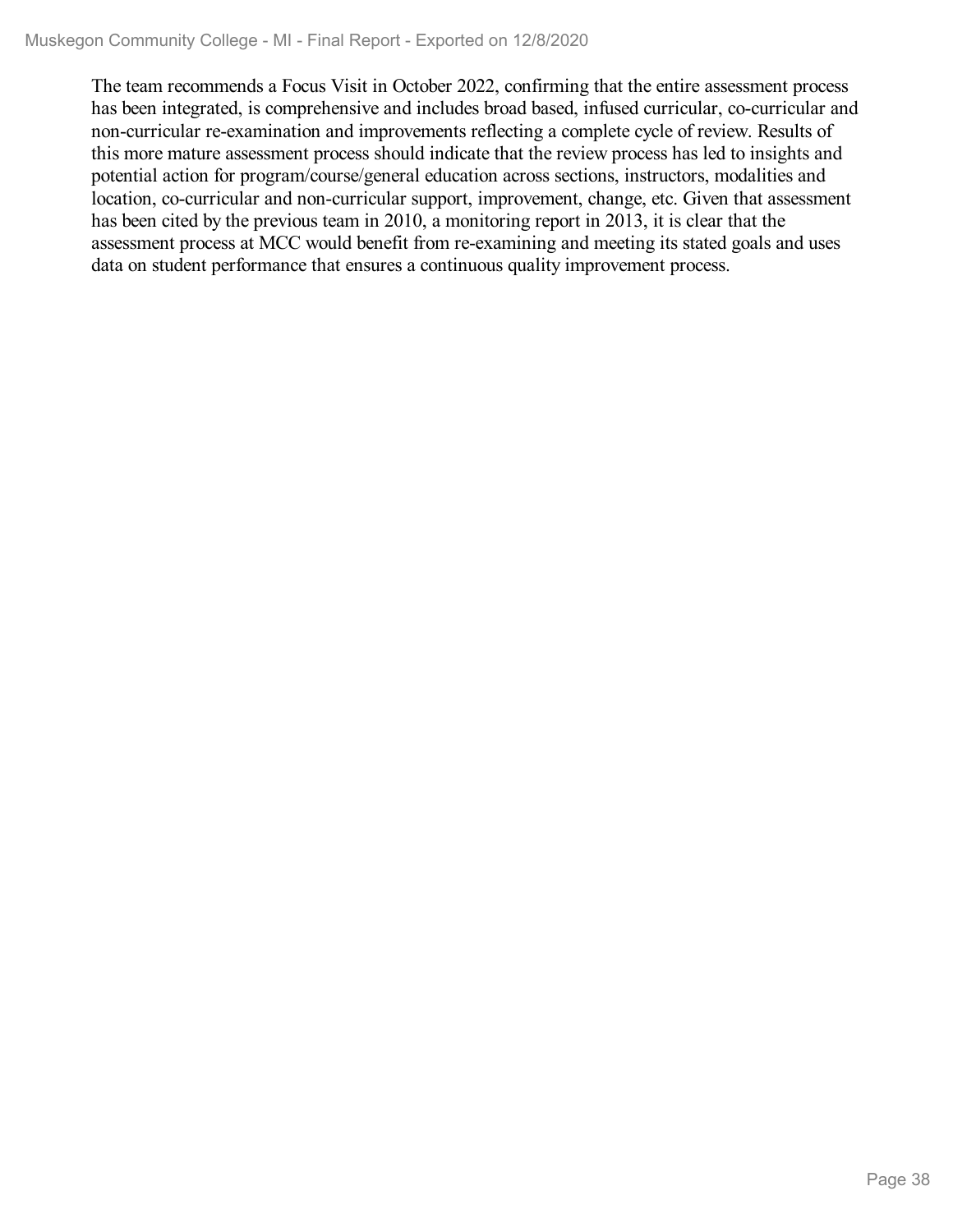# **4.C - Core Component 4.C**

The institution pursues educational improvement through goals and strategies that improve retention, persistence and completion rates in its degree and certificate programs.

- 1. The institution has defined goals for student retention, persistence and completion that are ambitious, attainable and appropriate to its mission, student populations and educational offerings.
- 2. The institution collects and analyzes information on student retention, persistence and completion of its programs.
- 3. The institution uses information on student retention, persistence and completion of programs to make improvements as warranted by the data.
- 4. The institution's processes and methodologies for collecting and analyzing information on student retention, persistence and completion of programs reflect good practice. (Institutions are not required to use IPEDS definitions in their determination of persistence or completion rates. Institutions are encouraged to choose measures that are suitable to their student populations, but institutions are accountable for the validity of their measures.)

## **Rating**

Met

## **Rationale**

Guided by its 2015-2018 Quality Initiative Proposal and Priority 1 (Student Support) of its 2017- 2022 Strategic Plan--*Successful Students, Successful Communities*--MCC has in place institutionally developed goals for retention, persistence, and completion/graduation rates. The institution joined Achieving the Dream in 2010 to better use data to guide reforms in the areas of student success and achievement. It uses internal (Student Success Data) and IPEDS data to gauge progress. Besides these metrics the institution also employs enrollment, GPA, credits attempted, credits completed, successive course enrollment, certificate or degree completion or transfer to identify achievement gaps and to recognize trends in persistence, retention, transfer and completion.

Furthermore, the institution uses data analytics to inform areas of improvement with a focus on student learning and persistence. Examples of student success initiatives/interventions that have been an outcome of this process include

o The 2016 relaunch of Achieving the Dream

o Using "The Center for Community College Student Engagement's" Guided Pathways to redesign student experience. The College has adopted eight of the thirteen High Impact Educational Practices (HIEPs) proposed by the CCCSE.

Each winter/spring, HIEP leads use the Student Success Data Report (as well as data from the National Student Clearing House and the CCSSE and SENSE surveys) to close the loop on their previous year's goals, evaluate the effectiveness of their strategies, set goals for the coming year, and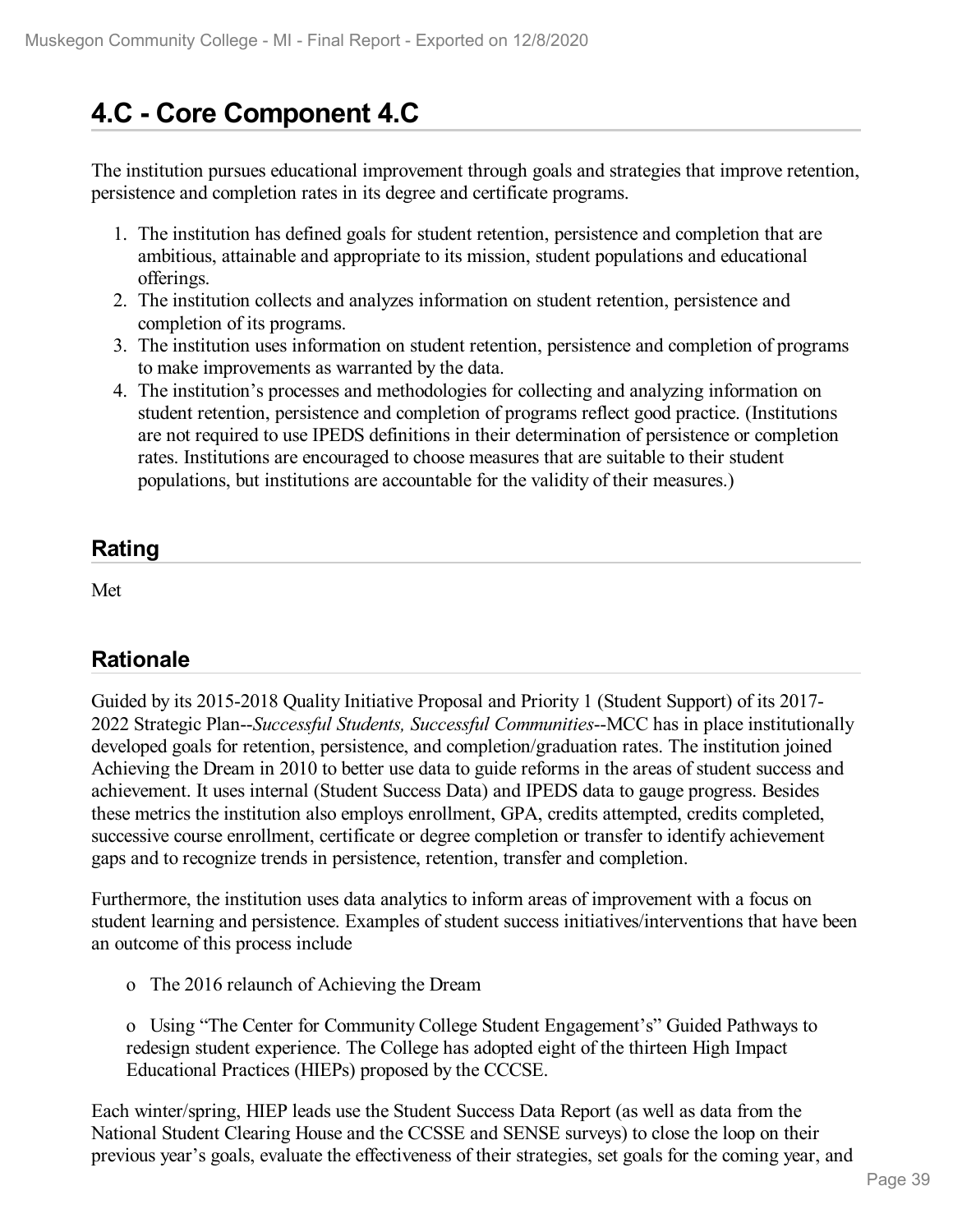identify action plans. This process led to the development, for example, of an early alert system that allows the institution to provide timely intervention to students in need of financial, academic or personal help.

Implementation of all these efforts resulted in an increase in retention and persistence rates for both full-time and part-time students from 2015-2017. The graduation rate on the other hand saw a 2% drop from 2010 to 2015. Although, most recent data from the institution, upon request, shows an increase in the graduation rates, retention, particularly of the underrepresented student population continues to be an issue. MCC is aware of this gap and is making efforts (JayHawk Hub, Mentoring Program for African American males) to counter the issue. Last, no trends in data could be found in the assurance argument on placement, enrollment, credits attempted, credits completed, successive course enrollment and credit completion, GPA and certificate, or degree completion or transfer to get a sense of data driven improvements implemented by the institution in these areas.

The institution's processes and methods for collecting and analyzing data for retention, persistence and completion reflect best practice. The Office of Institutional Research compiles and analyzes data while the Data Integrity and Reporting Team ensures integrity and safety of the data gathered. Data from several sources (for example: IPEDS, Student Success Data, CCSSE, SENSE, ATD and EMSI Alumni Database) provide the institution many opportunities for developing a greater understanding of student performances.

## **Interim Monitoring (if applicable)**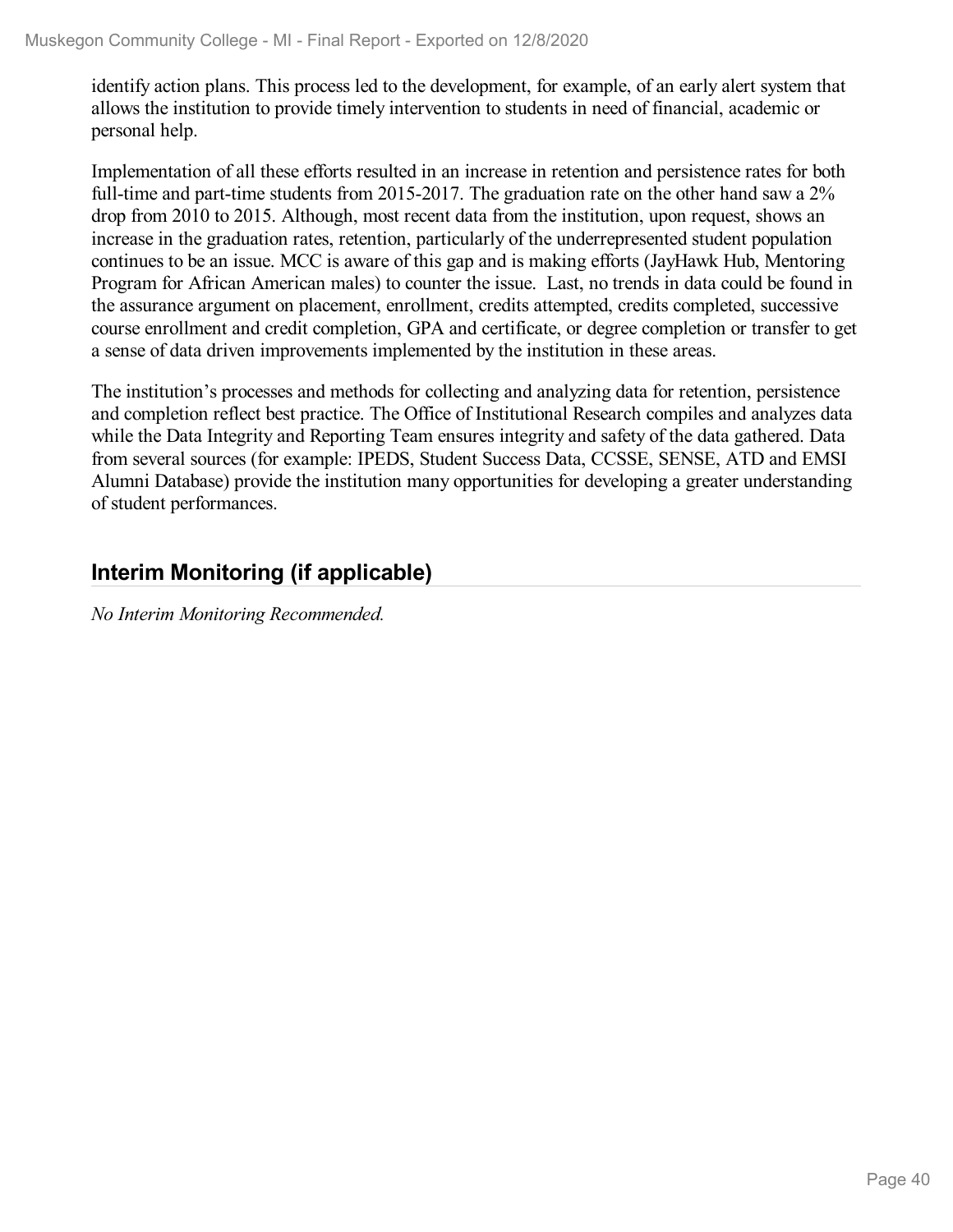# **4.S - Criterion 4 -Summary**

The institution demonstrates responsibility for the quality of its educational programs, learning environments and support services, and it evaluates their effectiveness for student learning through processes designed to promote continuous improvement.

## **Rationale**

The team's review of documentation and its discussions with faculty, students, staff, and administrators revealed a rich learning environment at MCC. The commitment to educational achievement is documented by quality assurance processes applicable to its educational programs, learning environments and student support services although the actual use of the assessments being done remains unclear.

The college reviews and evaluates all credit it transcripts. It has a robust program review process for all programs that are not subject to external accreditation. The review is conducted every five years. Additionally, the institution recognizes and supports external accreditation as a mechanism to ensure continuous improvement processes are embedded in many of its occupational programs, which are central to its mission.

Core Component 4B is met with concerns as noted. Progress is needed in assessment of the student learning outcomes (programs/disciplines) and student centered (co-curricular and non-curricular) outcomes. While the institution has pockets of assessment as well as elements of data that is collected, it lacks a substantive and cohesive assessment plan that documents evidence of student learning across faculty, modalities and location and there is need for critical analysis of assessment findings to assist in imbedding those results in a clear and systemic practices. It is for this reason, the team recommends a focus visit in October 2022.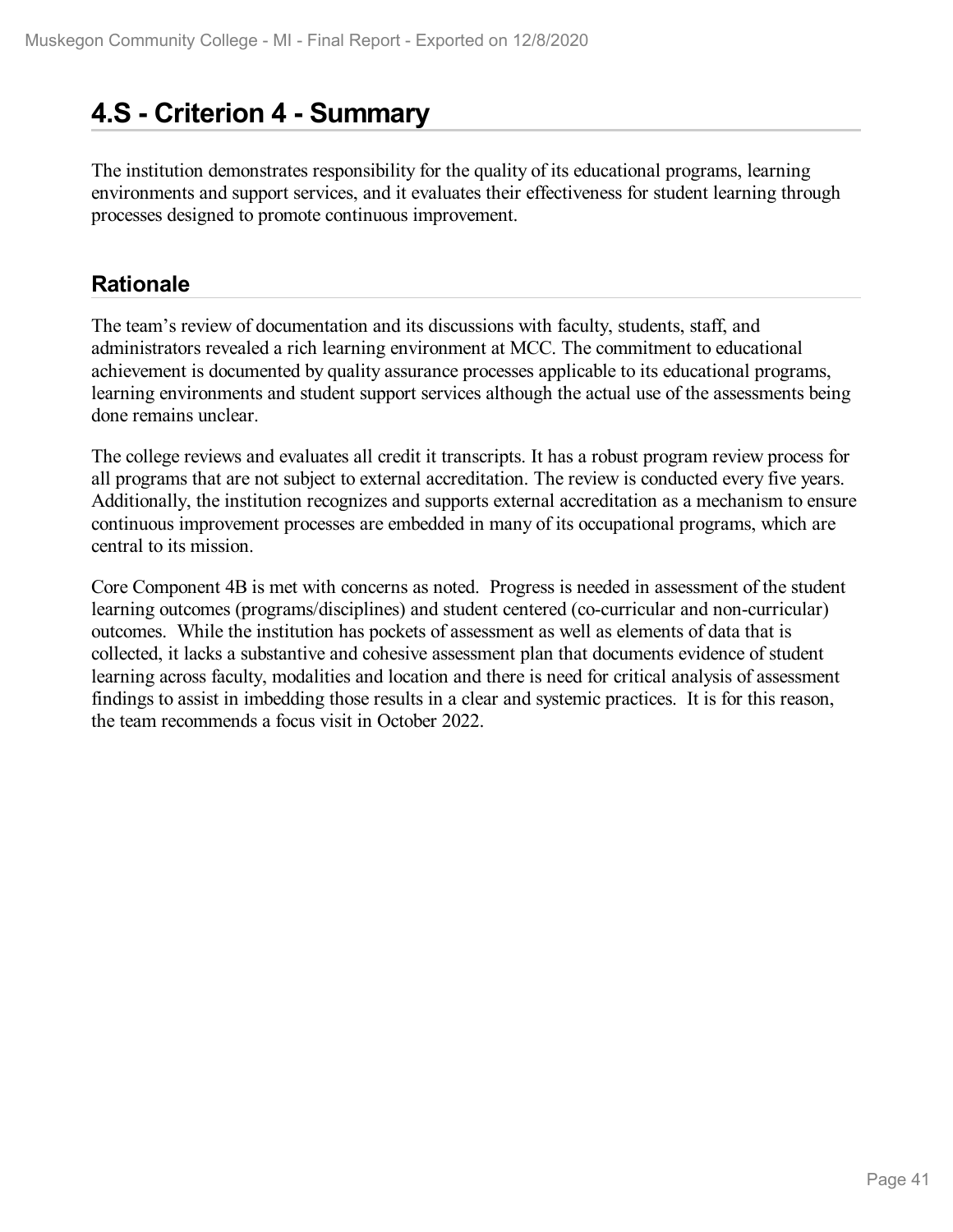## **5 -Institutional Effectiveness, Resources and Planning**

The institution's resources, structures, processes and planning are sufficient to fulfill its mission, improve the quality of its educational offerings, and respond to future challenges and opportunities.

# **5.A - Core Component 5.A**

Through its administrative structures and collaborative processes, the institution's leadership demonstrates that it is effective and enables the institution to fulfill its mission.

- 1. Shared governance at the institution engages its internal constituencies—including its governing board, administration, faculty, staff and students—through planning, policies and procedures.
- 2. The institution's administration uses data to reach informed decisions in the best interests of the institution and its constituents.
- 3. The institution's administration ensures that faculty and, when appropriate, staff and students are involved in setting academic requirements, policy and processes through effective collaborative structures.

### **Rating**

Met

## **Rationale**

At MCC a six council governing structure exists that has academic, student and operational business as its primacy. The councils include: Business Administration Council, Student Services Council, Instrutional Affairs Council, Technology Council and Sustainability Council. Overseeing this council structure is a Coordinating Council through which all recommendations (policy, strategic, etc) must be approved. The six councils have as their charges and agenda to propose, develop, implement and align policy and processes for the institution that are forward thinking, quality and student success oriented. The Coordinating Council has the ultimate responsibility of overseeing the other councils and is charged with ensuring that all proposed policy changes are in concert with the mission, vision and strategic plan of MCC and incorporate quality improvements in the learning environment. In addition to the council structure, MCC has several key committees including a Student Success Strategy Team, an Implementation Team and a collective bargaining environment that outlines the roles of employee groups in the decision making process.

The initiation of a new strategic plan beginning in 2016 involved multiple internal and external constituencies including community members, advisory committees, faculty, staff and students. Among the many activities in the new planning cycle were surveys and listening tours that helped inform the college on the tenets of the plan and the forward trajectory of short, medium and long term efforts that were prioritized for leveraging resources and monitoring progress. The plans included (as indicated in the KPI's) completing a Academic Master Plan, increasing classes in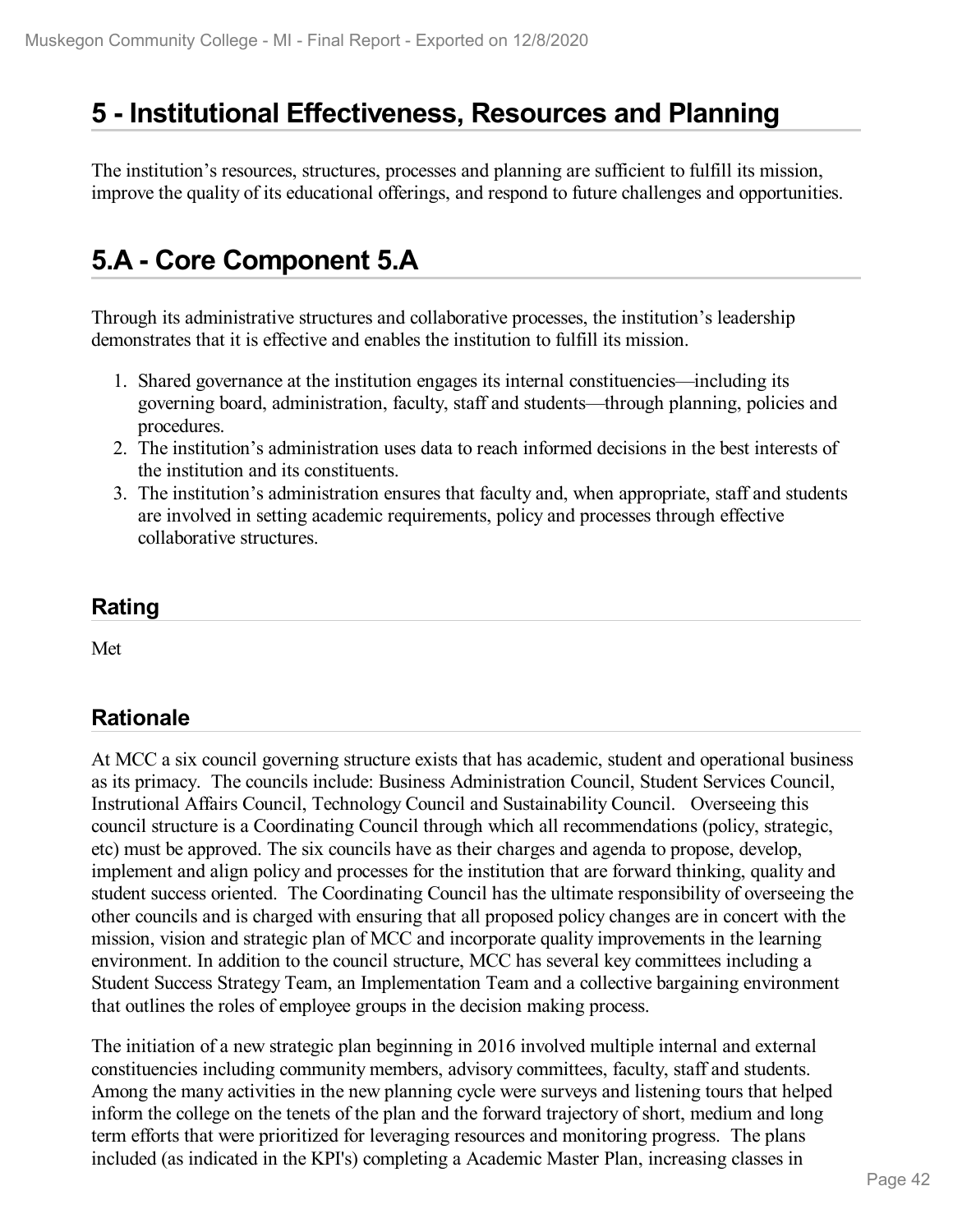continuing education, increasing Pell-eligible students and creating promotional program videos. However, inter-mingled in the objectives to support the KPI's are other "tasks" that appear to be routine and not linked specifically to the over-arching strategic plan. Further, college staff admitted that some goals are not written with demonstrable, measurable metrics. It calls to question what MCC deems as significant benchmarks to accomplishing the strategic plan and what are operational accomplishments that would ordinarily be a part of work performance.

One key metric that the college has not achieved its goals is the area of improvement in equity. For example, students of color graduate at a rate of 8.91% while the general college graduation rate is 19.31%. This achievement gap is something the college acknowledges and recognizes as a serious and critical goal with which to focus their efforts.

The Governing Board of MCC is a policy board and delegates the authority to the business of college operations to the President. The President, through his staff, authorizes appropriate authority to staff to execute the day to day running of the institution. The Board is kept informed by multiple monthly communications from the college regarding the current status of many of the operational and strategic initiatives. Simultaneously, the Board of Trustees verified that they are active members of the community and are continuously reaching out and hearing from their constitutencies as to needed programs or services that the College could provide. The longevity of the Board members is a testament to a commitment to foster and support the work of MCC and their dedication to the mission of the institution.

MCC outlines a number of internal, state and national reporting to inform the decision making at the college. Included in the list are IPEDS, VFA, Achieving the Dream, state of Michigan required reporting, CCSSE and SENSE national surveys and others. MCC also compares itself to seven other colleges in the region with "like" programs and demographics. The Office of Institutional Research oversees data collection and dissemination. One group that is cited as critical in the use of data for MCC is the Student Success Strategy Team (SSST) whose charge it is to monitor and deploy student success tactics that will ensure continued and improved persistence, retention and graduation for MCC students. From IPEDS data, first time college enrollee retention rates fall to fall have improved from 59.87% in 2011 to 64.73% in 2019.

When examining the data use by the SSST to introduce and engage in strategies to improve efforts in retention, the list provided is more of a "to do" outline of tasks to be accomplished (including things like planning questions for focus groups and organizing events) rather than data that illuminate efforts and processes that have proven to be viable in terms of student success attainment. It is unclear how the actions outlined "inform" the team of improvements in the overall retention effort of the college nor is there evidence that the actions described explicitely result in improved retention and student success.

The Instructional Affairs Council (IAC) is responsible for the approval of all new, revised and sunset programs/curricula for the institution. Guided by academic policies, the council reviews proposals from departments or individuals that seek to enhance the academic experience of the students, often at the advice of advisory committees or student outcome assessment data results. The Board of Trustees, as a policy board, delegate academic decisions to college personnel which is in turn the major role of the IAC.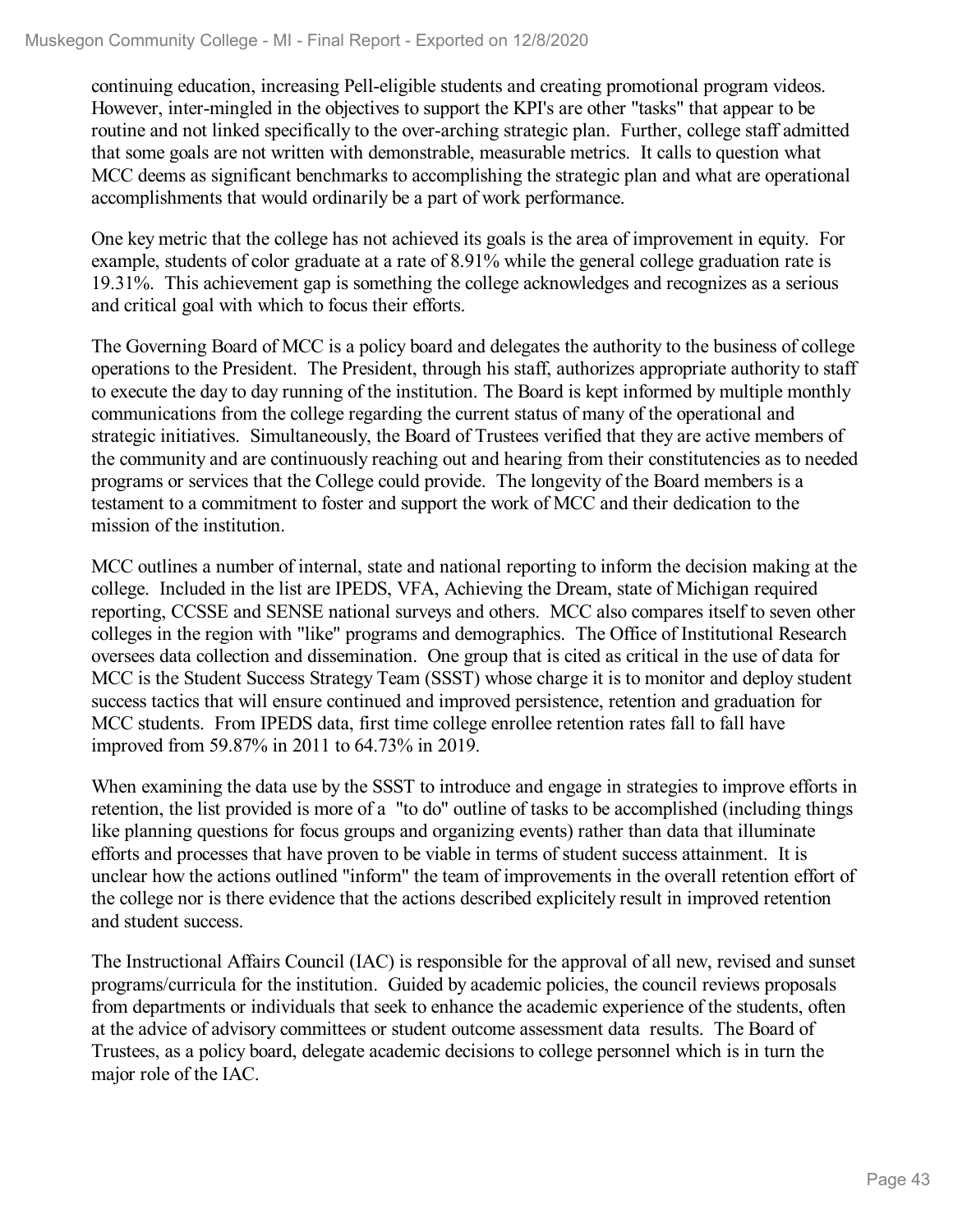## **Interim Monitoring (if applicable)**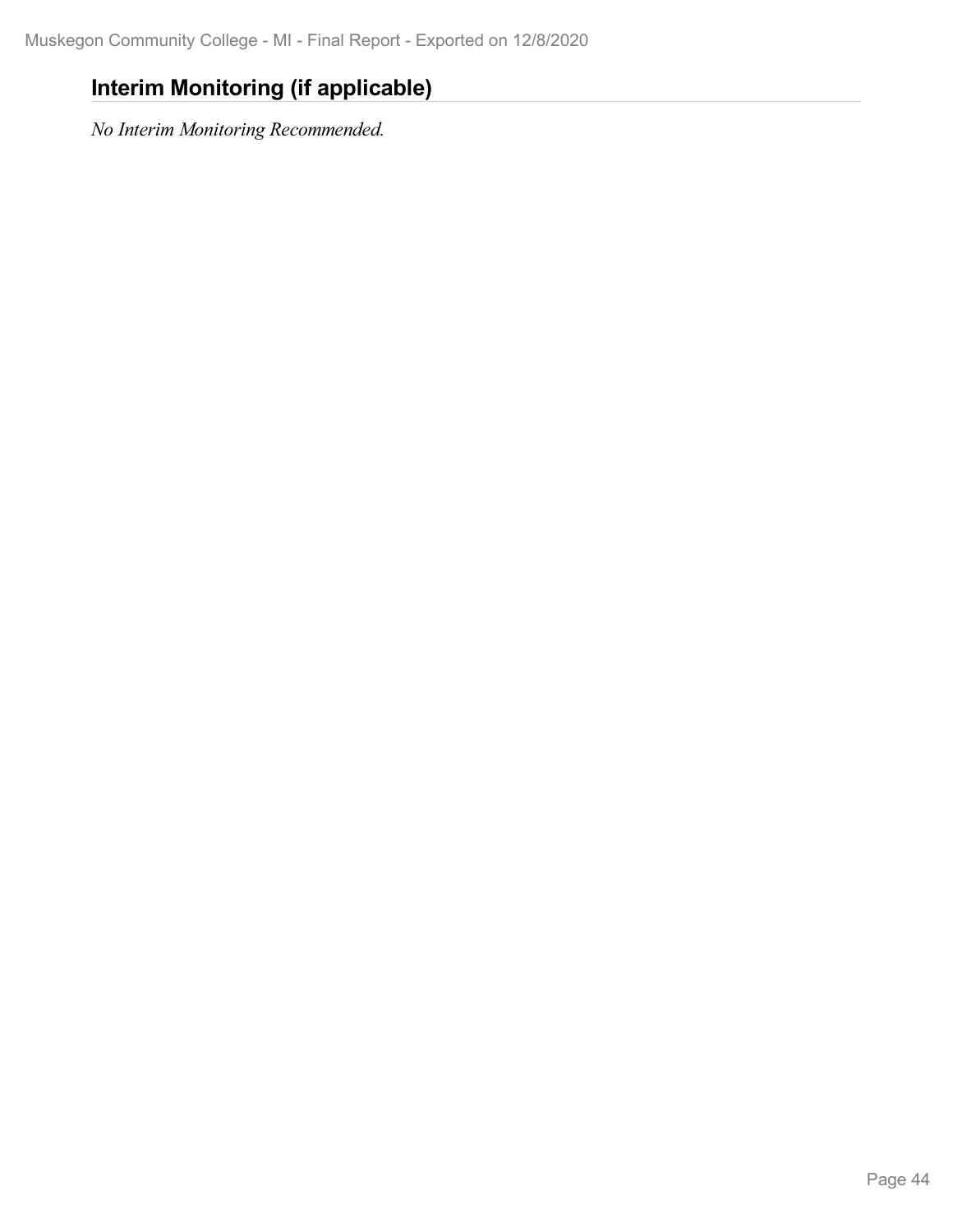# **5.B - Core Component 5.B**

The institution's resource base supports its educational offerings and its plans for maintaining and strengthening their quality in the future.

- 1. The institution has qualified and trained operational staff and infrastructure sufficient to support its operations wherever and however programs are delivered.
- 2. The goals incorporated into the mission and any related statements are realistic in light of the institution's organization, resources and opportunities.
- 3. The institution has a well-developed process in place for budgeting and for monitoring its finances.
- 4. The institution's fiscal allocations ensure that its educational purposes are achieved.

### **Rating**

Met

### **Rationale**

Muskegon Community College's hiring practices along with its formal annual review process ensure that staff are qualified for their positions. The Human Resouces office oversees the posting, recruitment, interview protocols and final hiring processes for the institution. Hiring supervisors are trained in the hiring process, affirmative action policies, interview protocols and other state and federal legal requirements regarding appropriate hiring practice. Included in the training of search committees is the development and use of a rubric and diversity tenets including illegal questions, inappropriate committee comments/behavior and MCC's overall commitment to fair and equitable practices.

One over arching goal of the college is to increase the number of full time faculty of color to better reflect the diversity of the student body. To that end, students of color represent 20% of the student body whereas the faculty numbers are 12-15%. To address this issue, the Human Resource Office has expanded the areas and locations of recruitment for open positions; however, the effort has produced little to no actual diverse hiring results. While the goal as articulated by the college is laudable, a re-examination and renewed commitment to achieving the goal of hiring a more diverse staff is warranted.

A review of the faculty credentials by the on-site HLC team member allowed for verification of full and part time faculty including those teaching dual enrollment fully meet the credit and degree requirements as outlined by HLC and standard faculty credentialing metrics. Twenty-nine files were reviewed and all met the expected standard.

The recently reviewed and revised Mission Statement and Vision set out for MCC reflect a commitment to student success in all of its aspects. The five goals including Student Success, Academic Programs, Facilities and Infrastructure, Engagement and Culture and the accompanying Key Performance Indicators set a broad plan for reaching milestones in the five year journey of the plan. With a plethora of objectives supporting the KPI's the college is touching a wide swath of the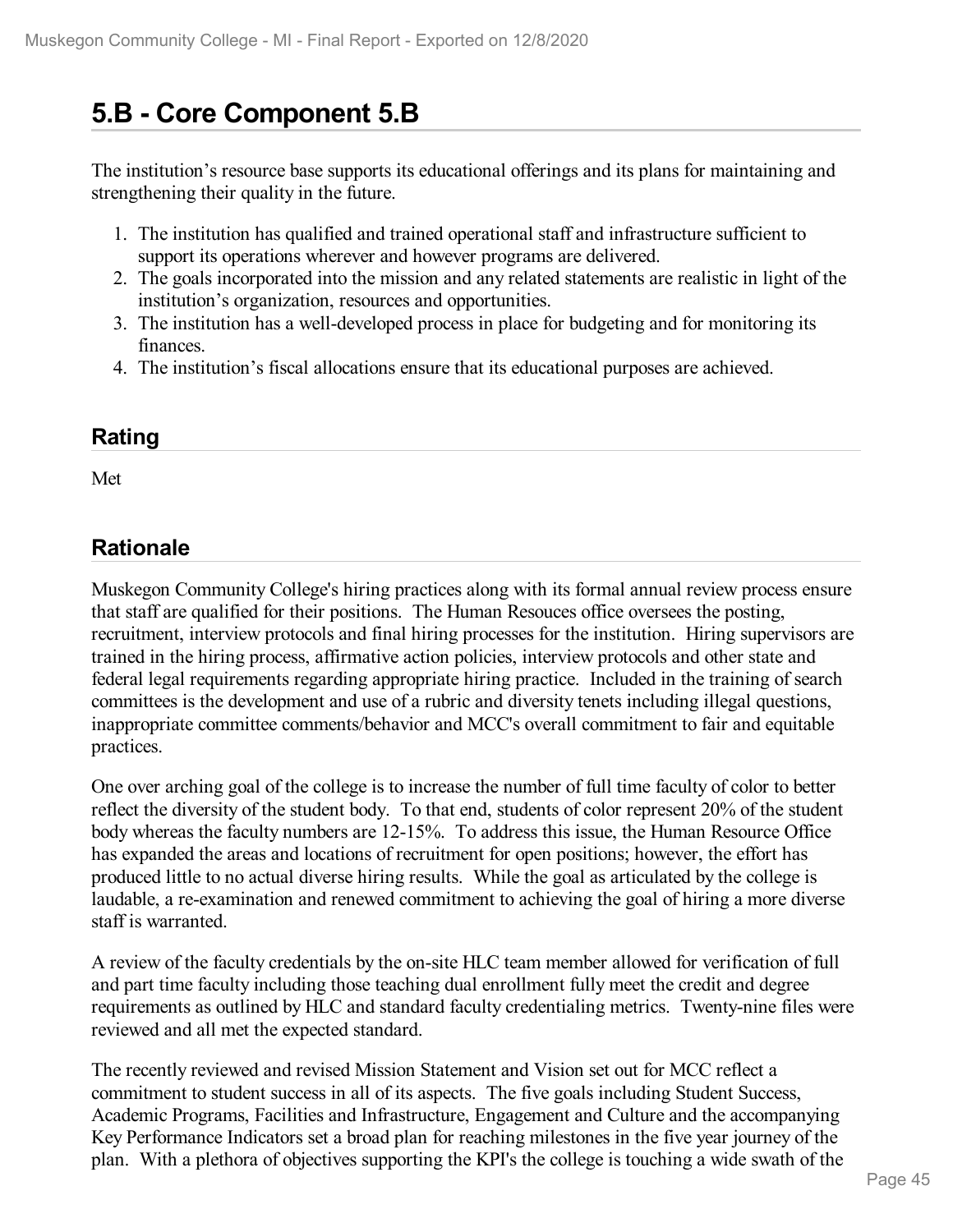organization. The KPI/objective efficacy is discussed more thoroughly in 5C.

MCC has an overall operating budget of \$41 million with approximately \$10 million previously allocated from the state of Michigan. In the 2019-2020 year and with the outbreak of the COVID pandemic, the college allocation was cut by \$1 million from the state. To address this mid-year reduction, MCC invoked several strategies including freezing salaries, non-filling of open positions, furloughs, an early retirement incentive, significantly reducing travel and departmental budget cutbacks. Another action in the toolbox invoked by MCC during the pandemic was a negotiated increase in the faculty workload to 109% of the previous course load. This action alone has significant impact both in the short and longer term as faculty simultaneously converted most of instruction to online learning.

Other cost saving measures included actions such as reducing the contract awarded for printers across the campus, a 20% departmental budget decrease across the board, other small inroads such as dues and subscription duplication, reducing the number of attendees at conferences and software licenses that in the aggregate resulted in some significant savings. The College is also in the third year of a "zero based" budget approach where each year departmental budgets must be justified in order to be approved.

In addition to the above actions, the institution proposed and the Board approved an increase in in district tuition of 3% to \$121.50 per credit for the 2020-2021 academic year. An indistrict, full time student carrying 12 credits in-district pays \$1458 in tuition plus a technology fee of \$25 per credit and an infrastructure fee of \$15 per credit. This credit increase places MCC in the middle of tuition assessed when compared to other Michigan community colleges. These actions in the face of an unprecedented crisis were appropriate and necessary given the catastrophic and immenent challenge of immediate budget reductions in the face of the pandemic. Presently, it is unclear if the reduction from the state is permanent or will be restored in future years. With a slow economic recovery, MCC is planning for the status quo and will await legislative actions pending a rosier financial outlook.

To ensure that the financial practices of the institution met industry standards, the college hired a staff member whose working title is Budget Analyst. The duties of this individual are to assess and analyze the current status of the financial operation, offer insight/recommendations where it might improve and bring best higher education and industry financial practices to the institution. This addition and activity is laudable and underscores the goal of achieving financial and operational success MCC's behalf.

MCC has a Foundation that actively seeks philanthropic donations to augment student and institutional support. In 2018-19 the Foundation for Muskegon Community College raised \$342,000 and \$214,000 in 2019-2020. The goal of the Foundation currently is to raise the endowment in order to sustain the viability for future years and projects.

## **Interim Monitoring (if applicable)**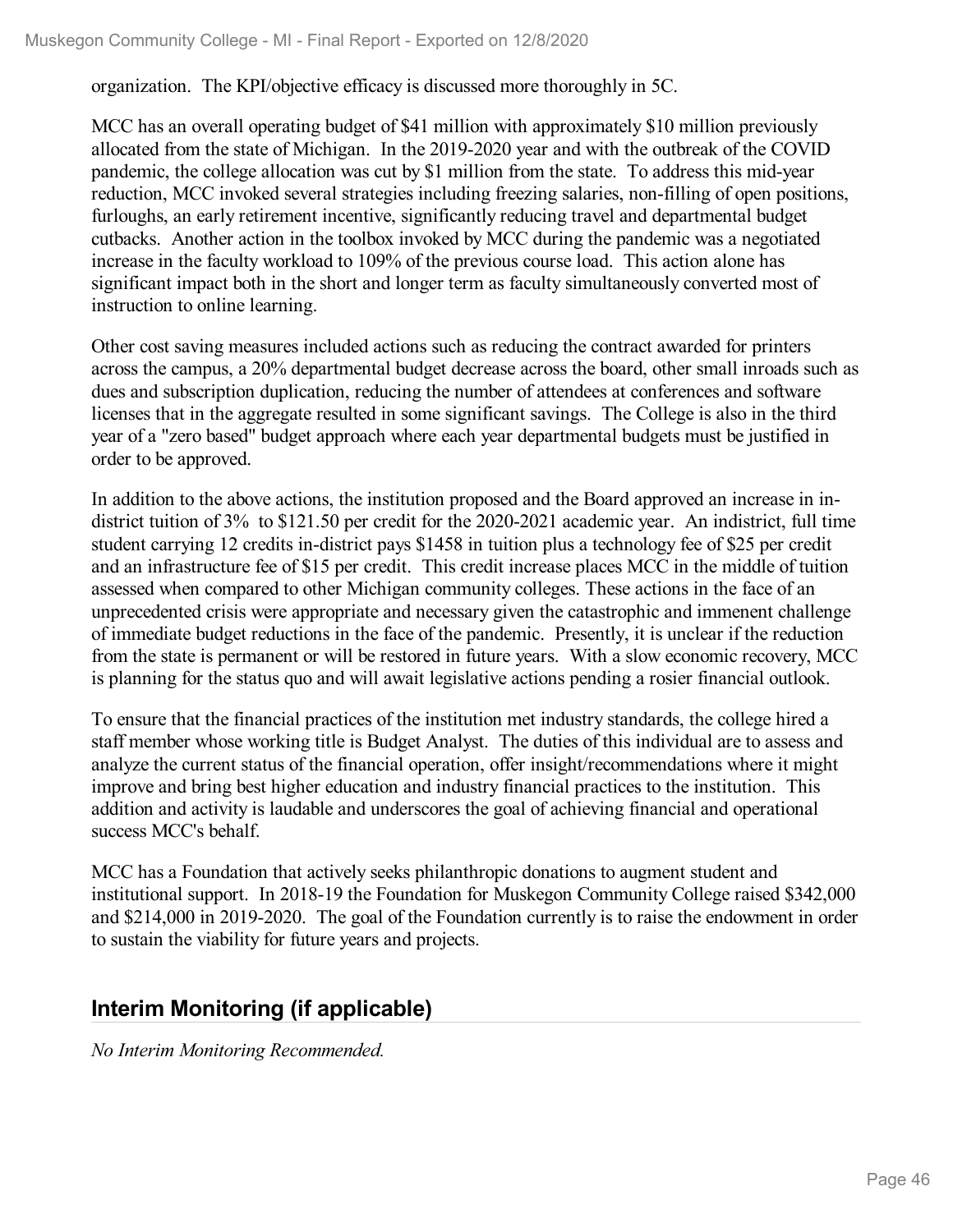# **5.C - Core Component 5.C**

The institution engages in systematic and integrated planning and improvement.

- 1. The institution allocates its resources in alignment with its mission and priorities, including, as applicable, its comprehensive research enterprise, associated institutes and affiliated centers.
- 2. The institution links its processes for assessment of student learning, evaluation of operations, planning and budgeting.
- 3. The planning process encompasses the institution as a whole and considers the perspectives of internal and external constituent groups.
- 4. The institution plans on the basis of a sound understanding of its current capacity, including fluctuations in the institution's sources of revenue and enrollment.
- 5. Institutional planning anticipates evolving external factors, such as technology advancements, demographic shifts, globalization, the economy and state support.
- 6. The institution implements its plans to systematically improve its operations and student outcomes.

## **Rating**

Met With Concerns

### **Rationale**

The strategic plan, which aligns with the Mission and Vision of the College, is the guiding blueprint for budget and resource allocation. Muskegon Community College has engaged in Strategic Planning including the review and revision of the Mission and Vision Statements. In 2016, the College began a comprehensive planning initiative that included internal and external stakeholders, community constituencies, listening tours, surveys and student input. The result of the planning process produced five initiatives that will guide the institution for the next five years. The broad categories of the plan are Student Support, Academic Programs, Facilities and Infrastructure, Engagement and Culture. Imbedded beneath the goals are Key Performance Indicators (KPI's) and objectives that set activities and targets by which MCC will measure itself and the progress toward accomplishing the plan.

The collaboration resulted in an integrated plan that identifies five priority areas: Student Support, Academic Programs, Facilities and Infrastructure and Engagement and Culture. The priorities are supported by 25 goals and 7 KPI's and 100+ objectives. Examples of the objectives to support the KPI benchmarks include structured development of plans, outreach efforts, creation of tangible documents, videos and resources with numerical or financial indeces attached. However, also included in the objectives are routine activities or duties such as hiring a clerk or creating lists of donors/prospects which appear incongruent to the "strategy" or planning effort. While such activities are no doubt necessary operational endeavors, they do not reflect real "key performance". In reading, analyzing and digesting the layers of the plan as it is is presented in the argument and in discussion with staff, it appears that the plan is overly complex and does not seem attainable given the time frame remaining. And while a plan most always includes stretch goals and those that may or may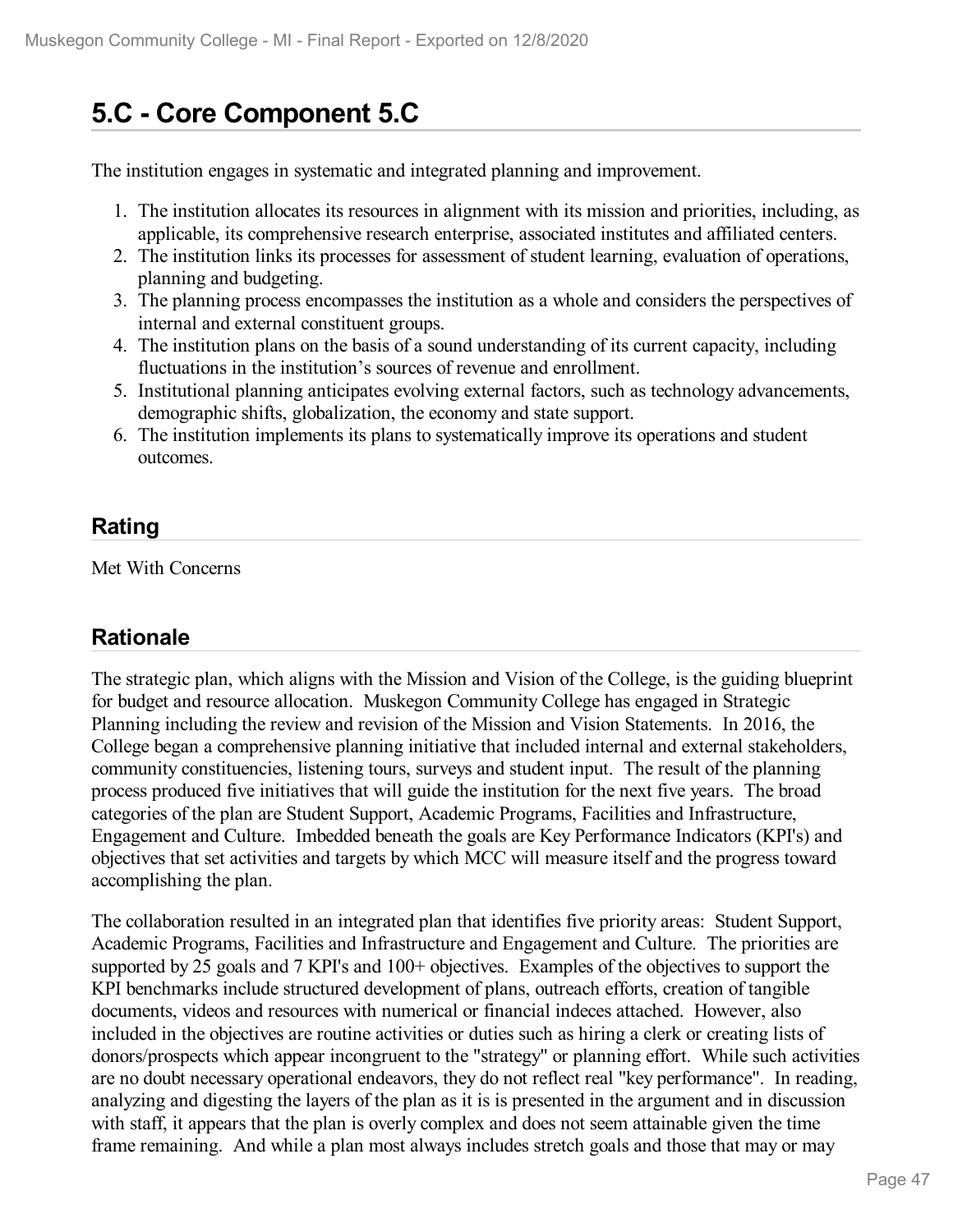not be accomplishable, MCC would be wise to look critically at the layers of the plan, especially the 100+ objectives as they are listed, and identify and reduce them to those most germane to the strategic plan itself.

The capacity of the institution is considered when deploying resources available to the budget. As enrollment is the main driver, institutional research and the Strategic Enrollment Management team develops enrollment scenarios that project matriculation numbers that anchor the proposed budget for the new fiscal year. In 2018-2019, the overall college enrollment was 1445 FT and 2633 PT students. For the 2019-2020 year, enrollment at MCC was 1417 FT and 2582 PT students. This pattern of enrollment decline can be tracked over more than five years and the latest Institutional data is projecting at least a 3% decline in enrollment for the 2020-2021 academic year. Concommitantly, revenue from the State of Michigan declined initally by \$1 million in spring of 2020 to \$9 million and the college was recently notified that their most recent allocation from the state will be \$9,363,000 in 2020-21.

The State of Michigan has instituted a new program entitled the Future of Frontliners that authorizes students free tuition for four years to "train" for needed skills in front line industry if they worked as an essential worker during the state's "stay at home" order in the Spring of 2020. In the initial launch of the program, nearly 50,000 individuals applied including 300 to MCC. An urgent and incentivized program like this could have substantial impact on enrollment in the coming year.

Linking student learning outcomes to the budget planning process has begun to become more formalized in the last budget cycle. The assessment outcome reporting form has a budget request indicator that forcasts the potential need for resource allocation to improve or rectify an issue discovered through the assessment process. The entire assessment report, through the college's budget process, may receive priority if approved at all levels and resources are available to support the request. In review of the examples provided by MCC, most requests associated with assessment results for the 19-20 year were approved with an actual financial impact of about \$30K. However, it is unclear to the team if this assessment compilation and funding are fundamental "drivers" of the budget as would be the intention of true integration of assessment in the budget cycle. Furthermore, the amount associated with this years assessment driven requests is nearly inconsequential given a \$41 million budget. The effort to link student learning outcomes with budget planning and approval appears to be in its infancy. It is critical that the assessment process and budget outcomes be inextricably linked in the future.

The Certified Financial Index (CFI) has dropped precipitously over the last 9 years. In 2011 MCC's CFI was 2.7 and in 2019 it was 1.21. When questioned about this significant decline, the response from the college was in investment in infrastructure and facilities that caused the financial "health" of the institution to suffer. Given current and forecasted enrollment declines, declining resource allocation from the state of Michigan and a local, regional and national economic downturn due to the Coronavirus, it is imparative that the College thoroughly examine its budget (including program health and currency and efficiency standards such as course saturation rates) and incorporate strategies that will shore up its finances to ensure a sustained and balanced budget in the face of continuing threats to the "bottom line" of the institution.

Assessment, in all of its forms, is the hallmark of a continuous quality institution. MCC cites several regional and national organizations with which it is affiliated and from whom standards of operational excellence are proffered and compared. In additon, MCC has launched an effort to examine non-curricular programs/processes and in 2019 reviewed athletics, the library, student orientation and tutoring by surveying students and through them seeking their input for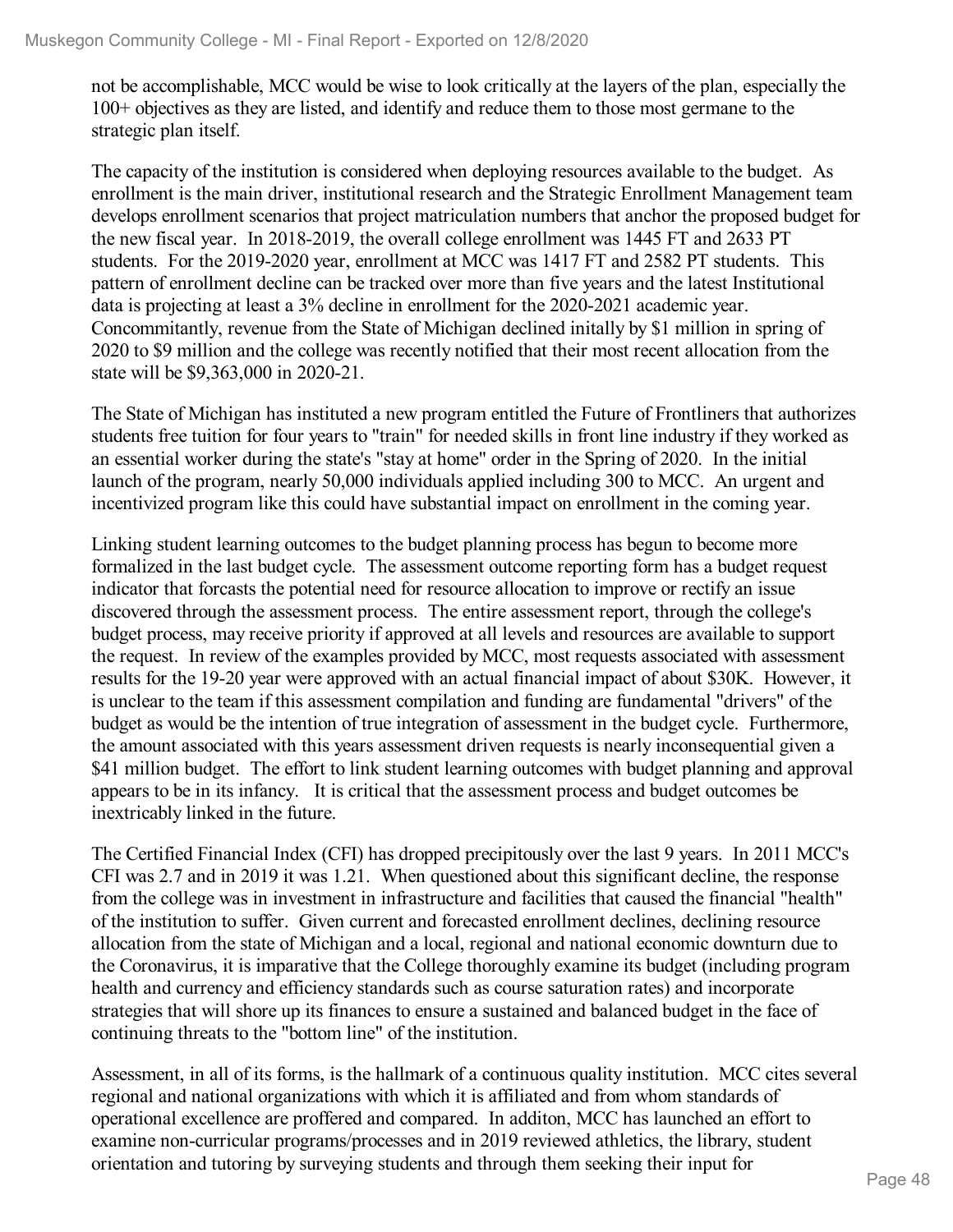improvement. While the college has initiated this type of review, the survey methodolgy and ultimate data collected is not authentic assessment in the sense that "learning" and improvement in student learning for the co-curricular and non-curricular areas is not documented. Moreover, the review/assessment approach from one program to the next is unique and not codified. It would assist MCC greatly by making more uniform its' approach to co/non-curricular assessment in order to impactfully and systemically allow for substantive program improvements.

## **Interim Monitoring (if applicable)**

A focus visit in October of 2022 outlining the processes, steps and outcomes of:

1. Linking student assessment outcome data to the budget process that includes a documented process of assessment being integral to budget assumptions and development and a detailed, purposeful execution of assessment as central to budget preparation and implementation.

2. Focused effort on budget impact including but not limited to reserves, the CFI, alternative sources of revenue and developed methodolgy for program closure, should environmental and enrollment scenarios warrant.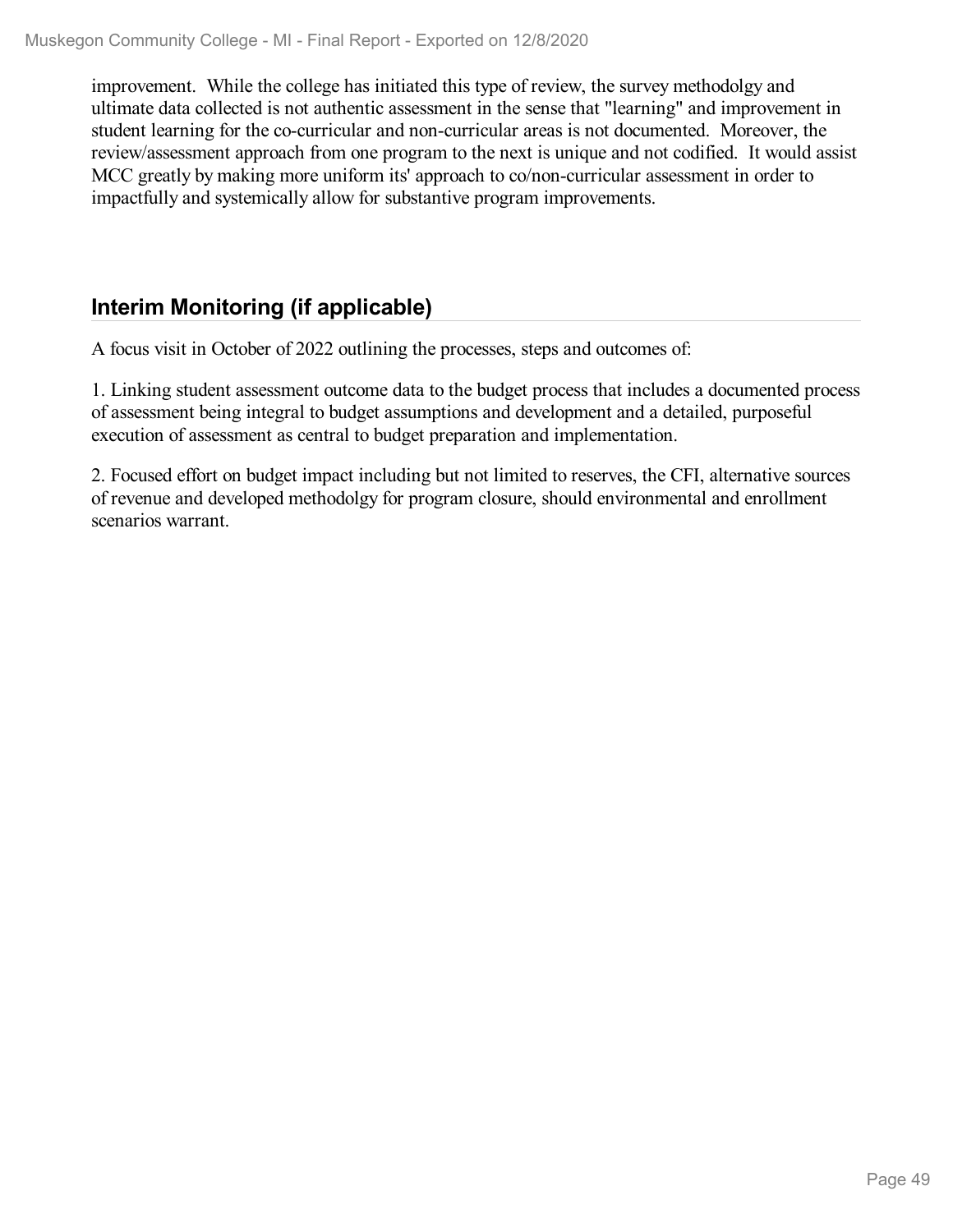## **5.S - Criterion 5 -Summary**

The institution's resources, structures, processes and planning are sufficient to fulfill its mission, improve the quality of its educational offerings, and respond to future challenges and opportunities.

## **Rationale**

Muskegon Community College links strategic planning to budget as well as other reviews of the physical plant, technology needs, personnel requests and internal and external priorities. The new strategic plan, developed beginning in 2016-17 has five goals that broadly outline the future direction of the college and including Key Performance Indicators (KPIs) that set the benchmarks with which the college may determine achievement. Originally set to elapse in spring 2022, the President has signaled an earlier sunset of December 2021.

The financial position of the college is stable especially in the face of declining enrollment, dwindling allocation from the state of Michigan and a COVID outbreak in spring of 2020 that required the college to invest in additional technology and training and take other measures to ensure a balanced budget at the close of the fiscal year. The emergency efforts in the face of the pandemic including early retirement incentives, furloughs, departmental budget cuts and others may need examination as sustaining efforts rather than one time interventions. In all, the college must continue to take seriously the financial challenges it faces given the uncertainties in the external environment.

Initial steps have been taken to incorporate the results of student learning outcome data to the budget. However, there is little to no evidence that assessment results are integral to budget development and major improvememt is needed in linking assessment, program review data and evaluations of operations to budget decisions to improve quality of the MCC experience. In addition, declining enrollment and retrenched state resources have had a budget impact such that financial "tightening" measures were necessary. It is possible that these efforts may need to continue should the economic and enrollment forcast project a downturn. It is for these reasons the team recommends a focus visit in October 2022 to ascertain the maturity of integrating and sustaining efforts to utilize student learning outcomes as central to budget development and implementation and the sustained strategies for the financial health of the institution.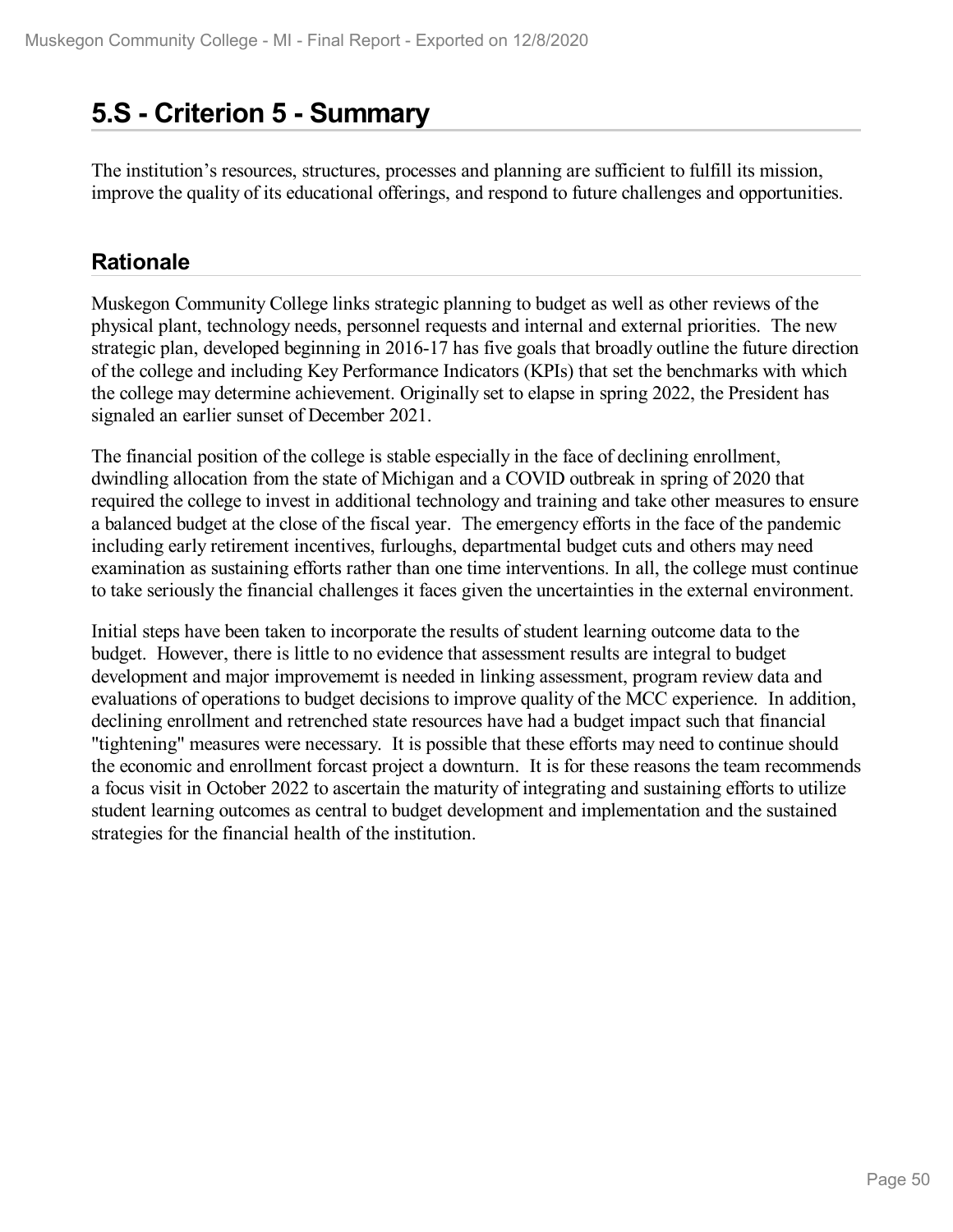# **FC - Federal Compliance**

### **Rating**

Does not require monitoring

## **Federal Compliance Filing Form**

• Federal Compliance Document Muskegon CC 7.15.2020

### **Rationale**

### **1. ASSIGNMENT OF CREDITS, PROGRAM LENGTH AND TUITION**

#### **Conclusion:**

The institution meets HLC's requirements.

#### **Rationale:**

The policy and practice for defining credit hours is consistent with federal requirements and good practice. A credit hour is not less than 800 instructional minutes. Contact hour requirements are articulated for lecture, laboratory, distance education, and internship courses. There is no difference in the policy and practice by modality (i.e., credit hours are defined and required in the same way for face-to-face and online courses).

The institution's academic calendar includes three semester terms, fall, winter, and summer. There do not appear to be any compressed terms or other non-traditional formats.

All Associate in Science and Arts (ASA), Associate in Applied Science (AAS), Associate in Science and Associate in General Studies (AGS) degrees require at least 62 credits. Program length is determined by the number of credits required for each degree. Certificates vary in the number of credit hours required. Several degree programs were reviewed in the course catalog to determine if credit hours requirements were consistent with stated policy; all were; programs sampled included the Associate in Science and Arts, the Associate in Science and Arts in Criminal Justice/Corrections, the Associate in Science and Arts in Early Childhood Education, the Associate in Science in Engineering, the Associate in Applied Science in Nursing, the Associate in Applied Science in Respiratory Therapy, the Associate in Applied Science in Management, the Associate in Applied Science in Information Technology Support, the Associate in Applied Science in Music Performance Entrepreneur, the Associate in Applied Science in Criminal Justice/Corrections, the Associate in Applied Science, Teacher Aid, the Associate in Applied Science in Automotive Technology, the Associate in Applied Science in Food Processing Technology, and the Associate in General Studies.

A sample of syllabi were requested from the Accreditation Liaison Officer for a total of 26 courses,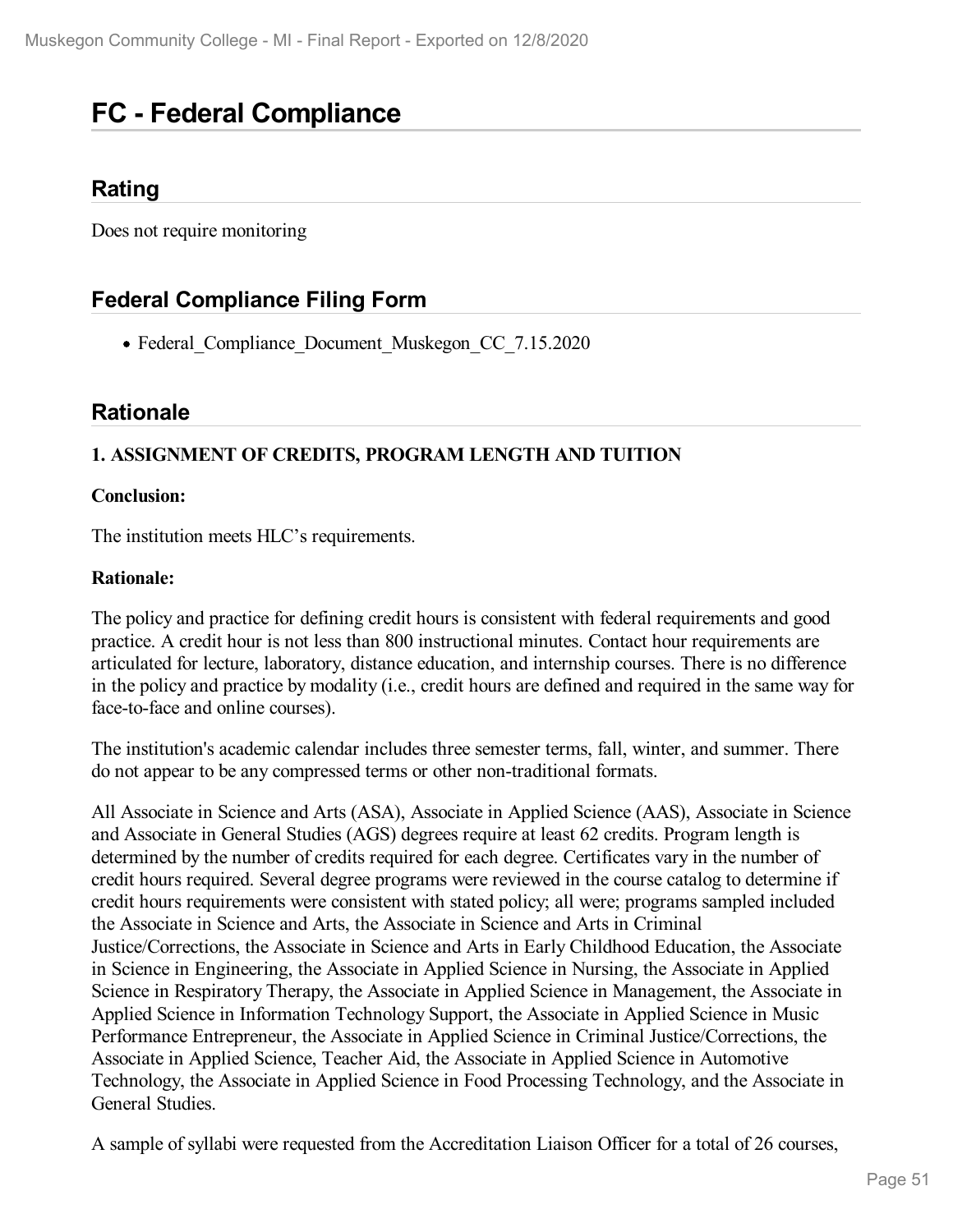each with multiple sections. Classes were selected for sampling that met across terms and were offered online and were selected across a variety of general education requirement areas and major requirements as well as course levels and credit hour values. The list of courses samples was as follows:

ANTH 110 Introduction to Cultural Anthropology 3 Cr. Hrs. – 3 Contact Hrs.

BUS 123 Business Law I 3 Cr. Hrs. – 3 Contact Hrs

BUS 260 Principles of Marketing 3 Cr. Hrs. – 3 Contact Hrs

CHEM 100LEC Fundamentals of Chemistry 4 Cr. Hrs. – 4 Contact Hrs.

CHEM 109A Chemistry for Health Science Lab 1 Cr. Hr. – 3 Contact Hrs

CIS 101EW Introduction to Electronic Spreadsheets 1 Cr. Hr. – 1 Contact Hr.

CJ 101 Introduction to Law Enforcement 3 Cr. Hrs. – 3 Contact Hrs

CJ 204 Criminal Investigation 3 Cr. Hrs. – 3 Contact Hrs.

ED 111 Introduction to the Education of Young Children 3 Cr. Hrs. – 3 Contact Hrs.

ED 220A Early Childhood Assessment 2 Cr. Hrs. – 2 Contact Hrs.

ENG 102 English Composition 3 Cr. Hrs. – 3 Contact Hrs

GEOG 215 Introduction to Weather and Climate 4 Cr. Hrs. – 5 Contact Hrs

HIST 201 United States to 1877 3 Cr. Hrs. – 3 Contact Hrs.

MATH 100A Intermediate Algebra 4 Cr. Hrs. – 4 Contact Hrs.

MA 102A L&L Medical Assistant Clinical I 5 Cr. Hr.  $-7$  Contact Hrs

MA 106A L&L Medical Assistant Clinical II 6 Cr. Hr. – 8 Contact Hrs

NUR 121A Basic Pharmacology 1 Cr. Hr. – 1 Contact Hr

NUR 212B Care of the Family in Physiological Crisis 8 Cr. Hrs. – 16 Contact Hrs

PHIL 101 Basic Concepts of Philosophy 3 Cr. Hrs. – 3 Contact Hrs

PSCI 111 Introduction to American Government 4 Cr. Hrs. – 4 Contact Hrs.

PSYC 201 General Psychology 4 Cr. Hrs. – 4 Contact Hrs

RDG 050 Essential Reading Skills 1 Cr. Hr. – 1 Contact Hr.

RT 162CLI Clinical V 7 Cr. Hrs. – 16 Contact Hrs

AMT 129 Introduction to Technology 3 Cr. Hrs. – 6 Contact Hrs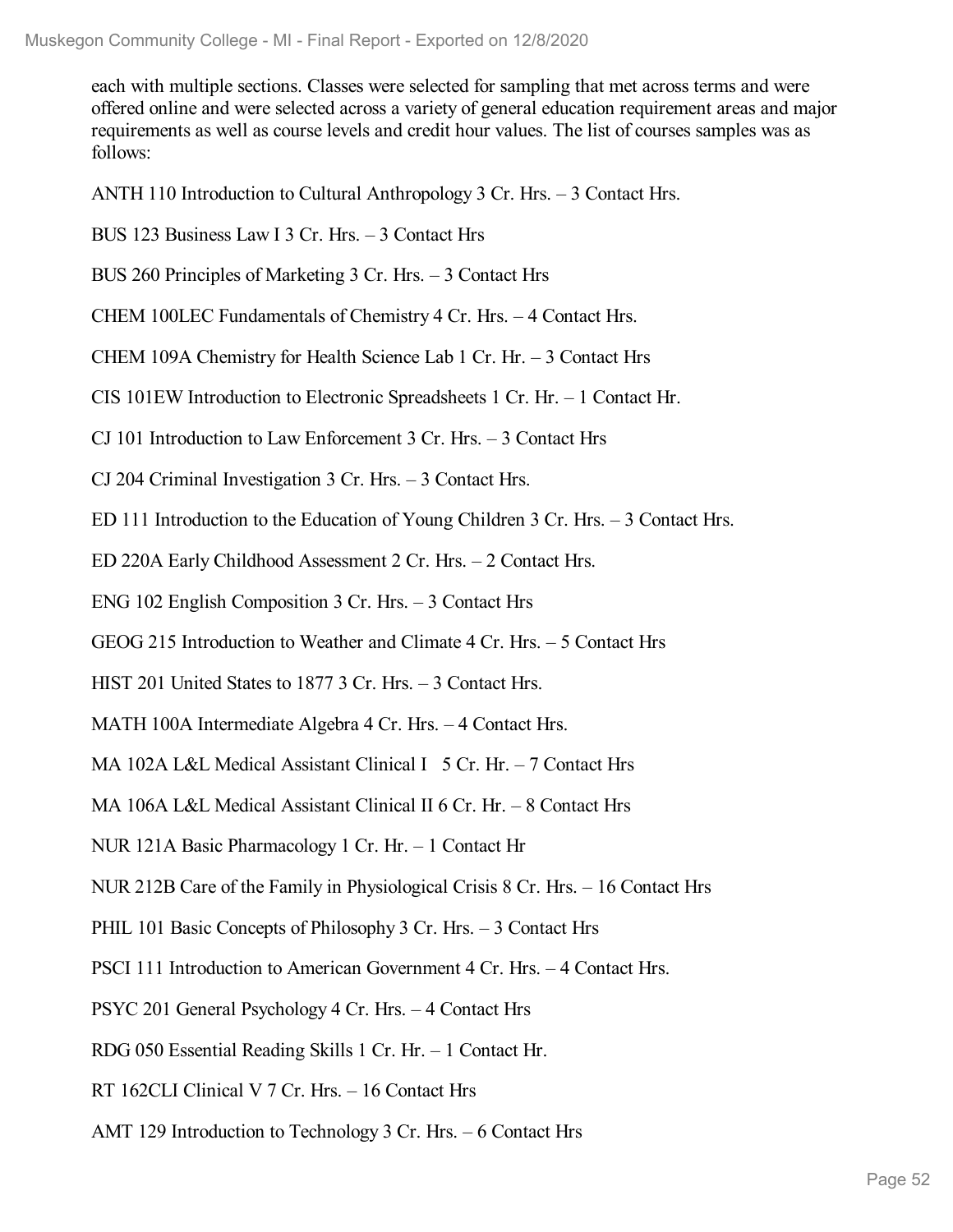QC 101 Basic Quality Control 3 Cr. Hrs. – 3 Contact Hrs

TH 101 Theater Appreciation 3 Cr. Hrs. – 3 Contact Hrs.

Review of syllabi from these course sections provided evidence that credit hour practices, student learning outcomes, course descriptions, activities, and assignments were consistent across terms and instructional modalities.

Tuition rates are consistent across instructional modalities and across programs.

### **2. INSTITUTIONAL RECORDS OF STUDENT COMPLAINTS**

#### **Conclusion:**

The institution meets HLC's requirements.

#### **Rationale:**

Links to the institution's complaint policy and procedure contained in the institution's federal compliance filing generated error messages. A request to the Accreditation Liaison Officer for these materials and subsequent discussion led to a log of complaints received by the Student Services, Office, President's Office, and Vice President for Academic Affairs Office.

The institution provided further evidence concerning the complaint processes related to student disability support services, sexual violence and harassment, and whistleblower protection were clear and appropriate, providing evidence that the institution appears to be operating in compliance of the expectations of the Americans with Disabilities Act, Title IX, the Family Educational Records and Privacy Act, and the Michigan Whistleblower Protection Act.

Review of the log of complaints and their disposition and the various complaint policies and processes confirmed that institutional records of student complaints are maintained and attended to in ways that represent good practice and meet federal compliance requirements.

### **3. PUBLICATION OF TRANSFER POLICIES**

### **Conclusion:**

The institution meets HLC's requirements.

### **Rationale:**

Information on transfer policies (both in terms of transfer of credit from and to the institution) is readily accessible and consistent with federal expectations and good practice. The institution maintains written articulation agreements with Grand Valley State University, Western Michigan University, and Michigan State University and with various high schools Information about articulation (both into and from the institution) is readily accessible on the institution's website; this includes the articulated credit application. Details are provided on the website about bachelor's degree programs in which articulation agreements have been established.

### **4. PRACTICES FOR VERIFICATION OF STUDENT IDENTITY**

### **Conclusion:**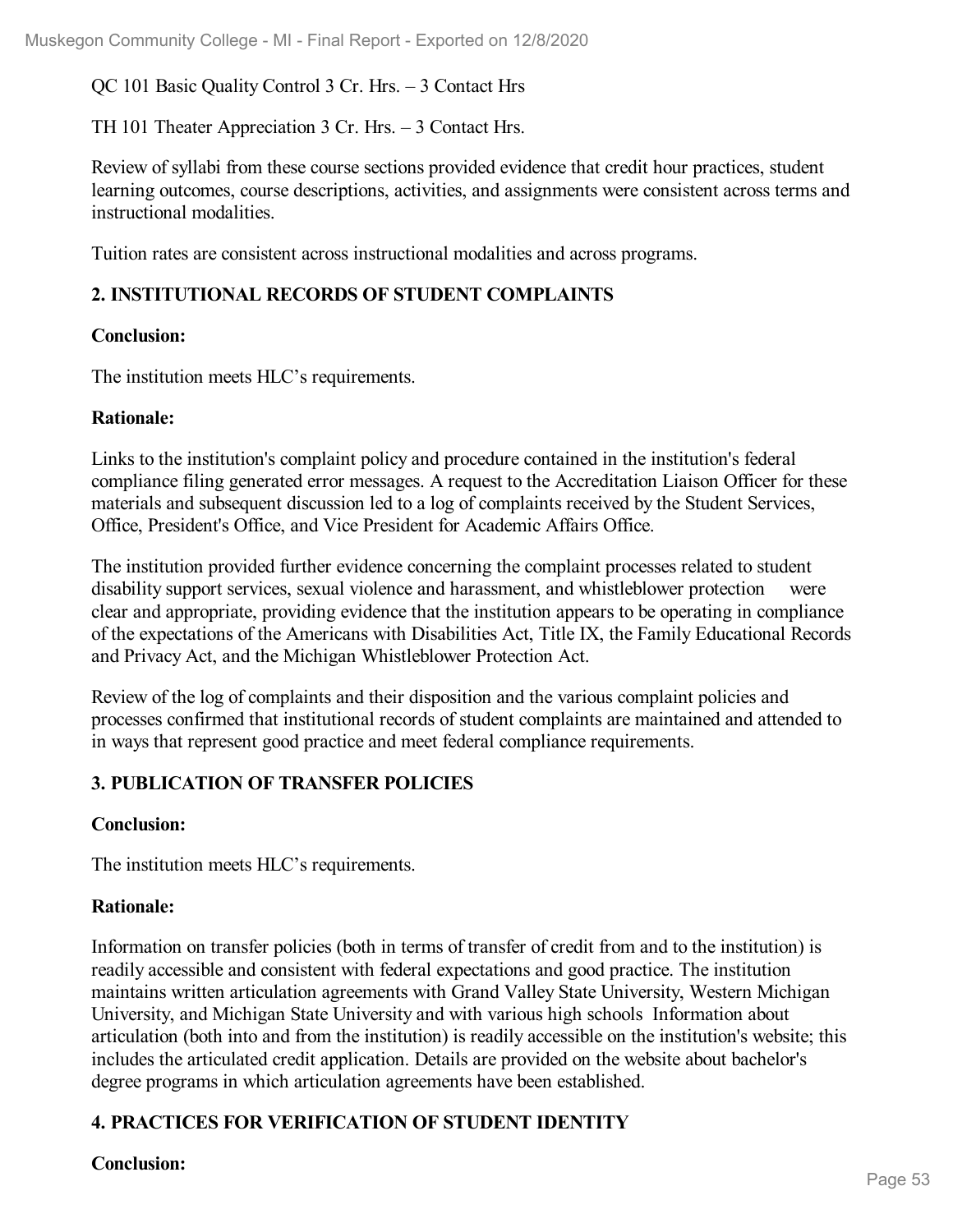The institution meets HLC's requirements.

### **Rationale:**

Procedures in this area meet federal requirements and represent good practice. Students applying must send their high school or GED transcript directly from the high school to the institution's Admissions Office. Online students can use Docufide or Parchment systems to send a secure high school or GED transcript. At New Student Orientation, new students are photographed for their student IDs. For online students, there is a documented process where a student sends in copies of documents that are used to establish identity. Only after meeting all the rigorous requirements (to the satisfaction of the staff member who oversees the process) is the student identification badge mailed to the student. All students are required to use their institutional email accounts for college business and correspondence. Some online courses require students to use lock-down browsers and cameras, where students are required to show their institutional IDs. The college testing center provides a secure testing environment for online students. When students come to the testing center, they must present their institutional IDs or other appropriate identification before taking a test. The verification of identity process is carried out by trained college staff members. Student personal information is only used for college-related business in compliance with state and federal regulations. There is no additional fee charged to students in order to verify their identities.

### **5. TITLE IV PROGRAM RESPONSIBILITIES**

### **Conclusion:**

The institution meets HLC's requirements.

### **Rationale:**

The institution's most recent Title IV program review took place on June 30, 2018. As a result of that review, it is in an approved status through June 30, 2024. It has not been audited or inspected by the Office of the Inspector General of the U.S. Department of Education since it's last comprehensive evaluation by HLC. The institution's most recent audit review and report of general program responsibilities were provided in the appendices. There were no limitation, suspension, or termination actions or fines or heightened monitoring imposed. The institution has not been the subject of any federal investigation related to any of the required disclosures for Title IV responsibilities.

The link provided in the institution's federal compliance filing to information about campus crime information, athletic participation and financial aid, and related disclosures generated an error message, but was provided upon request by the institution's Accreditation Liaison Officer. Information on campus crime was found on the institution's website and it meets federal requirements and is consistent with good practice.

The institution has not been the subject of any federal investigation related to any of the required disclosures for Student Right to Know/Equity in Athletics. The link provided in the institution's federal compliance filing to information about Student Right to Know/Equity in Athletics also generated an error message, but was provided upon request by the institution's Accreditation Liaison Officer. It meets federal requirements and is consistent with good practice.

The institution has not had any findings concerning it's Satisfactory Academic Progress policy.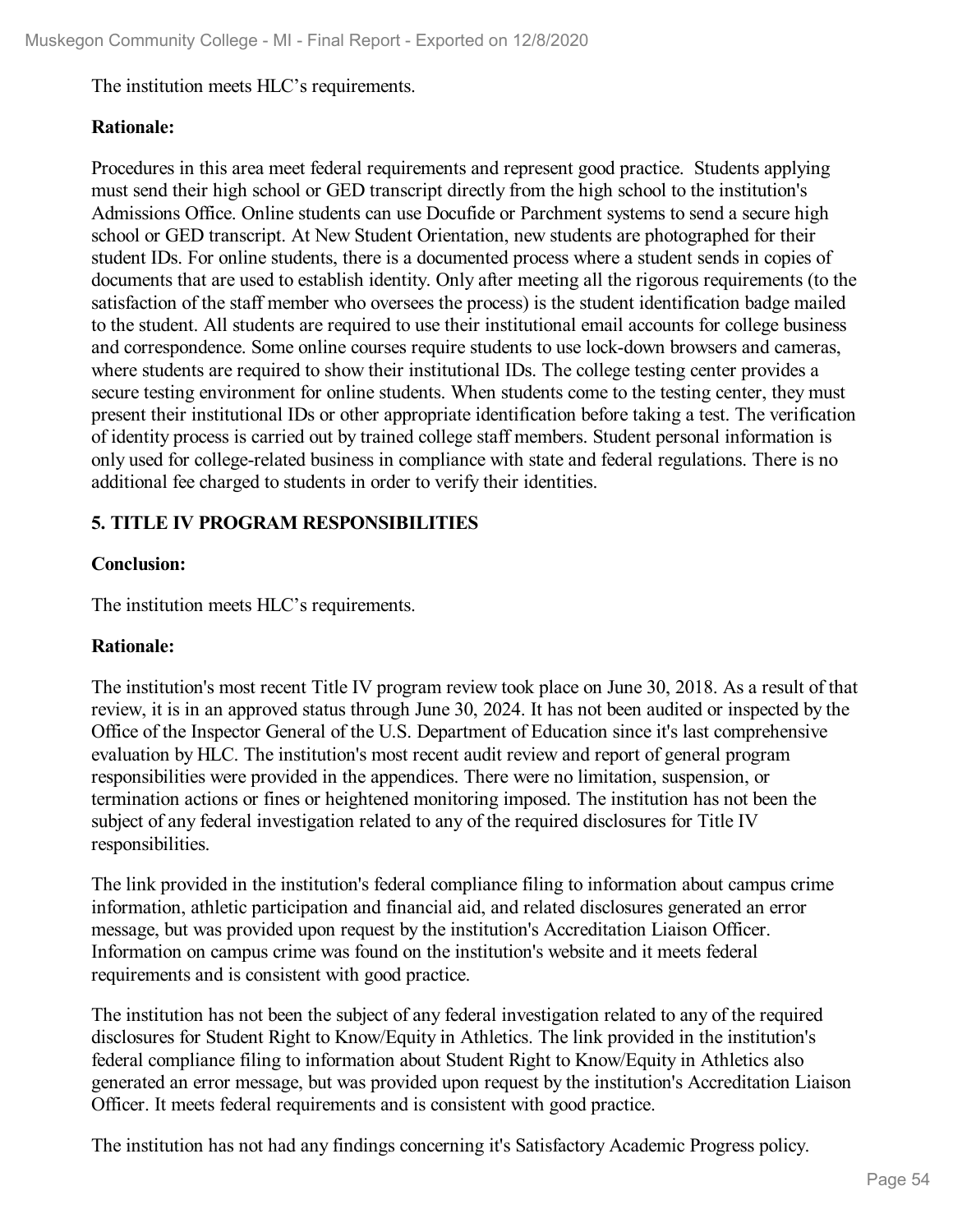Information on the institution's Satisfactory Academic Progress policy was easily accessible on the institution's website and meets federal compliance requirements and is consistent with good practice.

### **6. PUBLICATION OF STUDENT OUTCOME DATA**

#### **Conclusion:**

The institution meets HLC's requirements.

#### **Rationale:**

Information of student retention, graduation, and transfer rates was linked in the assurance filing and was also easily accessible on the institution's website. This information meets federal requirements and is consistent with good practice.

### **7. STANDING WITH STATE AND OTHER ACCREDITING AGENCIES**

#### **Conclusion:**

The institution meets HLC's requirements.

#### **Rationale:**

In addition to HLC, the institution maintains accreditation relationships with the Accreditation Commission for Education in Nursing (ACEN), the Commission on Accreditation for Respiratory Care (COARC), the Commission on Accreditation of Allied Health Education Programs (CAAHEP).MCC had an affiliation with the National Association for the Education of Young Children (NAEYC) which has since expired. However, the college is reapplying for this accreditation in March 2021 Information on the websites of each of these associations confirmed the institution's applicable programs remain in good accreditation status. In addition, the institution provided a link that established its legal authority within the state of Michigan.

## **Interim Monitoring (if applicable)**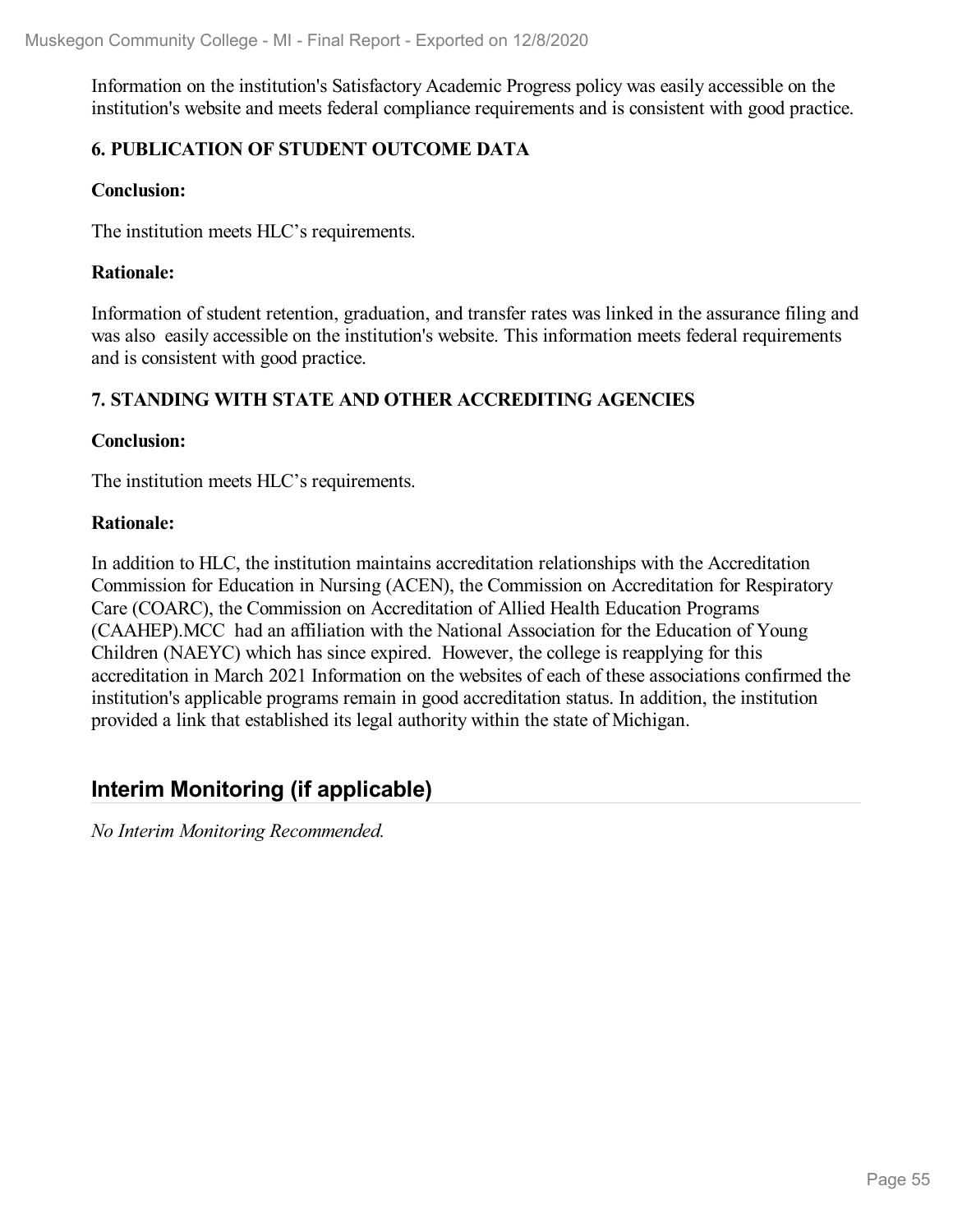# **Review Dashboard**

| <b>Number</b>  | <b>Title</b>                                          | <b>Rating</b>               |
|----------------|-------------------------------------------------------|-----------------------------|
| 1              | Mission                                               |                             |
| 1.A            | Core Component 1.A                                    | Met                         |
| 1.B            | Core Component 1.B                                    | Met                         |
| 1.C            | Core Component 1.C                                    | Met                         |
| 1.S            | Criterion 1 - Summary                                 |                             |
| $\overline{2}$ | Integrity: Ethical and Responsible Conduct            |                             |
| 2.A            | Core Component 2.A                                    | Met                         |
| 2.B            | Core Component 2.B                                    | Met                         |
| 2.C            | Core Component 2.C                                    | Met                         |
| 2.D            | Core Component 2.D                                    | Met                         |
| 2.E            | Core Component 2.E                                    | Met                         |
| 2.S            | Criterion 2 - Summary                                 |                             |
| 3              | Teaching and Learning: Quality, Resources and Support |                             |
| 3.A            | Core Component 3.A                                    | Met                         |
| 3.B            | Core Component 3.B                                    | Met                         |
| 3.C            | Core Component 3.C                                    | Met                         |
| 3.D            | Core Component 3.D                                    | Met                         |
| 3.S            | Criterion 3 - Summary                                 |                             |
| $\overline{4}$ | Teaching and Learning: Evaluation and Improvement     |                             |
| 4.A            | Core Component 4.A                                    | Met                         |
| 4.B            | Core Component 4.B                                    | Met With Concerns           |
| 4.C            | Core Component 4.C                                    | Met                         |
| 4.S            | Criterion 4 - Summary                                 |                             |
| 5              | Institutional Effectiveness, Resources and Planning   |                             |
| 5.A            | Core Component 5.A                                    | Met                         |
| 5.B            | Core Component 5.B                                    | Met                         |
| 5.C            | Core Component 5.C                                    | Met With Concerns           |
| 5.S            | Criterion 5 - Summary                                 |                             |
| <b>FC</b>      | <b>Federal Compliance</b>                             | Does not require monitoring |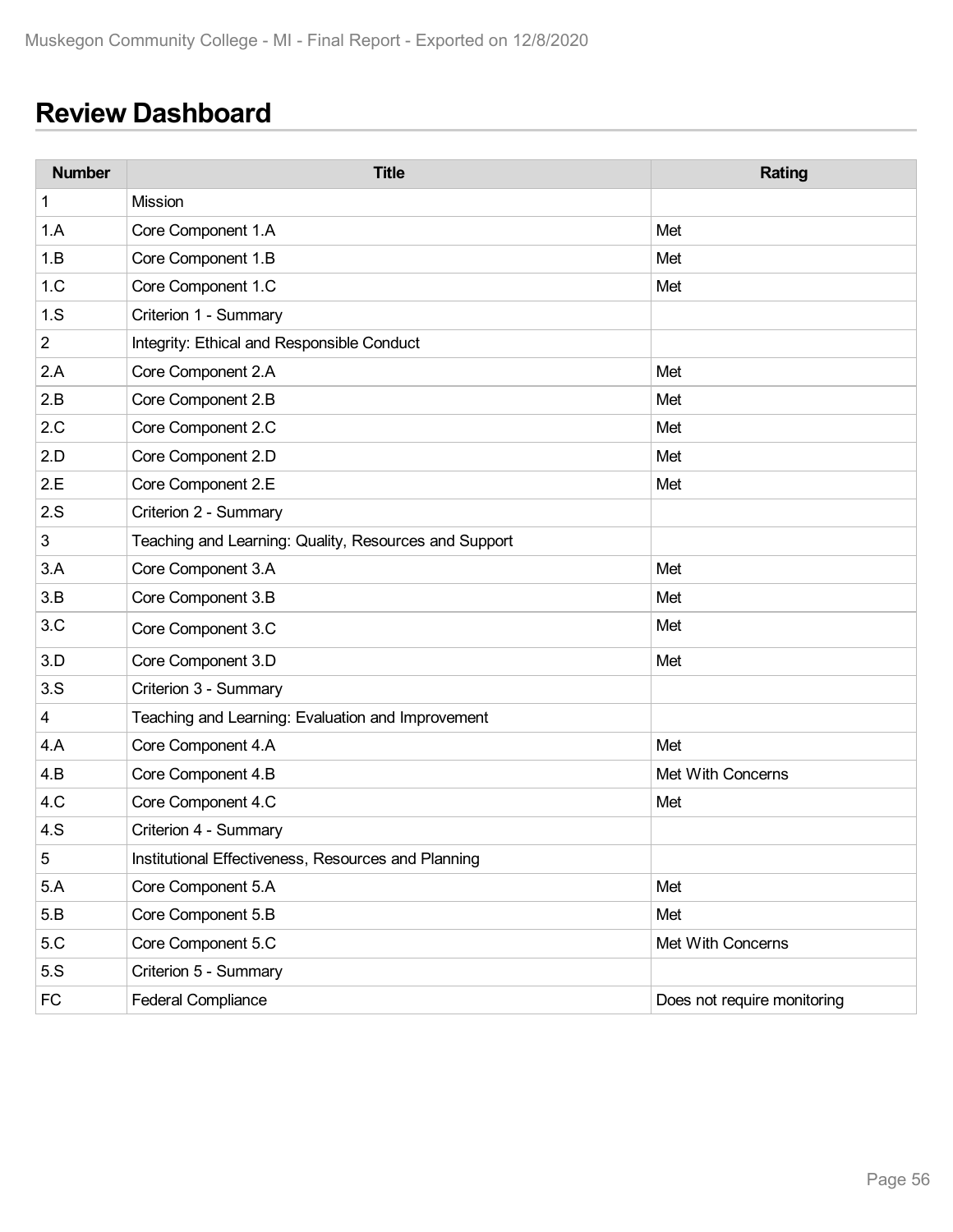## **Review Summary**

### **Focused Visit(s)**

**Due Date**

10/31/2022

#### **Visit Focus**

The team recommends a focus visit to review the college's progress in the following areas:

The establishment of viable, integrated cycles of assessment at the program, general education and co-curricular and non-curricular levels; the identification of processes for analysis of assessment results and institutional practice for sharing analyzed data with examples indicating assessment has led to change or improvement in instruction and/or co/non-curricular activities. The results of this more mature process should include insights and actions incorporated by MCC as a consequence of evidence/outcomes of assessment that resulted in innovations/curricular improvements or service enhancements. (4B)

Review implementation of specific linkages established between assessment of student learning, evaluation of operations with planning and budget development and implementation. Included in the visit should be a review of data gathering, newly established processes (if applicable) and how specific evidence and results of assessment were central in budget development and considered/incorporated in planning and budget cycles/decisions. Further, the visit should ascertain the processes and results of MCC's focus on its financial health status.(5C)

## **Conclusion**

Muskegon Community College is a nearly 100 year old institution serving the counties of Muskegon, Ottawa and Newaygo counties with programs and services that have a clear student and community focus on achievement and success. The institution embarked on an integrated strategic planning process beginning in the 2016-2017 year which resulted in five overarching goals, 7 Key Performance Indicators and 100+ objectives. The new Vision Statement "An Educated, Inclusive Community" sets a vision by the Board and MCC to reach out to the community in new and innovative ways. Focus on student success is at the center of MCC's efforts and the participation in Achieving the Dream since 2010 has enhanced the persistence/retention/graduation effort of the College.

Faced with a pandemic in early 2020, the College immediately and with some astute agility transformed all of the instructional and support functions to remote and online access, provided needed technology in the form of laptops and hot spots to students, expanded professional development for faculty and staff to quickly and expertly learn to teach in the fully online environment and weathered a financial set back in the form of reduction from the state of Michigan in FY 2020 and an uncertain one in FY 2021. Those demonstrable steps, the communication that accompanied them, the ability to "pull together" resources (fiscal, human, technological) in an immediate manner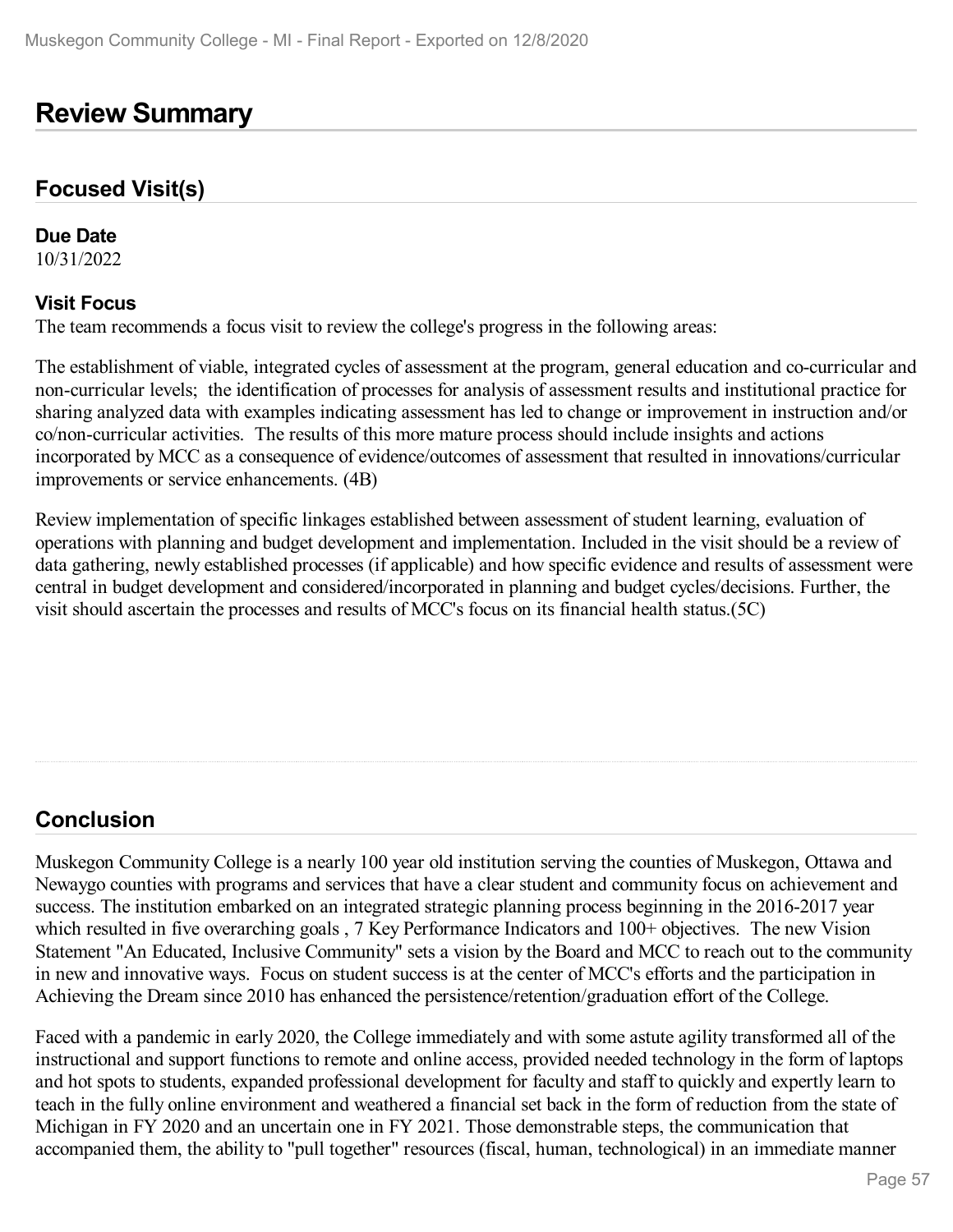attests to MCC's intention and action of their mission that students come first and their success is the most important and critical function with which the College engages.

MCC continues to be challenged with several characteristics of a continuous quality institution. With over a five year trend in declining enrollment, the college has had to take steps to reduce, preserve and prioritize budget items; increase tuition and fees to students; examine staffing models including for faculty; and assess the financial health of the institution through a new lens. The effort to diversify staff to reflect a diverse student body is still in its infancy. And the focus on general education, program, course, and co/non-curricular assessment of student learning is not complete despite having this issue documented in the last comprehensive accreditation review in 2010 and a monitoring report submitted to the Commission in 2013 on assessment. It is for those reasons that the team recommends a focus visit in October 2022 that: (4B) reviews the college's progress in the following areas: the establishment of viable cycles of assessment at the program and general education levels; the full implementation of assessment for co/non-curricular assessment; the identification of processes for analysis of assessment results and institutional practice for sharing analyzed data with examples of how assessment has led to revision, change or improvement in curriculum or co-curricular programming; and (5C) Review implementation of specific linkages established between assessment of student learning, evaluation of operations, planning and budgeting. Included in the visit should be a review of data gathering, newly established processes (if applicable) and how specific evidence and results of student learning outcomes assessment were considered/incorporated in planning and budget cycles/decisions and the financial health of the institution.

## **Overall Recommendations**

**Criteria For Accreditation** Met With Concerns

**Sanctions Recommendation** No Sanction

**Pathways Recommendation** Eligible to choose

**Federal Compliance**

Does not require monitoring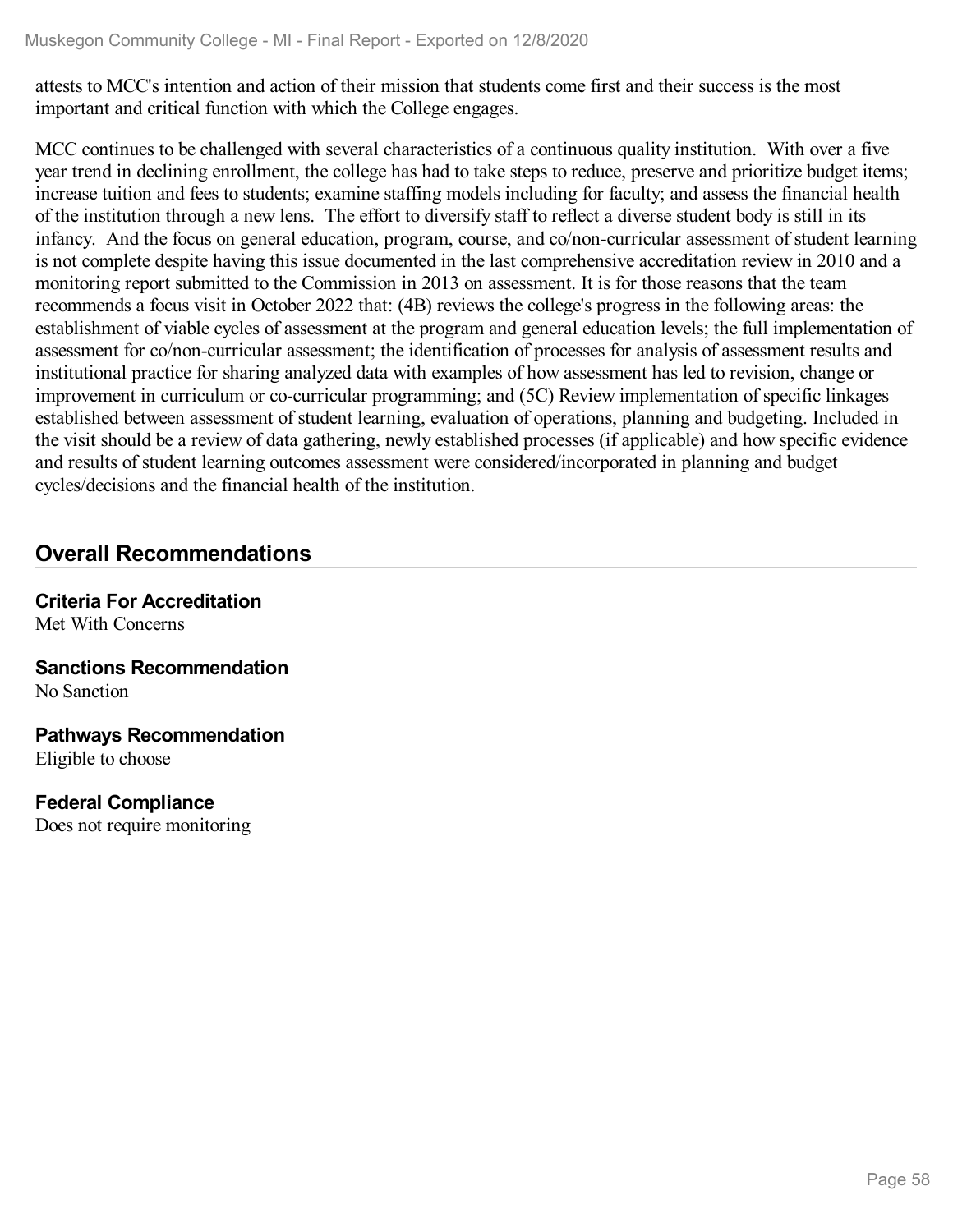

| <b>INSTITUTION and STATE:</b>                      | Muskegon Community College, MI                                                                                                                         |  |
|----------------------------------------------------|--------------------------------------------------------------------------------------------------------------------------------------------------------|--|
| <b>TYPE OF REVIEW:</b>                             | Open Pathway Comprehensive Evaluation                                                                                                                  |  |
| <b>DESCRIPTION OF REVIEW:</b>                      | Visit to include a Federal Compliance reviewer: Dr. William<br>Knight.                                                                                 |  |
|                                                    | Due to the COVID-19 pandemic, only the following will travel to<br>campus: Sonia Dalmia. The rest of the team will conduct the<br>evaluation remotely. |  |
| <b>DATES OF REVIEW:</b>                            | 10/5/2020 - 10/6/2020                                                                                                                                  |  |
| No Change in Institutional Status and Requirements |                                                                                                                                                        |  |

#### **Accreditation Status**

| Nature of Institution                        |               |  |
|----------------------------------------------|---------------|--|
| Control:                                     | <b>Public</b> |  |
| <b>Recommended Change: No Change</b>         |               |  |
| Degrees Awarded:                             | Associates    |  |
| <b>Recommended Change: No Change</b>         |               |  |
| <b>Reaffirmation of Accreditation:</b>       |               |  |
| Year of Last Reaffirmation of Accreditation: | $2010 - 2011$ |  |
| Year of Next Reaffirmation of Accreditation: | 2020 - 2021   |  |
| Recommended Change: 2030 - 2031              |               |  |

#### **Accreditation Stipulations**

General:

The institution is approved at the following program level(s): Associate's

The institution is not approved at the following program level(s): Bachelor's, Master's, Specialist, Doctoral

#### **Recommended Change: No Change**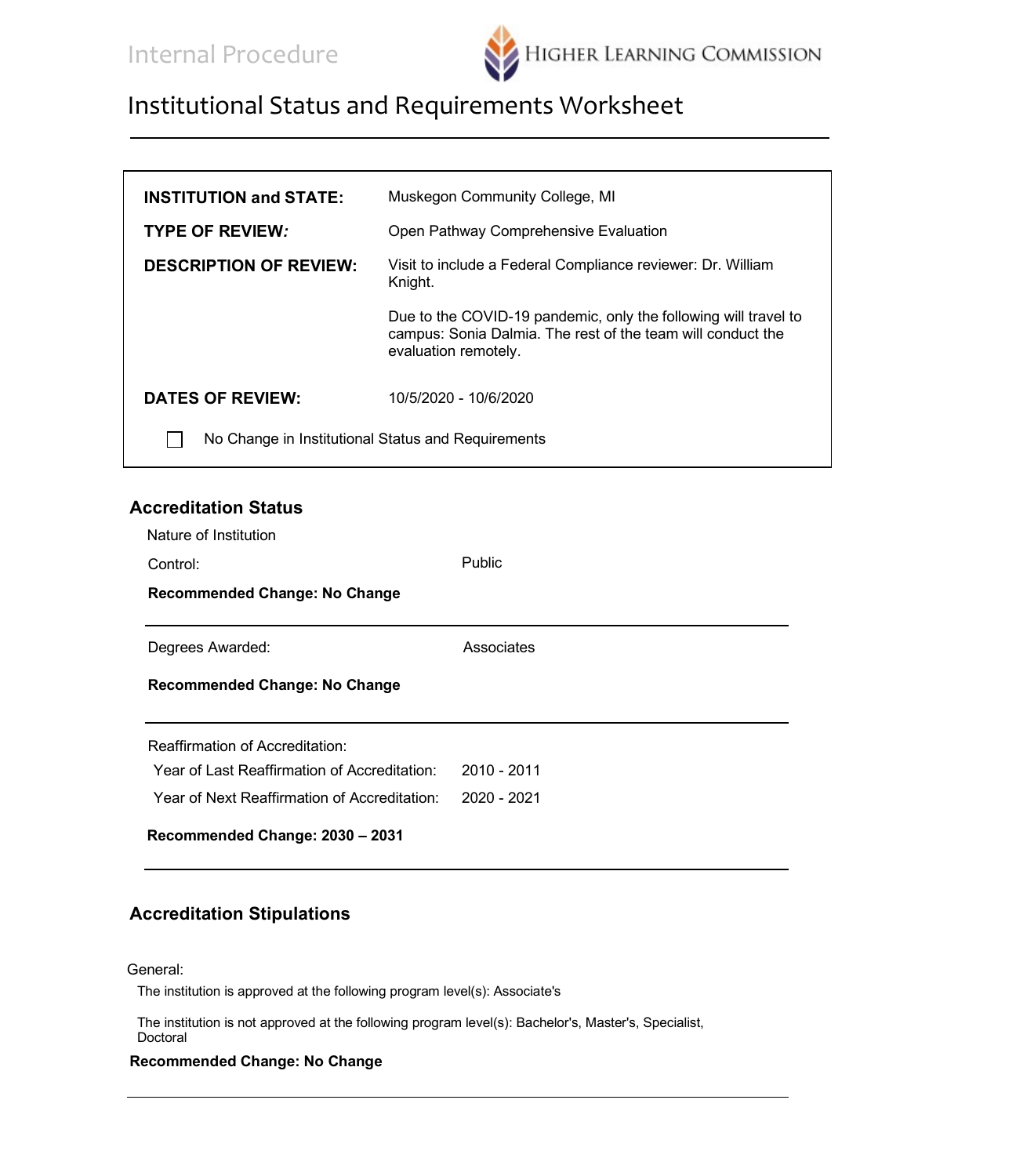

Additional Location:

Prior HLC approval required.

**Recommended Change: No Change**

Distance and Correspondence Courses and Programs:

Approved for distance education courses and programs. The institution has not been approved for correspondence education.

#### **Recommended Change: No Change**

### **Accreditation Events**

Accreditation Pathway **CONCRET CONCRETE CONCRETE ACCREDIT CONCRETE** Open Pathway

**Recommended Change: No Change**

#### **Upcoming Events**

#### **Monitoring**

**Upcoming Events**

#### None

**Recommended Change: Focused Visit by 10/31/2022. A focused visit on 4B and 5C. 4B: The establishment of integrated cycles of assessment at the program, general education and co-curricular and non-curricular levels that includes a processes for analysis of assessment results for the improvement in instruction and/or co/non-curricular activities. 5C: The implementation of linkages established between assessment of student learning, evaluation of operations with planning and budget development and implementation.**

#### **Institutional Data**

| <b>Educational Programs</b>  | Recommended |         |
|------------------------------|-------------|---------|
| Undergraduate                |             | Change: |
| Certificate                  | 33          |         |
| <b>Associate Degrees</b>     | 51          |         |
| <b>Baccalaureate Degrees</b> | O           |         |
| Graduate                     |             |         |
| Master's Degrees             | U           |         |
| <b>Specialist Degrees</b>    | 0           |         |
| <b>Doctoral Degrees</b>      |             |         |
|                              |             |         |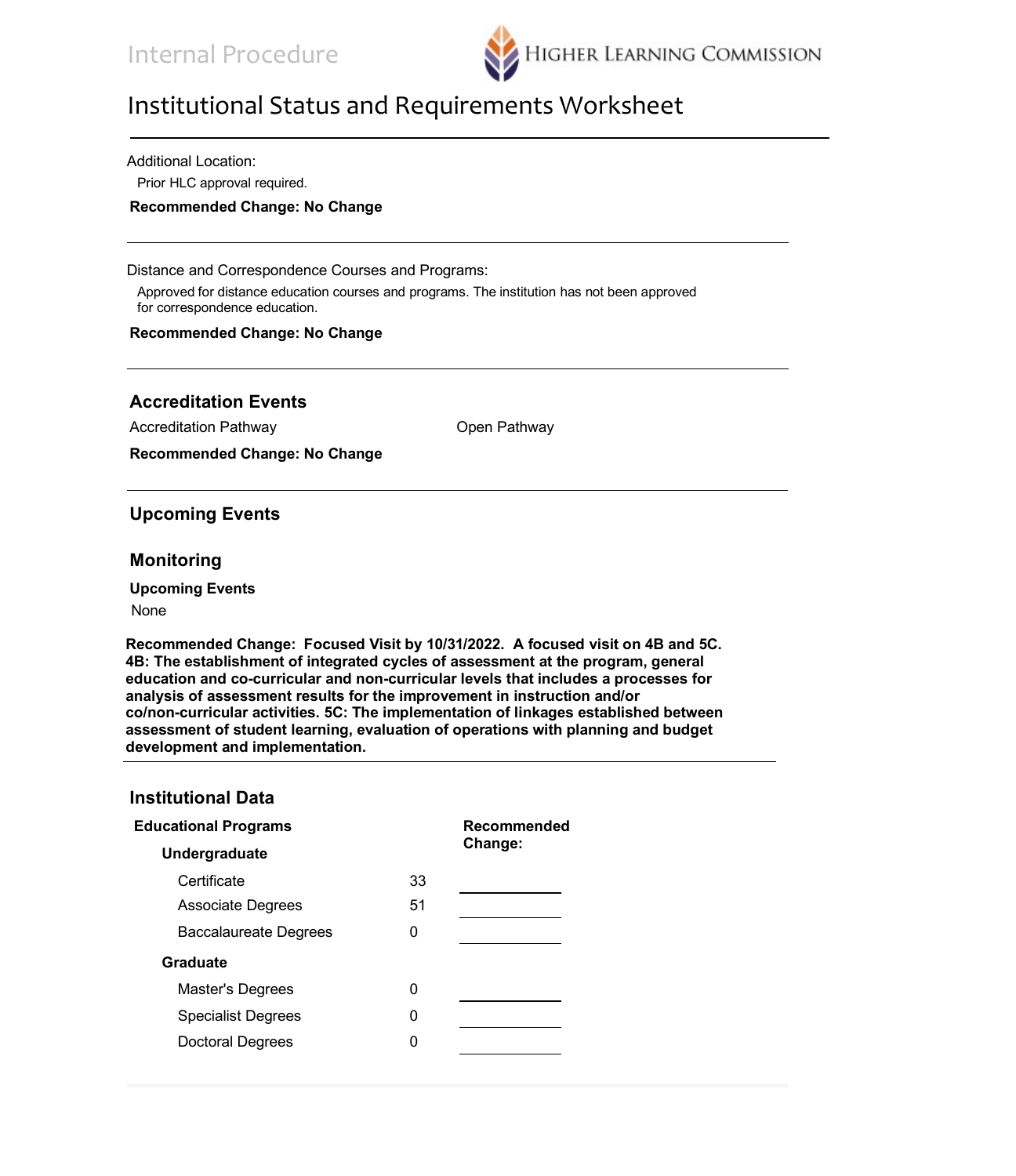

### **Extended Operations**

**Branch Campuses**

None

**Recommended Change: No Change**

#### **Additional Locations**

Grand Haven Community Center, 421 Columbus Street, Grand Haven, MI, 49417 - Active

GVSU Meijer campus, 515 S. Waverly Street, Holland, MI, 49423 - Active

MCC Downtown Center, 388 W. Clay Avenue, Muskegon, MI, 49440 - Active

MCC Ottawa Center, 16777 Lincoln St., Grand Haven, MI, 49417 - Active

Newaygo County Regional Education Service Center (NCRESA), 4747 W 48th Street, Fremont, MI, 49412 - Active

#### **Recommended Change: No Change**

#### **Correspondence Education**

None

#### **Recommended Change:No Change**

#### **Distance Delivery**

| 09.0701 - Radio and Television, Associate, Broadcasting                                             |
|-----------------------------------------------------------------------------------------------------|
| 11.0202 - Computer Programming, Specific Applications, Associate, Computer Applications             |
| 11.0202 - Computer Programming, Specific Applications, Certificate, Midrange Programming            |
| 11.0801 - Web Page, Digital/Multimedia and Information Resources Design, Associate, Web<br>Design   |
| 11.0899 - Computer Software and Media Applications, Other, Associate, Interactive Media /<br>Gaming |
| 13.1210 - Early Childhood Education and Teaching, Associate, Child Development Associate            |
| 13.1210 - Early Childhood Education and Teaching, Certificate, Child Development Associate          |
| 13.1210 - Early Childhood Education and Teaching, Certificate, Infant Toddler                       |
| 13.1501 - Teacher Assistant/Aide, Associate, Early Childhood                                        |
| 13.1501 - Teacher Assistant/Aide, Associate, Early Childhood Instructional Assistant SE             |
| 13.1501 - Teacher Assistant/Aide, Associate, Early Childhood Teacher Aide                           |
| 14.0101 - Engineering, General, Associate, Engineering                                              |
| 19.0709 - Child Care Provider/Assistant, Associate, Family Child Care Entrepreneur                  |
| 19.0709 - Child Care Provider/Assistant, Certificate, Family Child Care                             |
| 24.0101 - Liberal Arts and Sciences/Liberal Studies, Associate, General Education<br>Requirements   |